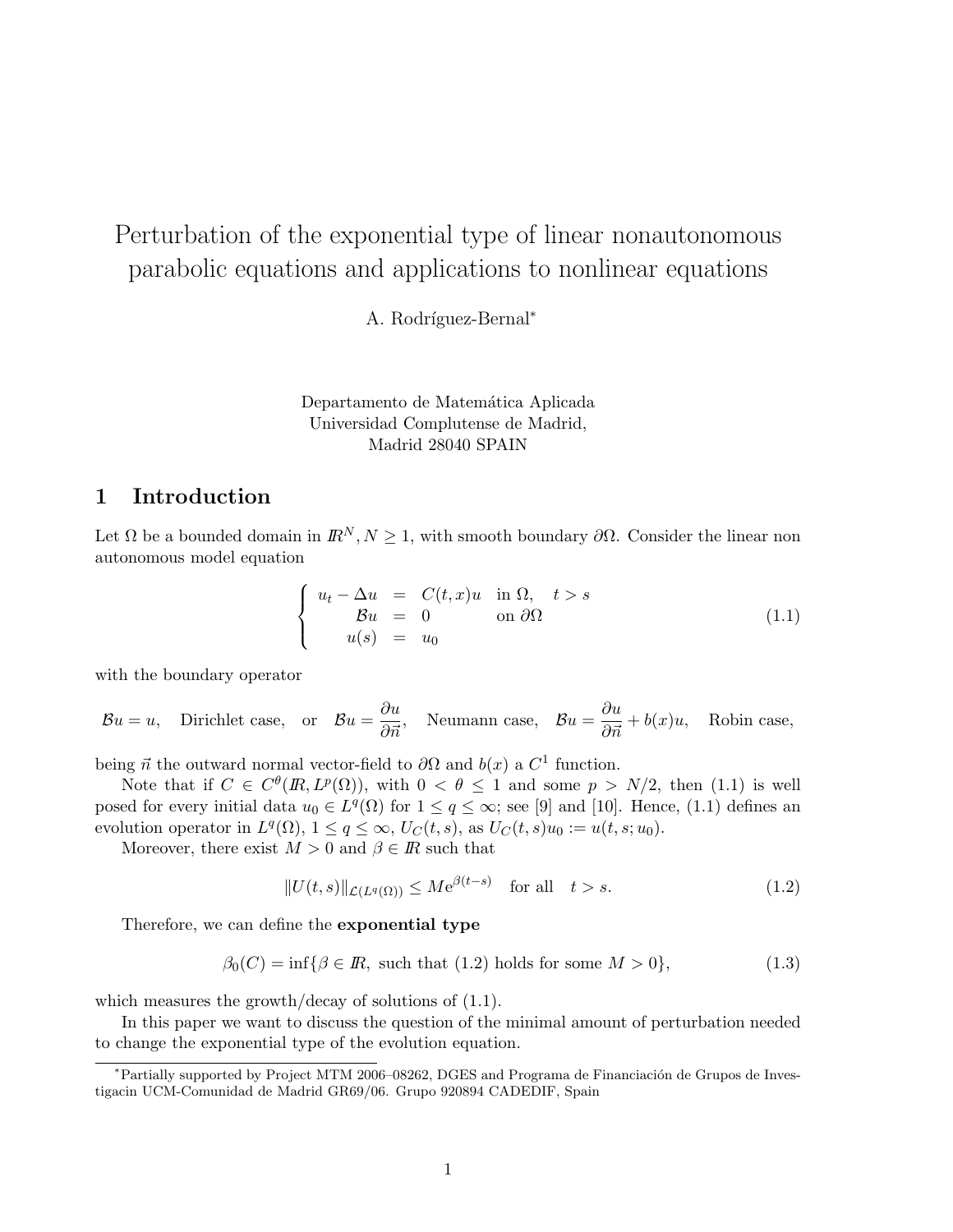Observe that in the autonomous case, that is, when  $C = C(x)$ , with  $C \in L^p(\Omega)$ , and  $p > N/2$ , the exponential type of the associated semigroup is determined by the first eigenvalue of the associated eigenvalue problem

$$
\begin{cases}\n-\Delta u = C(x)u + \lambda u & \text{in } \Omega, \\
B u = 0 & \text{on } \partial\Omega\n\end{cases}
$$

which is given by

$$
\lambda_1(C) = \min_{\phi} \frac{\int_{\Omega} |\nabla \phi|^2 - \int_{\Omega} C(x) |\phi|^2}{\int_{\Omega} |\phi|^2}
$$
\n
$$
\beta_2(C) = -\lambda_1(C) \tag{1.4}
$$

and

$$
\beta_0(C) = -\lambda_1(C). \tag{1.4}
$$

Note that the minimum above is attained over a suitable set of test functions, depending on the boundary conditions. Therefore, if  $0 \le P \in L^p(\Omega)$ , with  $p > N/2$ , it is clear that  $\lambda_1(C+P) \le$  $\lambda_1(C)$  and using that the minima are attained and that  $P \neq 0$  then we get

$$
\lambda_1(C+P) < \lambda_1(C).
$$

Hence any signed, no zero, perturbation actually modifies the exponential type.

In the T–periodic case, that is when  $C(t, x)$  in (1.1) is a T periodic function, using the Poincaré map associated to  $(1.1)$ , using the positivity properties of the parabolic equation and the Krein–Rutman theorem, the exponential type (1.3) can be determined in terms of the periodic–parabolic eigenvalue problem

$$
\begin{cases}\n u_t - \Delta u = C(t, x)u + \mu u \quad \text{in } \Omega, \quad 0 < t < T \\
 \mathcal{B}u = 0 \quad \text{on } \partial\Omega\n\end{cases}
$$
\n(1.5)

In fact, if  $\mu$  is such that the solution u of (1.5) is positive in  $\Omega \times (0,T)$  then from Proposition 14.4 in [4] we have

$$
\beta_0(C) = e^{-\mu T}.
$$

See [4] for precise assumptions on the regularity of the coefficients and boundary conditions and further details. In particular note that  $C(t, x)$  is assumed to be Hölder continuous in space and time and, for the case of Robin boundary conditions, it is assumed that  $b \geq 0$  on the boundary of Ω.

Using these tools, Lemma 15.5 in [4] implies that for  $P(t, x) \geq 0$ , T-periodic, not identically zero and satisfying certain regularity properties, we have again

$$
\beta_0(C) < \beta_0(C+P)
$$

and the exponential type is actually modified.

In the general case, that is, when no assumption is made on the time behavior of the coefficients, we have no associated eigenvalue problems anymore. In fact there is no complete spectral theory as for the finite dimensional case, [12]. Thus, a different approach must be explored. Therefore, our goal here is to give sharp conditions on time dependent perturbations  $P(t, x)$  of  $C(t, x)$  in (1.1) to ensure that the exponential type of the perturbed equation

$$
\begin{cases}\n u_t - \Delta u = C(t, x)u + P(t, x)u \quad \text{in } \Omega, \quad t > s \\
 \mathcal{B}u = 0 \quad \text{on } \partial\Omega\n\end{cases}
$$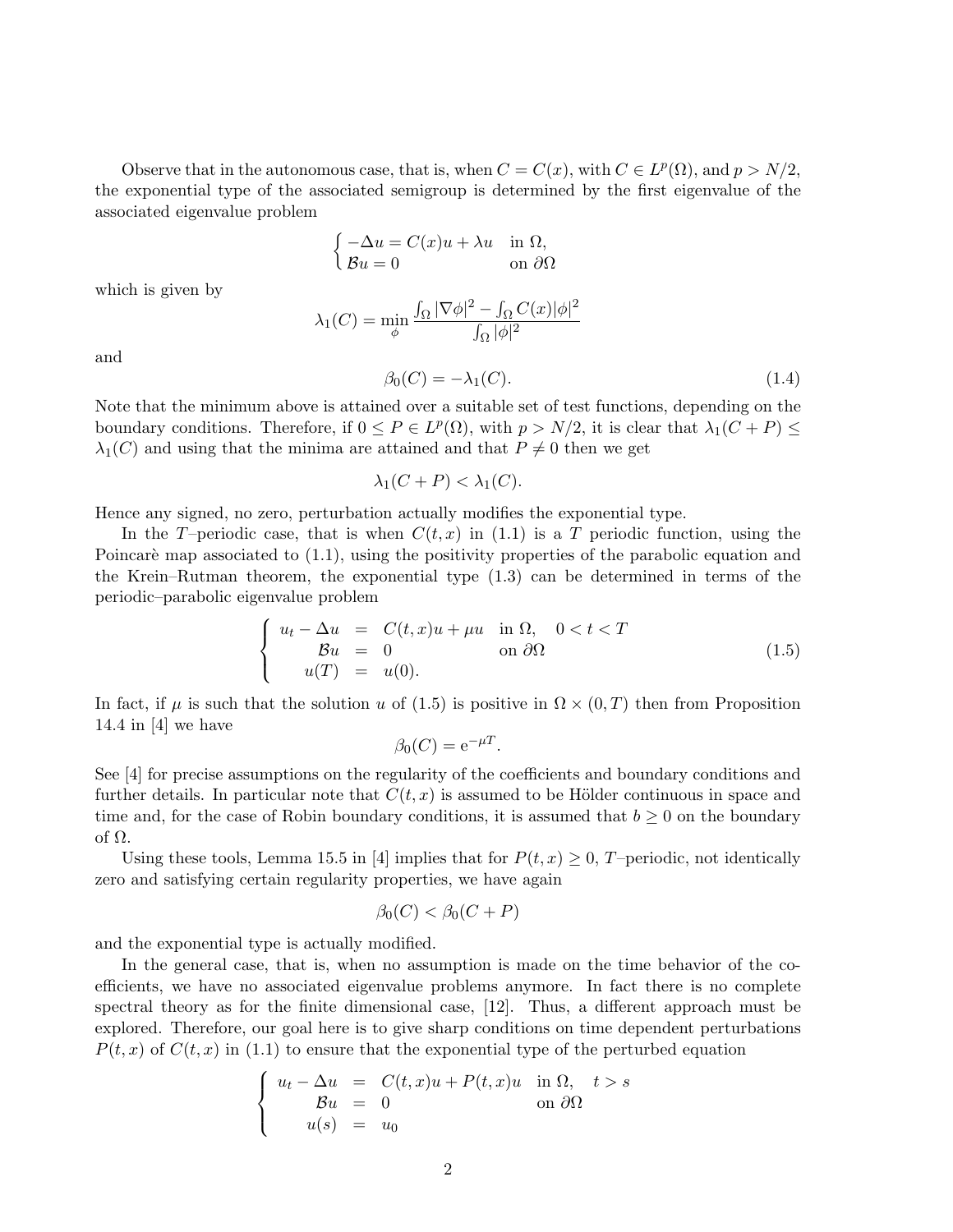is either increased or decreased.

As will be seen below, our results state that the exponential type is decreased provided the favorable part in the perturbation is "effectively positive" and the defavorable part is not too big. In doing this, we will only require conditions on the asymptotic values of the perturbation as  $t \to \pm \infty$ . Also, we will show that the good part of the perturbation must be "sustained" at infinity, that is it must be active for large times and on the whole domain; see Theorems 4.4 and 4.5. Otherwise we can not change the exponential type; see Remark 4.6. In particular, it is not true that any non–negative nontrivial perturbation changes the exponential type. Note in particular, that we can change the exponential type with periodic perturbations even if the original problem is not periodic. In particular the exponential type is decreased if the  $T$ –periodic perturbation  $P(t, x)$  satisfies

$$
\frac{1}{T} \int_0^T \inf_{x \in \Omega} P(r, x) dr > 0.
$$

A particular important case is when the original system (1.1) is at the limit of stability (or neutrally stable) in the sense that the norm of the evolution operators are bounded above and below (in particular, the exponential type is  $\beta_0 = 0$ ). Then our results give qualitative and quantitative threshold values on the perturbations that can stabilize the system, that is, to have solutions that decay exponentially.

In summary, our results, which are of perturbative nature, do not assume any kind of periodicity or almost–periodicity in the equation. Also, no sign conditions are imposed in the boundary coefficient in the case of Robin boundary conditions. Finally, perturbations are only assumed to be in the class  $C^{\theta}(R, L^p(\Omega))$ , for some  $p > N/2$ . Indeed all the results here apply for much more general linear non–autonomous parabolic problems than (1.1), of the form

$$
\begin{cases}\n u_t + A(t)u &= C(t, x)u \text{ in } \Omega, \quad t > s \\
 \mathcal{B}(t)u &= 0 \text{ on } \partial\Omega \\
 u(s) &= u_0\n\end{cases}
$$

with time dependent elliptic part of the form

$$
A(t, D)u = -\sum_{i,j=1}^{N} a_{ij}(t, x)\partial_i\partial_j u + \sum_{i=1}^{N} a_i(t, x)\partial_i u + a(t, x)u
$$

with suitable smooth coefficients and either Dirichlet boundary conditions or time–dependent boundary conditions of Robin type

$$
\mathcal{B}(t)u = \frac{\partial u}{\partial \vec{\eta}} + b(t, x)u,
$$

for suitable exterior (oblique) vector  $\vec{\eta}$ ; see (6.1).

Using these results, we also analyze the asymptotic behavior of the positive solutions of the nonlinear equation

$$
\begin{cases}\n u_t - \Delta u = f(t, x, u) & \text{in } \Omega, \quad t > s \\
 \mathcal{B}u = 0 & \text{on } \partial\Omega\n\end{cases}
$$
\n(1.6)\n
$$
u(s) = u_0 \ge 0
$$

with the conditions  $f(t, x, 0) \geq 0$  and

$$
\frac{f(t, x, u)}{u} \quad \text{decreasing for} \quad u \ge 0 \tag{1.7}
$$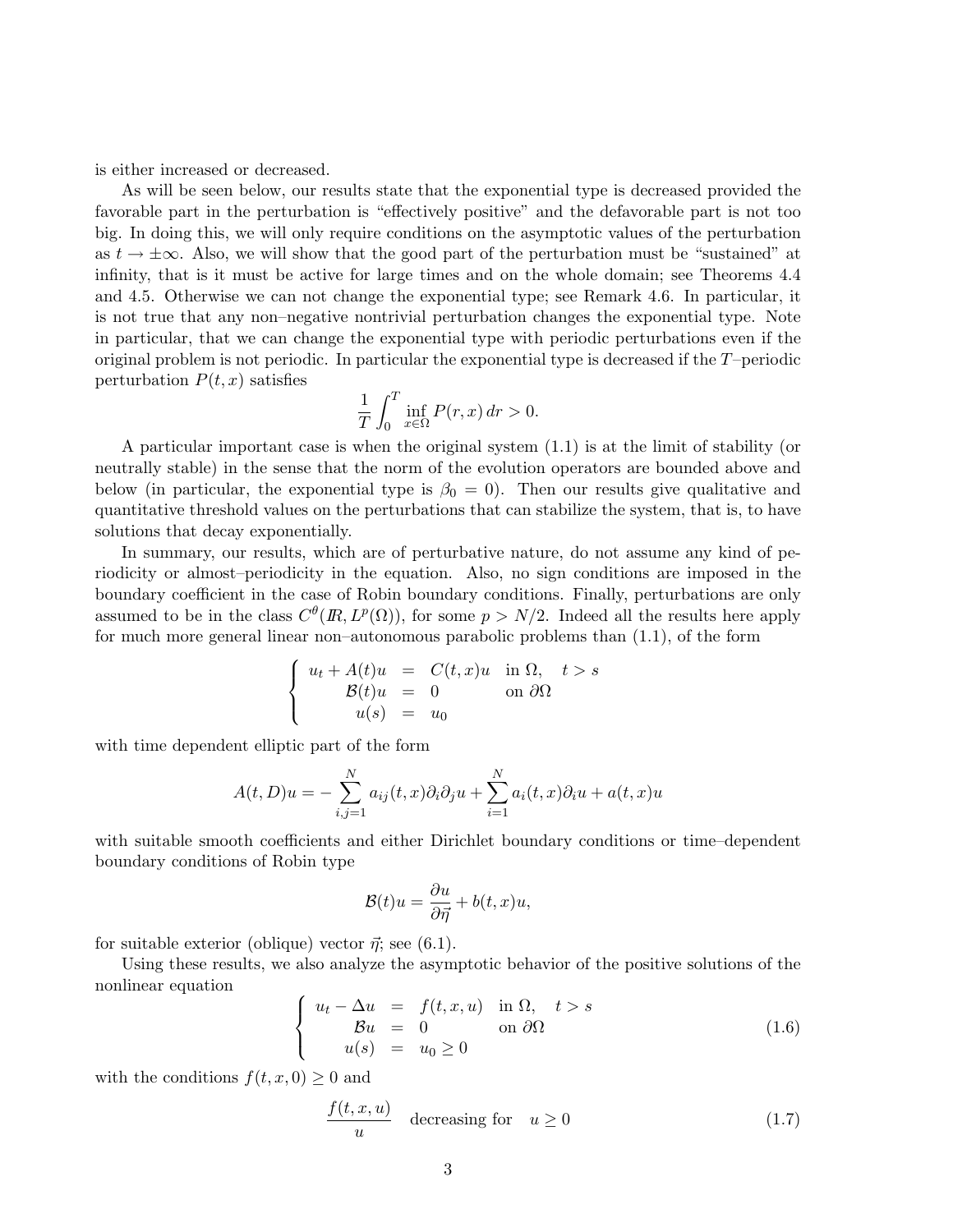and improve some results in [11]. In fact, in [9] there were given conditions on the nonlinear term  $f(t, x, u)$  ensuring the existence of some special complete positive solutions of (1.6), that is, which are defined for all times; see Definition 3.6. Condition  $(1.7)$  guarantees the uniqueness of such solution  $\varphi(t, x)$ , see [11].

This special solution describes the asymptotic behavior of all positive solutions of (1.6) in a pullback sense, that is, for any positive initial data  $u_0$ , for  $s \le t_0$  and for any  $t \in \mathbb{R}$ , we have that

$$
u(t, s; u_0) - \varphi(t) \to 0
$$
, as  $s \to -\infty$  in  $C(\overline{\Omega})$ .

Furthermore,  $\varphi(t, x)$  also describes the forwards behavior of positive solutions of (1.6), since in fact it was also shown in [11] that for any  $s \in \mathbb{R}$  and for any two positive solutions of (1.6), for  $t > s$ , we have,

$$
u_1(t,x) - u_0(t,x) \to 0
$$
 as  $t \to \infty$  in  $C(\overline{\Omega})$ .

Our goal here is to show that such convergences are actually exponential, see Theorems 5.3 and 5.4.

An important particular example considered in [11] are logistic equations, for which

$$
f(t,x,u)=m(t,x)u-n(t,x)u^\rho,\qquad \rho\geq 2
$$

where  $m \in C^{\theta}(R, L^p(\Omega))$  for certain  $p > N/2$  and  $0 < \theta \leq 1$  and  $n \geq 0$  is continuous and locally Hölder in  $t$ , not identically zero. Our results here also apply to these models; see Remark 5.2.

The paper is organized as follows. In Section 2 we present some of the basic estimates on the solutions of (1.1) that will be used as building blocks for the rest of the results. We also define the exponential type of the evolution operator at  $\pm\infty$  which reflects the possible different behavior of solutions for large positive and very negative times. We show then that the exponential type is independent of the space in which we look at the solutions. Some relationship with the principal spectrum, as defined in [7], [6] is also given. In particular the exponential type coincides with the so called principal Lyapunov exponent. Also, some estimate on the exponential type is derived form the elliptic part of the equation.

In Section 3 we take advantage of the order preserving properties of the solutions, that is, of the maximum principle, and relate the exponential type with the behavior of positive solutions. In particular we show how the exponential type at infinity can be estimated by observing the forwards behavior of a given particular positive solution. On the other hand, we also show how the exponential type at minus infinity is related to the behavior of complete positive solutions. The existence of such objects has been studied in [6, 7] and [8].

In Section 4 we give our main results on the linear problem above, giving conditions on the perturbations that guarantee the change in the exponential type of the evolution operators; see Theorems 4.4 and 4.5. As mentioned before this is done by only imposing conditions only in the asymptotic values of the perturbations as  $t \to \pm \infty$ . As a by product we also show that if the perturbation is not sustained enough at  $\pm \infty$  then, actually, no change in the exponential type is achieved. Some particular easy–to–apply cases are also given in Propositions 4.7 and 4.9. Note in particular that in the latter result we allow sing changing perturbations with very large bad values in small time–wandering sets in  $\Omega$ .

In Section 5, we apply our previous results to the nonlinear non-autonomous problem (1.6). In particular we first show that the special solution  $\varphi(t, x)$  mentioned above, is linearly exponentially stable, both forwards and in pullback senses; see Proposition 5.1. Then we show that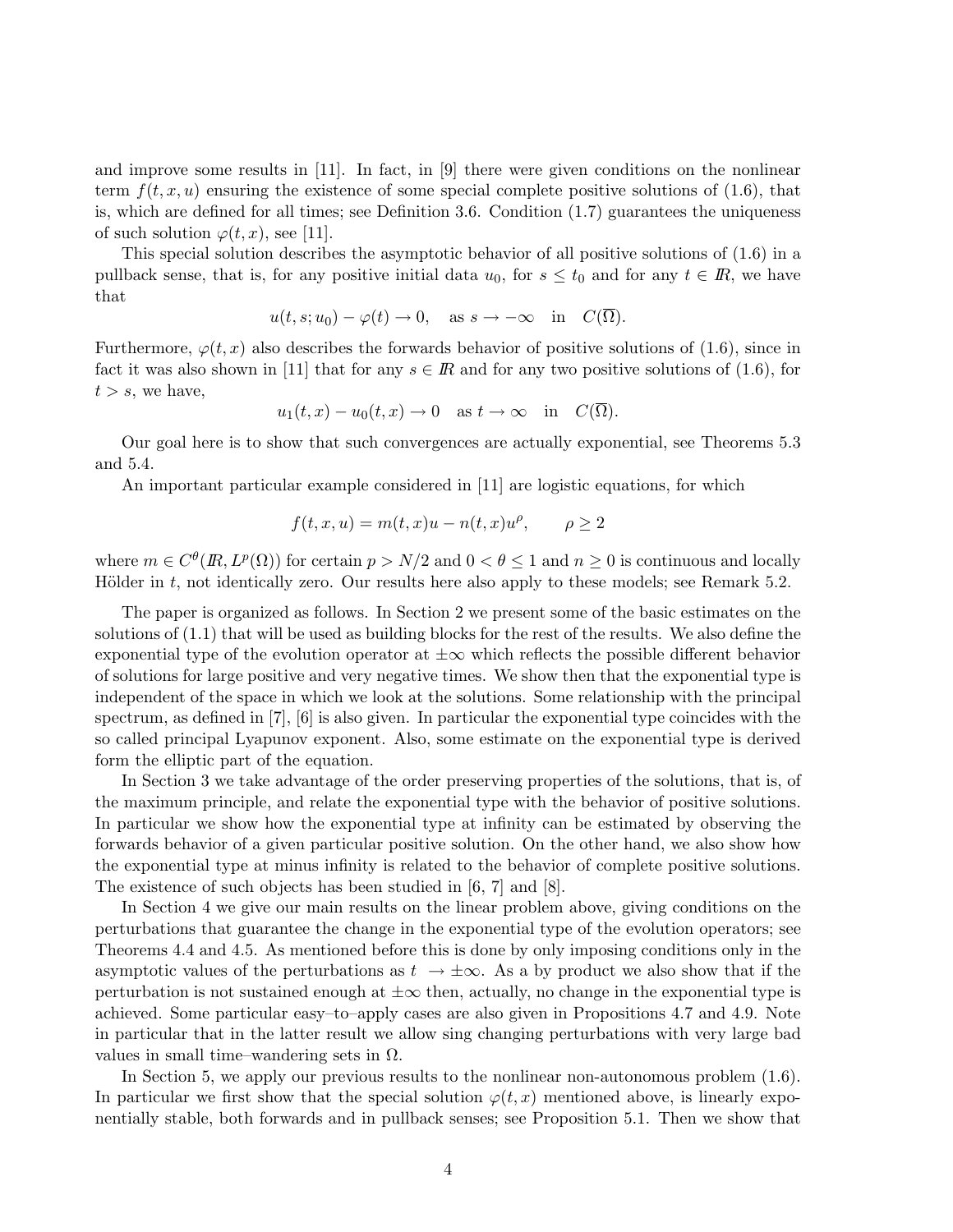$\varphi(t, x)$  attracts the dynamics of positive solutions of (1.6) exponentially fast; see Theorems 5.3 and 5.4.

Finally, in Section 6 we discuss how all the previous results on linear equations apply for much more general classes of parabolic equations including time–dependent coefficients and boundary conditions.

# 2 Exponential type of evolution equations

We consider the problem

$$
\begin{cases}\n u_t - \Delta u = C(t, x)u, & \text{in } \Omega, \quad t > s \\
 \mathcal{B}u = 0, & \text{on } \partial\Omega, \quad t > s \\
 u(s) = u_0\n\end{cases}
$$
\n(2.1)

posed in  $X = L^q(\Omega)$  with  $1 < q < \infty$  or in  $X = C(\overline{\Omega})$ . Then, quoting results from [10], we have that if  $C \in C^{\theta}(R, L^p(\Omega))$ , with  $0 < \theta \leq 1$  and some  $p > N/2$ , then (2.1) defines an order preserving evolution operator in X. We denote this evolution operator by  $U_C(t, s)$ , i.e.  $u(t, s; u_0) = U_C(t, s)u_0$  is the solution of (2.1).

Moreover for each q and r with  $1 \le q \le r \le \infty$  and  $R_0 > 0$  there exist  $L = L(R_0, r, q) > 0$ and  $\delta = \delta(R_0, r, q) > 0$  such that the evolution operator  $U_C(t, s)$  satisfies

$$
||U_C(t,s)u_0||_{L^r(\Omega)} \le L \frac{e^{\delta(t-s)}}{(t-s)^{\frac{N}{2}(\frac{1}{q}-\frac{1}{r})}} ||u_0||_{L^q(\Omega)}, \qquad t > s
$$
\n(2.2)

for every  $C \in C^{\theta}(R, L^p(\Omega))$ , with  $0 < \theta \leq 1$  and some  $p > N/2$ , such that  $||C||_{L^{\infty}(R, L^p(\Omega))} \leq R_0$ .

Also, the evolution operator smoothes the solutions. More precisely, for every  $u_0 \in L^q(\Omega)$ and  $t > s$  we have

$$
(s,\infty) \ni t \longmapsto u(t,s;u_0) := U_C(t,s)u_0 \in \begin{cases} C_B^{\nu}(\overline{\Omega}) & \text{if } p > N/2\\ C_B^{1,\nu}(\overline{\Omega}) & \text{if } p > N \end{cases}
$$

is continuous for some  $\nu > 0$ . Here  $C^{j,\nu}_{\mathcal{B}}(\overline{\Omega}) = \begin{cases} C^{j,\nu}_{0}(\overline{\Omega}) & \text{for Dirichlet} \\ C^{j,\nu}(\overline{\Omega}) & \text{for Neumann or Robin} \end{cases}$ , see e.g. [10].

Note that (2.2) implies that, with  $r = q$ , the evolution operator satisfies

$$
||U_C(t,s)||_{\mathcal{L}(L^q(\Omega))} \leq L e^{\delta(t-s)}
$$

with  $L = L(R_0, q)$  and  $\delta = \delta(R_0, q)$  if  $||C||_{L^{\infty}(R, L^p(\Omega))} \leq R_0$ .

We will see now that, in fact, for a given  $C(t, x)$  an exponent in such an estimate can be taken independent of  $q$ ; see Lemma 3.1 in [9].

**Lemma 2.1** Assume that  $U = U_C$ , as above, as an evolution operator in  $L^q(\Omega)$ ,  $1 \leq q \leq \infty$ , satisfies

$$
||U(t,s)||_{\mathcal{L}(L^{q}(\Omega))} \leq Me^{\beta(t-s)} \tag{2.3}
$$

for some constants  $M > 0$  and  $\beta \in \mathbb{R}$  and for all  $t > s \geq s_0$  or  $t_0 \geq t > s$  respectively.

Then, as an operator in  $L^r(\Omega)$ , with  $1 < r \leq \infty$ ,  $U(t, s)$  satisfies, for all  $t > s \geq s_0$  or  $t_0 \geq t > s$ 

$$
||U(t,s)||_{\mathcal{L}(L^r(\Omega))} \leq K e^{\beta(t-s)} \quad \text{for all} \quad t > s,
$$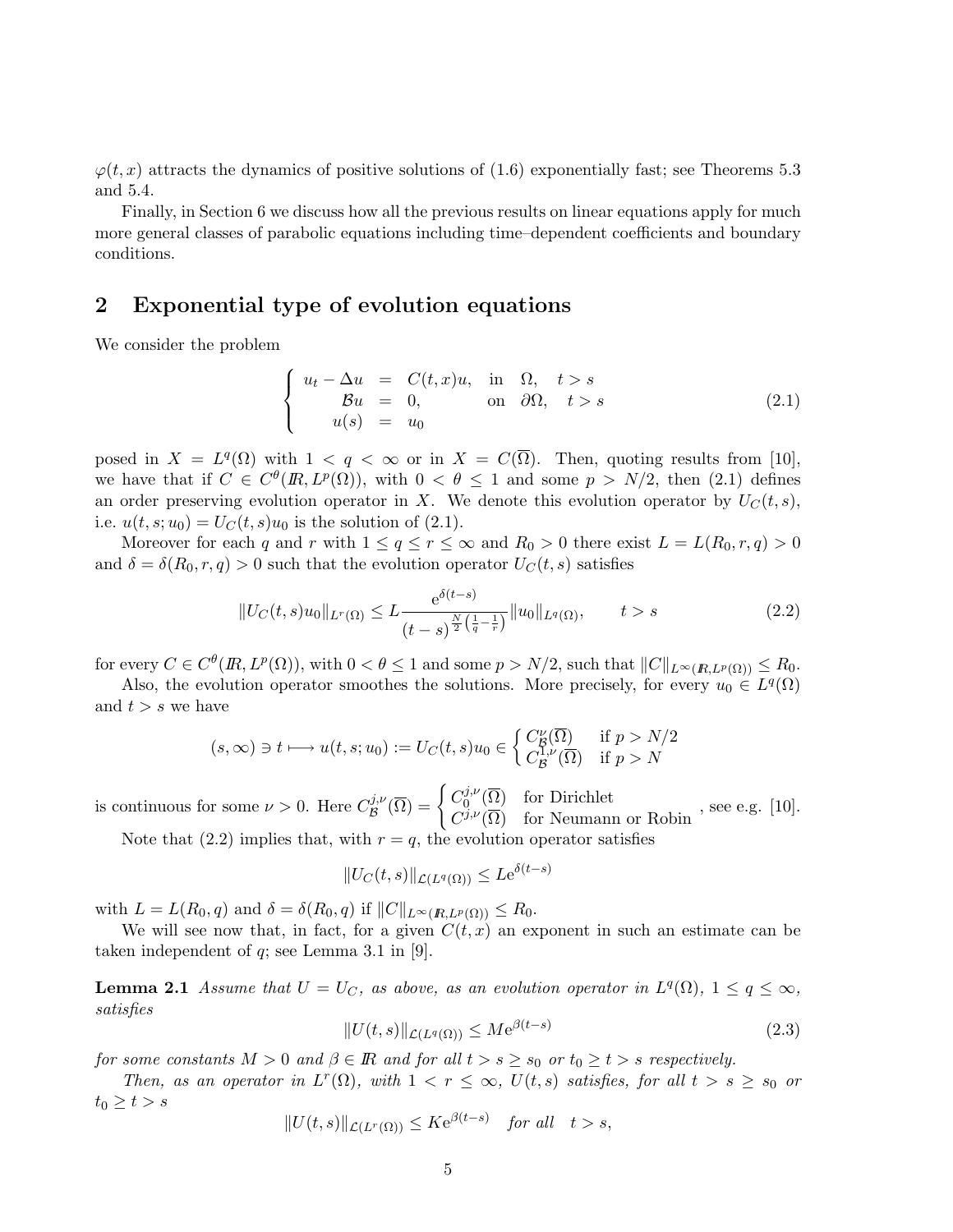respectively, for  $K = Le^{\delta} \max\{M e^{-\beta} c(|\Omega|), e^{\beta} \}$ , where  $\beta_- = \max\{-\beta, 0\} \geq 0$  denotes the negative part of  $\beta$  and  $L, \delta$  as in (2.2).

**Proof.** Suppose that  $r \geq q$ , so that  $L^r(\Omega) \subseteq L^q(\Omega)$ . Then, if  $t - s > 1$ , since  $U(t, s) =$  $U(t, t-1)U(t-1, s),$ 

$$
||U(t,s)u_0||_{L^r(\Omega)} \leq ||U(t,t-1)||_{\mathcal{L}(L^q(\Omega),L^r(\Omega))}||U(t-1,s)u_0||_{L^q(\Omega)}.
$$

Using now  $(2.3)$  and  $(2.2)$  we have

$$
||U(t,s)u_0||_{L^r(\Omega)} \leq LM e^{\delta-\beta} e^{\beta(t-s)} ||u_0||_{L^q(\Omega)} \leq LM e^{\delta-\beta} c(|\Omega|) e^{\beta(t-s)} ||u_0||_{L^r(\Omega)}.
$$

Thus

$$
||U(t,s)||_{\mathcal{L}(L^r(\Omega))} \leq K_0 e^{\beta(t-s)}
$$

for all  $t - s > 1$  with  $K_0 = LMe^{\delta-\beta}c(|\Omega|)$ .

Suppose now that  $1 \leq r < q$ , and therefore  $L^q(\Omega) \subset L^r(\Omega)$ . Now, if  $t - s > 1$  we remark that  $U(t, s) = U(t, s + 1)U(s + 1, s)$ . So, using (2.3) and (2.2)

$$
||U(t,s)u_0||_{L^r(\Omega)} \leq c(|\Omega|) ||U(t,s)u_0||_{L^q(\Omega)}
$$
  
\n
$$
\leq c(|\Omega|) ||U(t,s+1)||_{\mathcal{L}(L^q(\Omega))} ||U(s+1,s)u_0||_{L^q(\Omega)}
$$
  
\n
$$
\leq c(|\Omega|)LM e^{\delta-\beta}e^{\beta(t-s)}||u_0||_{L^r(\Omega)}.
$$

Thus,

$$
||U(t,s)||_{\mathcal{L}(L^r(\Omega))} \leq K_0 e^{\beta(t-s)}
$$

for all  $t - s > 1$ , with  $K_0$  as above.

Finally, for  $t - s \leq 1$  and for either case of r, from (2.2), we have

$$
||U(t,s)||_{\mathcal{L}(L^r(\Omega))} \leq Le^{\delta} e^{-\beta(t-s)} e^{\beta(t-s)} \leq K_1 e^{\beta(t-s)}
$$

with  $K_1 = \begin{cases} Le^{\delta} & \text{if } \beta \geq 0 \\ Le^{\delta-\beta} & \text{if } \beta > 0 \end{cases}$  $Le^{\delta-\beta}$  if  $\beta < 0$  $\Big\} = Le^{\delta + \beta_{-}}$ , where  $\beta_{-} = \max\{-\beta, 0\} \ge 0$  denotes the negative part of  $\beta$ .

Now we take  $K = \max\{K_0, K_1\}$  and the result follows.

Note that the constant K in the lemma also depends on  $q$  and  $r$  but we will not pay attention to this dependence.

Hence we can define

### Definition 2.2

i) The exponential type at  $\infty$  of the evolution operator  $U_C(t, s)$  is the best exponent in the inequality

$$
||U(t,s)||_{\mathcal{L}(L^{q}(\Omega))} \leq Me^{\beta(t-s)} \quad \text{for all} \quad t > s \geq s_0,
$$
\n
$$
(2.4)
$$

that is,

$$
\beta_0^+(C)=\inf\{\beta\in\mathbb{R},\ such\ that\ (2.4)\ holds\ for\ some\ M>0\ and\ t>s\ge s_0\}
$$

for some  $s_0$ .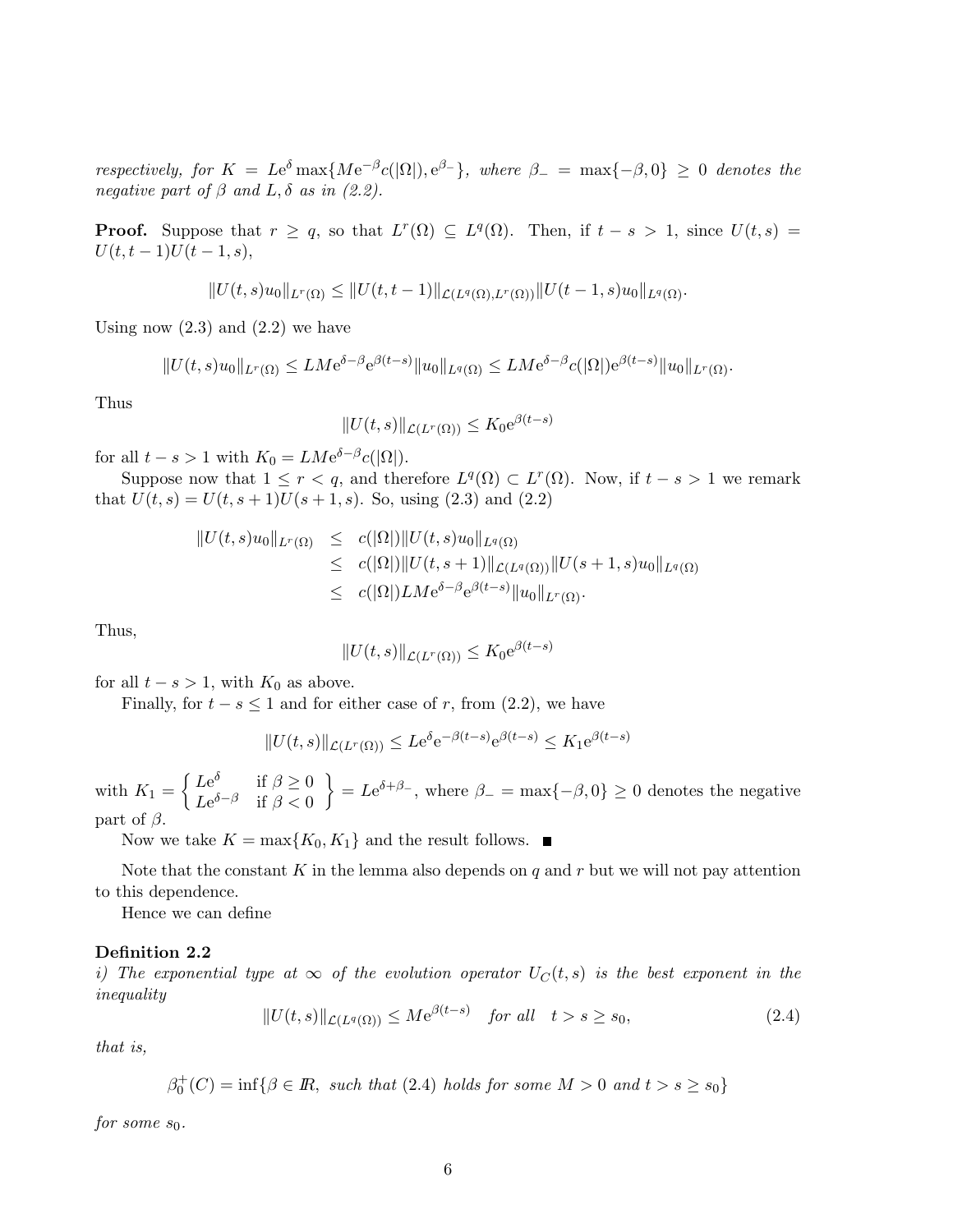ii) The exponential type at  $-\infty$  of the evolution operator  $U_C(t, s)$  is the best exponent in the inequality

$$
||U(t,s)||_{\mathcal{L}(L^{q}(\Omega))} \leq M e^{\beta(t-s)} \quad \text{for all} \quad t_0 \geq t > s,
$$
\n
$$
(2.5)
$$

that is,

$$
\beta_0^-(C) = \inf \{ \beta \in \mathbb{R}, \text{ such that (2.5) holds for some } M > 0 \text{ and } t_0 \ge t > s \}
$$

for some  $t_0$ .

iii) The exponential type of the evolution operator  $U_C(t, s)$  is the best exponent in the inequality

$$
||U(t,s)||_{\mathcal{L}(L^q(\Omega))} \leq Me^{\beta(t-s)} \quad \text{for all} \quad t > s,
$$

that is,

$$
\beta_0(C) = \max \{ \beta_0^-(C), \beta_0^+(C) \}.
$$

Now observe that for each  $\beta$  such that (2.4) or (2.5) are satisfied, the optimal constant in these inequalities depends on  $\beta$ , i.e.  $M = M(\beta)$ . Also, it can be easily shown that  $M(\beta)$  is a decreasing function of  $\beta$ . This constant may depend on q and  $\Omega$  as well, but we will not pay attention to such dependence.

In general it may happen that as  $\beta$  approaches the optimal value,  $\beta_0^{\pm}(C)$ , the best constant  $M(\beta)$  diverges. Hence we have the following

**Definition 2.3** We say  $U_C(t, s)$  has "defect  $\gamma \geq 0$ " at  $\pm \infty$ , if for  $\varepsilon > 0$  we have that the best constant in  $(2.4)$  or  $(2.5)$  satisfies

$$
M(\beta_0^{\pm}(C) + \varepsilon) \le D_0(\varepsilon^{-\gamma} + 1)
$$

for some constant  $D_0 > 0$ .

Note that the defect is zero iff the exponential type is attained, that is, if  $(2.4)$  or  $(2.5)$  hold for  $\beta = \beta_0^{\pm}(C)$  respectively. Hence, summarizing the consequences of Lemma 2.1, we have

Corollary 2.4 With the notations above,

i) The exponential type of the evolution operator  $U_C(t, s)$  at  $\pm \infty$ , is independent of the  $L^q(\Omega)$ space.

ii) The defect  $\gamma \geq 0$  of the evolution operator  $U_C(t, s)$  at  $\pm \infty$ , is independent of the  $L^q(\Omega)$  space.

**Proof.** Part i) is clear. For part ii) just note that the constant  $K$  in Lemma 2.1 satisfies  $K(\beta) = Le^{\delta} \max \{ M(\beta) e^{-\beta} c(|\Omega|), e^{\beta -} \},$  and the result follows taking  $\beta = \beta_0^{\pm}(C) + \varepsilon$ .

**Remark 2.5** Note that if  $\beta_0^+(C) < 0$  then for a bounded set of initial data  $u_0$ , all solutions of  $(2.1), u(t, s; u_0)$ , decay exponentially to zero, as  $t \to \infty$ . We say then that  $U_C(t, s)$  is exponentially stable at  $\infty$ .

On the other hand, if  $\beta_0^-(C) < 0$  then for a bounded set of initial data  $u_0$ , all solutions of (2.1),  $u(t, s; u_0)$  decay exponentially to zero, as  $s \to -\infty$ , that is in the pullback sense. We say then that  $U_C(t, s)$  is exponentially stable at  $-\infty$  or exponentially pullback stable.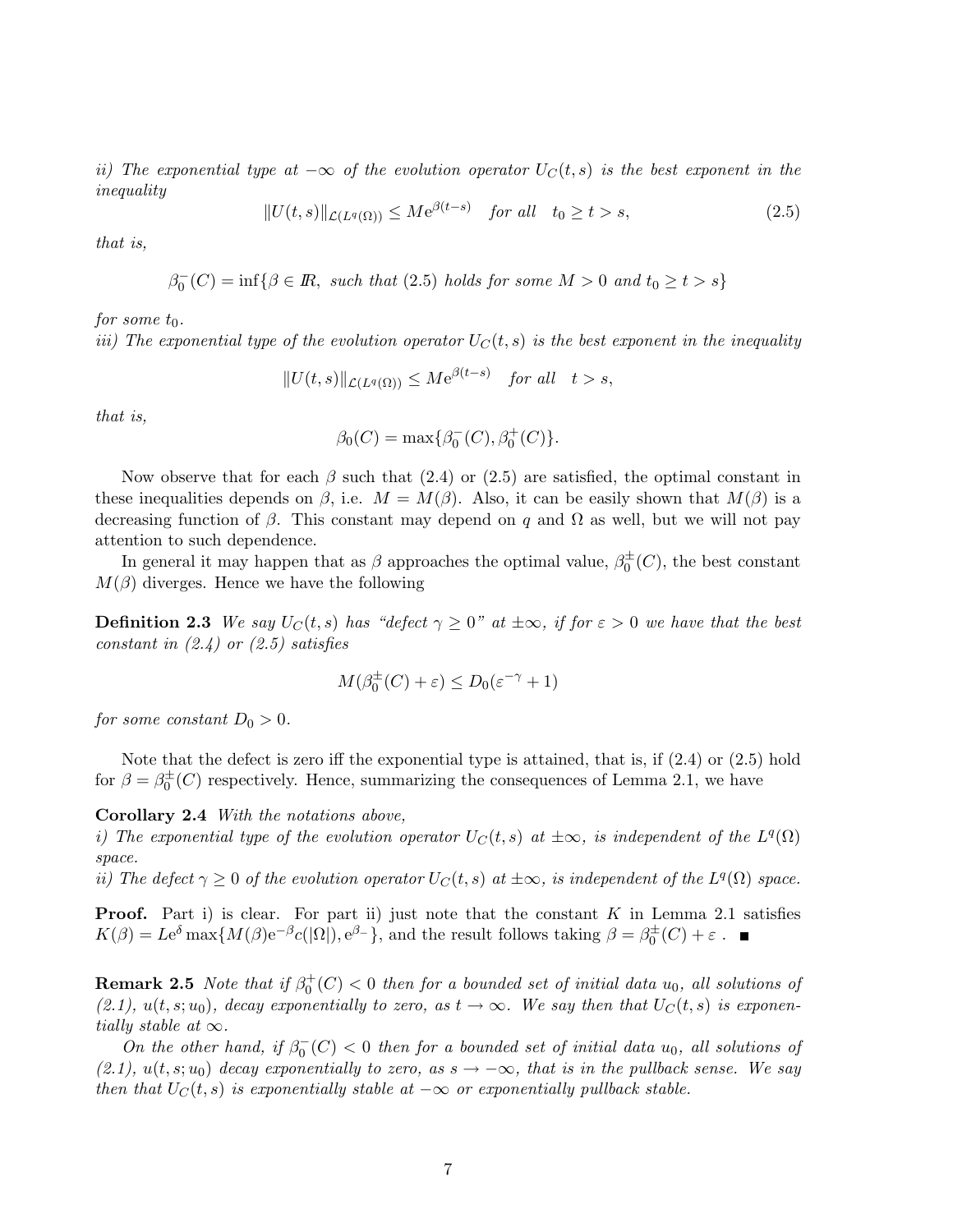Observe that the concept of exponential type used above is closely related to that of principal spectrum for nonautonomous equations, [6], [7], [5] and references therein. More precisely the principal spectrum, related to the dynamical spectrum or the Sacker and Sell spectrum in finite dimensions, [12], is defined as the set of all possible limits

$$
\lim_{n} \frac{\ln ||U(t_n, s_n)||_{\mathcal{L}(L^q(\Omega))}}{t_n - s_n}
$$

on all sequences such that  $t_n - s_n \to \infty$ . This set is a closed interval and thus coincides with  $[\beta_{inf}, \beta_{sup}]$  where

$$
-\infty \leq \beta_{inf} = \liminf \frac{\ln ||U(t_n, s_n)||_{\mathcal{L}(L^q(\Omega))}}{t_n - s_n}, \quad \beta_{sup} = \limsup \frac{\ln ||U(t_n, s_n)||_{\mathcal{L}(L^q(\Omega))}}{t_n - s_n}
$$

where the liminf and limsup are taken on all sequences such that  $t_n - s_n \to \infty$ . It is clear then that

$$
\beta_0(C) = \beta_{sup},
$$

which, is also denoted the principal Lyapunov exponent.

Also note that considering only sequences such that  $t_n - s_n \to \infty$  and  $s_n \geq s_0$  or  $t_0 \geq t_n$ leads, respectively, to the numbers  $\beta^{\pm}_{\text{sup}}$  and  $\beta^{\pm}_{\text{inf}}$ . Also clearly

$$
\beta_0^{\pm}(C) = \beta_{sup}^{\pm}.
$$

See Section 3 for further details on the principal spectrum for (2.1).

Now we show that the exponents in  $(2.4)$ ,  $(2.5)$  are also related to the smoothing estimates between Lebesgue spaces of the evolution operator, see [9], Lemma 3.2.

**Lemma 2.6** If (2.4) or (2.5) is satisfied with  $M = M(\beta)$  then, for  $1 \le q \le r \le \infty$ , for every  $\varepsilon > 0$ 

$$
||U_C(t,s)||_{\mathcal{L}(L^q(\Omega),L^r(\Omega))} \le M(\varepsilon,\beta)\frac{e^{(\beta+\varepsilon)(t-s)}}{(t-s)^{\frac{N}{2}\left(\frac{1}{q}-\frac{1}{r}\right)}},\tag{2.6}
$$

for  $t > s \geq s_0$  or  $t_0 \geq t > s$  respectively, with

$$
M(\varepsilon, \beta) = K(\beta) e^{|\beta|} \left\{ \begin{array}{ll} \left(\frac{\alpha}{e}\right)^{\alpha} \varepsilon^{-\alpha} & \text{if } 0 < \varepsilon < \varepsilon_0 = \frac{\alpha}{e} \\ 1 & \text{if } \varepsilon \ge \varepsilon_0 = \frac{\alpha}{e} \end{array} \right\} \le K(\beta) e^{|\beta|} c(\alpha) (\varepsilon^{-\alpha} + 1)
$$

where  $K(\beta) = Le^{\delta} \max\{1, M(\beta)e^{-\beta}\}\$ , with L,  $\delta$  as in (2.2), and  $\alpha = \frac{N}{2}$  $\left(\frac{1}{q}-\frac{1}{r}\right)$ / .

**Proof.** From  $(2.2)$  for  $t - s \leq 1$ ,

$$
||U(t,s)||_{\mathcal{L}(L^q(\Omega),L^r(\Omega))} \leq Le^{\delta}(t-s)^{-\frac{N}{2}\left(\frac{1}{q}-\frac{1}{r}\right)}
$$

and, for  $t - s > 1$ , from  $(2.2)$  and  $(2.3)$ 

$$
||U(t,s)||_{\mathcal{L}(L^q(\Omega),L^r(\Omega))} \leq ||U(t,t-1)||_{\mathcal{L}(L^q(\Omega),L^r(\Omega))} ||U(t-1,s)||_{\mathcal{L}(L^q(\Omega))}
$$
  

$$
\leq LM(\beta)e^{\delta-\beta}e^{\beta(t-s)}.
$$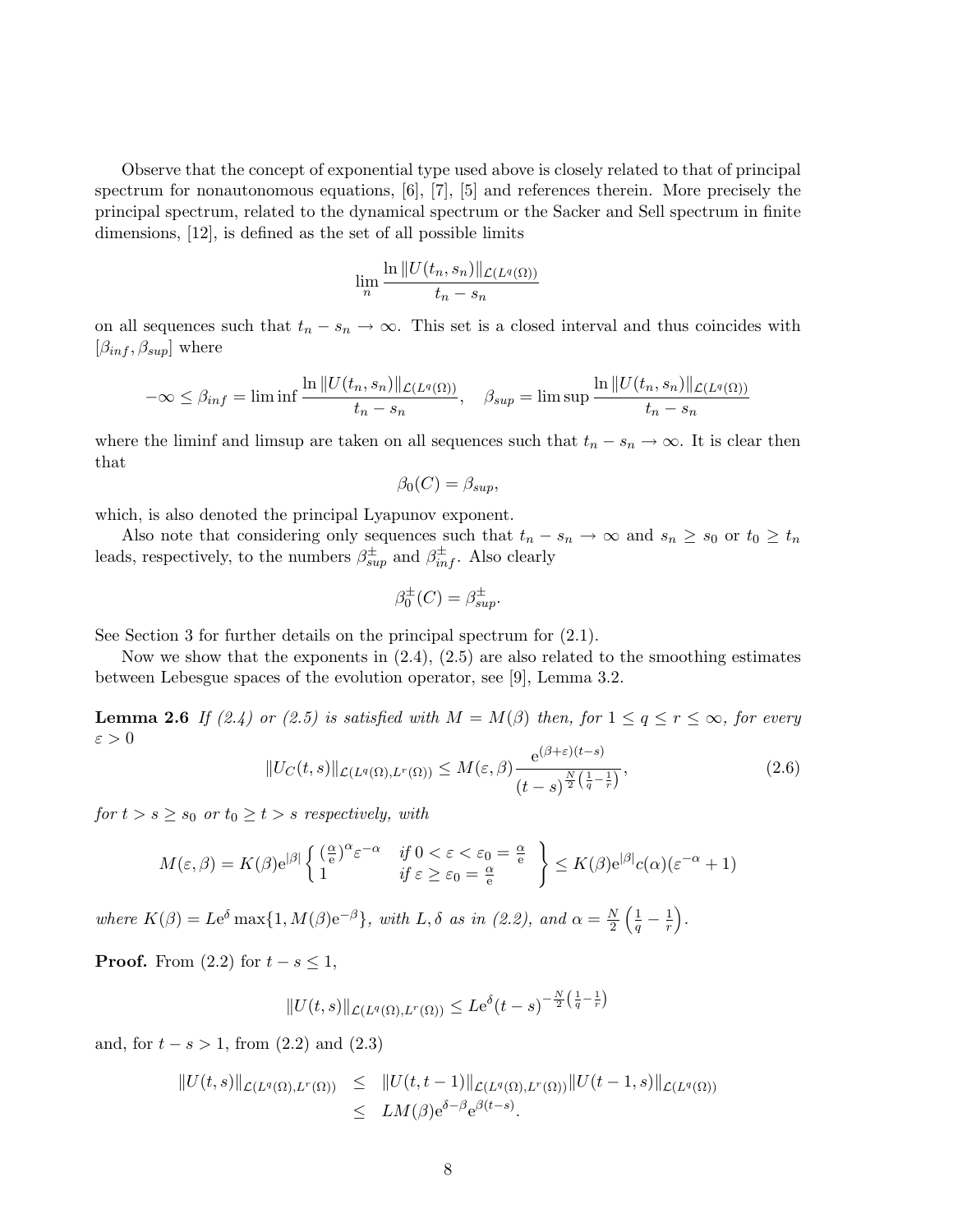Hence,

$$
||U(t,s)||_{\mathcal{L}(L^q(\Omega),L^r(\Omega))} \leq \begin{cases} K(\beta)(t-s)^{-\frac{N}{2}\left(\frac{1}{q}-\frac{1}{r}\right)} & \text{if } t-s \leq 1\\ K(\beta)e^{\beta(t-s)} & \text{if } t-s > 1 \end{cases}
$$
(2.7)

for  $K(\beta) = Le^{\delta} \max\{1, M(\beta)e^{-\beta}\}.$ 

The right hand side in  $(2.7)$  can be bounded above by a right hand side as in  $(2.6)$ , iff

$$
M(\varepsilon, \beta) \ge K(\beta) e^{-(\beta + \varepsilon)},
$$
 and  $M(\varepsilon, \beta) \ge K(\beta) \sup_{z \ge 1} h(z)$ 

with  $\alpha = \frac{N}{2}$  $\left(\frac{1}{q}-\frac{1}{r}\right)$ ) and  $h(z) = z^{\alpha} e^{-\varepsilon z}$ . Note that  $\max\{1, e^{-(\beta + \varepsilon)}\} \le e^{|\beta|}$ , hence the condition above can be recast as

$$
M(\varepsilon,\beta) \ge K(\beta) e^{|\beta|} \max\{1,\sup_{z\ge 1} h(z)\}.
$$

Since, the sup of  $h(z)$  for  $z \ge 0$  is attained at  $z_* = \alpha/\varepsilon$  and  $h(z_*) = (\frac{\alpha}{e})^{\alpha} \varepsilon^{-\alpha}$ , comparing with  $h(1) = e^{-\varepsilon}$  we get

$$
\sup_{z\geq 1} h(z) = \begin{cases} \left(\frac{\alpha}{e}\right)^{\alpha} \varepsilon^{-\alpha} & \text{for } \varepsilon \leq \alpha \\ e^{-\varepsilon} & \text{for } \varepsilon > \alpha \end{cases}.
$$

Now, comparing this sup with 1, the result follows.  $\blacksquare$ 

Next we give an upper bound on the exponential type of an evolution operator  $U_C(t, s)$ . See the next section for further upper and lower bounds.

**Lemma 2.7** Let  $C \in C^{\theta}(R, L^p(\Omega))$  with  $0 < \theta \leq 1$  and  $p > N/2$ . Denote by  $\lambda_1(t)$  is the first eigenvalue of the problem

$$
\label{eq:1D1V:2} \left\{ \begin{array}{rcl} -\Delta u - C(t,x)u &=& \lambda(t)u \quad in \qquad \Omega \\ \mathcal{B} u &=& 0 \qquad \text{on} \quad \partial \Omega. \end{array} \right.
$$

Assume there exists  $s_0$  (or  $t_0$  respectively),  $\tau > 0$  and  $m \in \mathbb{R}$ , such that for all  $t > s \geq s_0$  (or  $s < t \leq t_0$  respectively) and  $t - s \geq \tau$ 

$$
\frac{1}{t-s}\int_{s}^{t}\lambda_1(r)\,dr\geq m.
$$

Then the exponential type of evolution operator  $U_C(t, s)$  satisfies

$$
\beta_0^+(C) \le -m.
$$

 $(\beta_0^-(C) \le -m$  respectively).

**Proof.** As the exponential type is independent of the Lebesgue space, we take  $X = L^2(\Omega)$  and for any fixed  $t \in \mathbb{R}$ , the first eigenvalue satisfies

$$
\int_{\Omega} \left( |\nabla \varphi|^2 - C(t, x) |\varphi|^2 \right) dx + I(u, \mathcal{B}) \ge \lambda_1(t) ||\varphi||^2,
$$
\n(2.8)

for all smooth functions  $\varphi$  satisfying  $\mathcal{B}u = 0$  on  $\partial\Omega$ , where we have denoted by  $\|\cdot\|$  the norm in  $L^2(\Omega)$  and  $I(u, \mathcal{B}) = 0$  for Dirichlet or Neumann boundary conditions or  $I(u, \mathcal{B}) = \int_{\partial\Omega} b(x)u^2$ for Robin boundary conditions.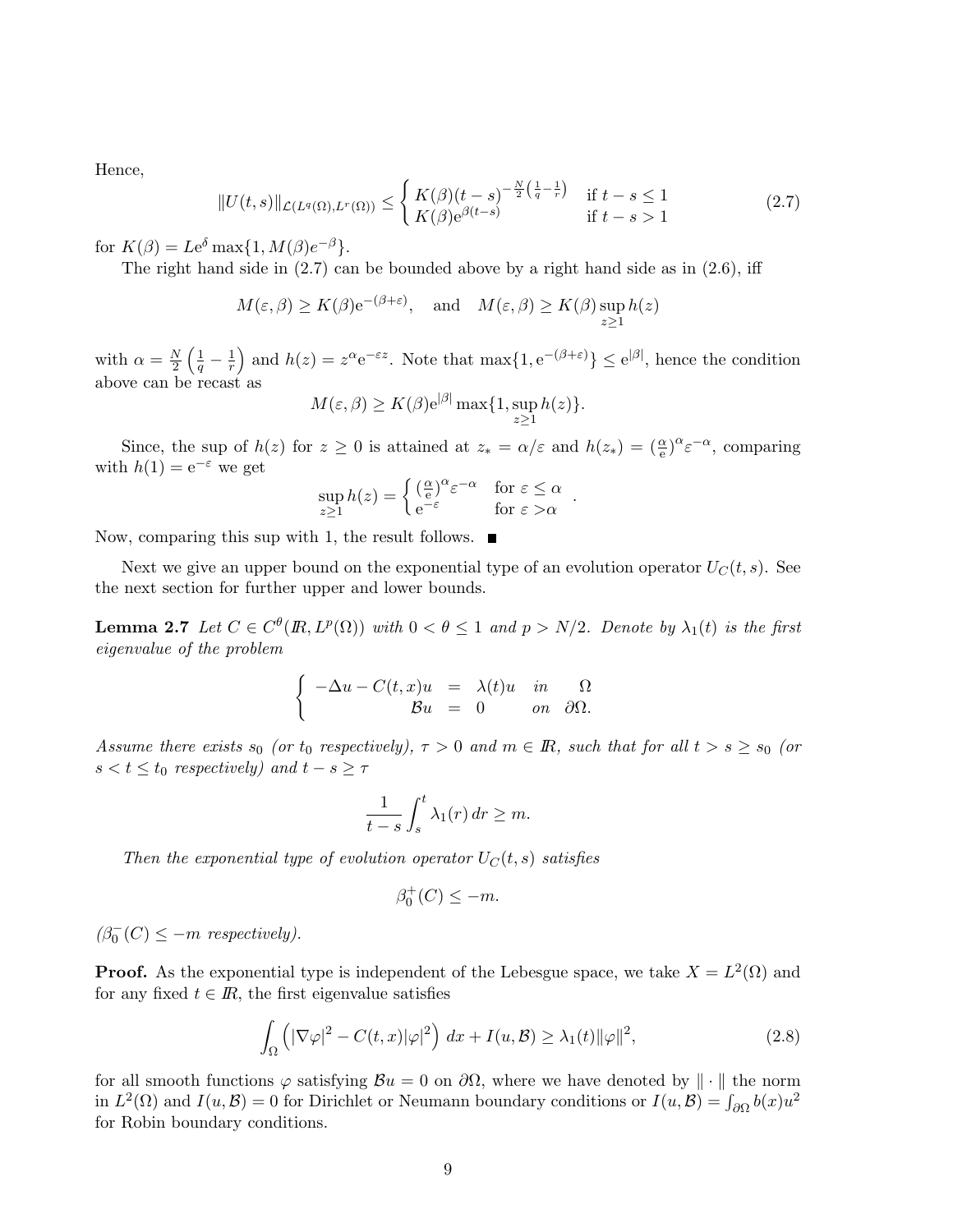Multiplying the first equation in (2.1) by  $u(t)$  and integrating in  $\Omega$ , we have

$$
\frac{1}{2}\frac{d}{dt}\|u(t)\|^2 + \int_{\Omega} (|\nabla u|^2 - C(t, x)|u|^2) \, dx + I(u(t), \mathcal{B}) = 0.
$$

By  $(2.8)$  we have

$$
\frac{\mathrm{d}}{\mathrm{d}t}||u(t)||^2 + 2\lambda_1(t)||u(t)||^2 \le 0
$$

and then

$$
||u(t)||^2 \le e^{-2\int_s^t \lambda_1(r) dr} ||u(s)||^2.
$$

The rest follows from part v) of the Lemma below.  $\blacksquare$ 

Now we prove the Lemma used above, that introduces a class of real functions that will be used several times henceforth.

**Lemma 2.8** Given  $m \in \mathbb{R}$ , define the class  $\mathcal{C}^+(m)$  (or  $\mathcal{C}^-(m)$  respectively) of real continuous and bounded functions  $f(t)$ , such that there exists  $s_0$  (or  $t_0$  respectively) and  $\tau > 0$ , such that for all  $t > s \geq s_0$  (or  $s < t \leq t_0$  respectively) and  $t - s \geq \tau$ 

$$
\frac{1}{t-s}\int_{s}^{t}f(r)\,dr\geq m.
$$

Then

i)  $\mathcal{C}^{\pm}(m)$  is a nonempty, convex, closed subset of  $C_b(\mathbb{R})$ . ii) If  $f(t) = m$  for all t, then  $f \in C^{\pm}(m)$ .

iii) If  $f \in C^{\pm}(m)$  and  $g(t)$  is a continuous and bounded function such that  $g(t) \geq f(t)$ , then  $g \in \mathcal{C}^{\pm}(m)$ .

iv) If  $f(t)$  is a T-periodic continuous function, set

$$
m = \frac{1}{T} \int_0^T f(r) \, dr.
$$

Then  $f \in C^{\pm}(m-\varepsilon)$  for every  $\varepsilon > 0$ .

v) If  $f \in C^{\pm}(m)$  then there exists  $s_0$  (or  $t_0$  respectively) and  $M = M(f, m)$  such that for all  $t > s \geq s_0$  (or  $s < t \leq t_0$  respectively) we have

$$
e^{-\int_s^t f(r) dr} \le Me^{-m(t-s)}.
$$

Even more  $M = 1$  if  $f \geq 0$  and  $m \geq 0$ .

**Proof.** Parts i)–iii) are immediate. For part iv), given  $t > s$ , using  $z = t - s > 0$ , we have

$$
\frac{1}{t-s} \int_{s}^{t} f(r) dr = \frac{1}{z} \int_{0}^{z} f(r+s) dr.
$$

Therefore it is enough to prove that for a T-periodic function and for every  $\varepsilon > 0$  there exists  $\tau = \tau(\varepsilon) > 0$  such that for  $t > \tau$  we have

$$
F(t) = \frac{1}{t} \int_0^t f(r) dr \ge m - \varepsilon,
$$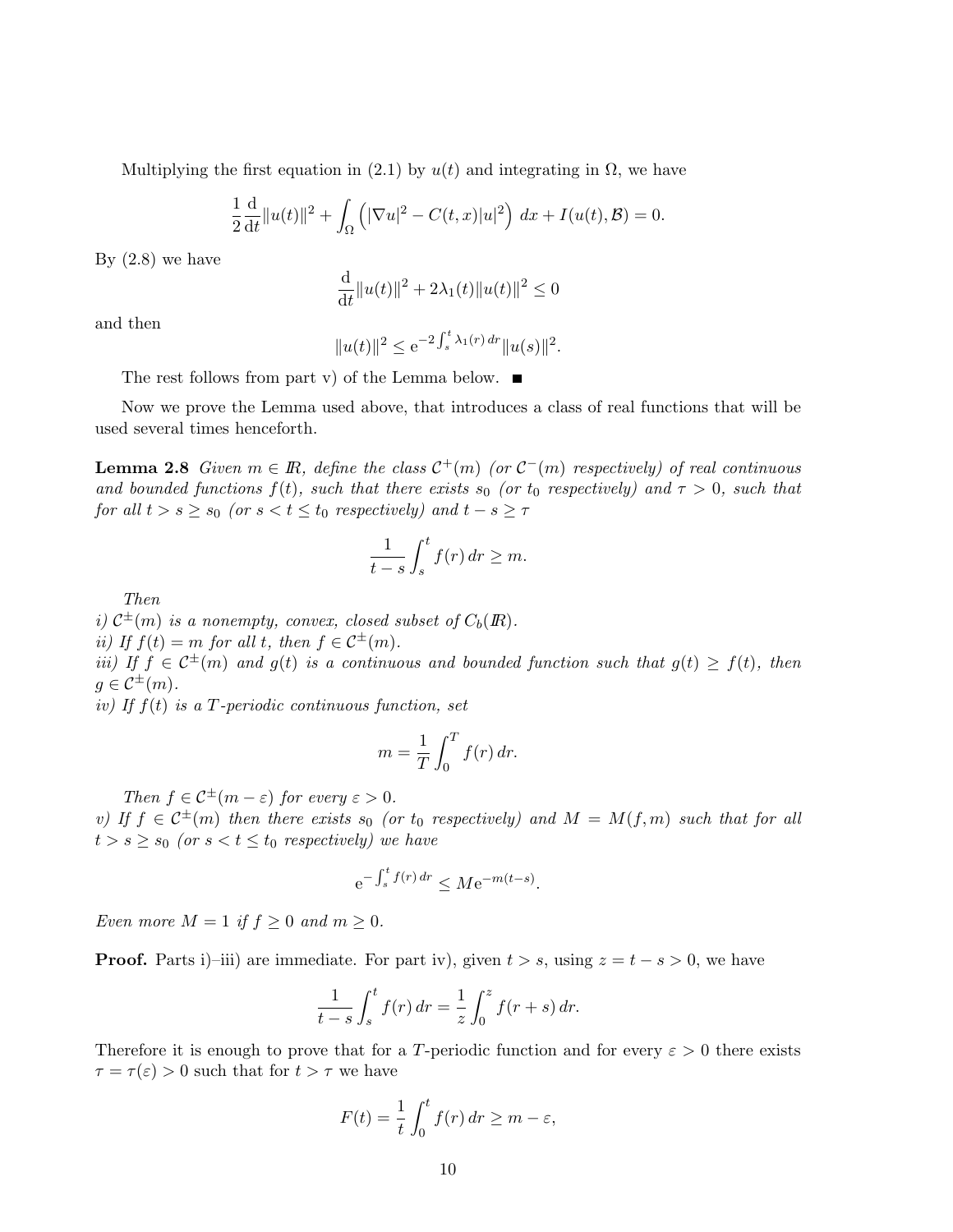for every  $\varepsilon > 0$ , with  $\tau$  independent of all translations of f.

Now note that  $F(0) = f(0)$  and  $F(jT) = m$  for  $j = 1, 2, ...$  Then for  $t \in [jT, (j + 1)T)$ ,  $t = jT + s$ , with  $0 \leq s < T$ , using periodicity we have

$$
F(t) = \frac{1}{jT + s} \Big( \int_0^{jT} f(r) dr + \int_{jT}^{jT + s} f(r) dr \Big) = \frac{1}{jT + s} \Big( jmT + \int_0^s f(r) dr \Big).
$$

But for  $0 \le s < T$ ,  $\int_0^s f(r) dr \ge I_0 := -\int_0^T f_-(r) dr$ , where  $f_-(t) = \max\{-f(t), 0\}$  denotes the negative part of  $f(t)$ . Also, the same bound hold for any translate of f. Hence,

$$
F(t) \ge \frac{1}{(j+1)T} \Big(jm + I_0\Big) \to m, \quad \text{as } j \to \infty
$$

and the result follows.

Finally, for v), if  $f \in C^{\pm}(m)$  let  $s_0$  (or  $t_0$  respectively) and and  $\tau > 0$  as in the definition. Then, clearly, for all  $t > s \geq s_0$  (or  $s < t \leq t_0$  respectively) and  $t - s \geq \tau$ , we have

$$
e^{-\int_s^t f(r) dr} \le e^{-m(t-s)}.
$$

Then it is enough to observe that for any  $\gamma \in \mathbb{R}$  there exists  $M = M(f, \gamma)$  such that for all  $t > s \geq s_0$  (or  $s < t \leq t_0$  respectively) and  $t - s \leq \tau$ , we have

$$
e^{-\int_s^t f(r) dr} \le e^{\|f - \|_\infty \tau} \le Me^{\gamma(t - s)}
$$

for

$$
M(f,\gamma) = \begin{cases} e^{\|f_{-}\|_{\infty}\tau} & \text{if } \gamma \ge 0\\ e^{\|f_{-}\|_{\infty}-\gamma\tau} & \text{if } \gamma < 0 \end{cases}.
$$

Then we take  $\gamma = m$ .

As we will see below the classes  $\mathcal{C}^+(m)$  and  $\mathcal{C}^-(m)$  will play an important role in the results of the next sections.

### 3 Exponential type, principal spectrum and positive solutions

One crucial property of (2.1) that has not been exploited in the previous section is the order preserving property. Thus, in this section we take advantage of this property and relate the exponential type with the behavior of positive solutions.

**Lemma 3.1** i) If  $u_0 \geq 0$  then  $U_C(t, s)u_0 \geq 0$  and is strictly positive in  $\Omega$ , for  $t > s$ . Additionally for every  $u_0 \in L^q(\Omega)$  we have  $|U_C(t, s)u_0| \leq U_C(t, s)|u_0|$ .

In particular, positive functions grow at the maximum rate, i.e.  $\beta_0^{\pm}(C)$  is the best exponent in the inequality

$$
||U(t,s)u_0||_{L^q(\Omega)} \leq Me^{\beta(t-s)}||u_0||_{L^q(\Omega)}
$$

for all  $0 \le u_0 \in L^q(\Omega)$  and for all  $t > s \ge s_0$  or  $s < t \le t_0$ , respectively. ii) Assume that for all  $t > s \geq s_0$  or  $s < t \leq t_0$ , we have

$$
C_1(t,x) \le C_2(t,x).
$$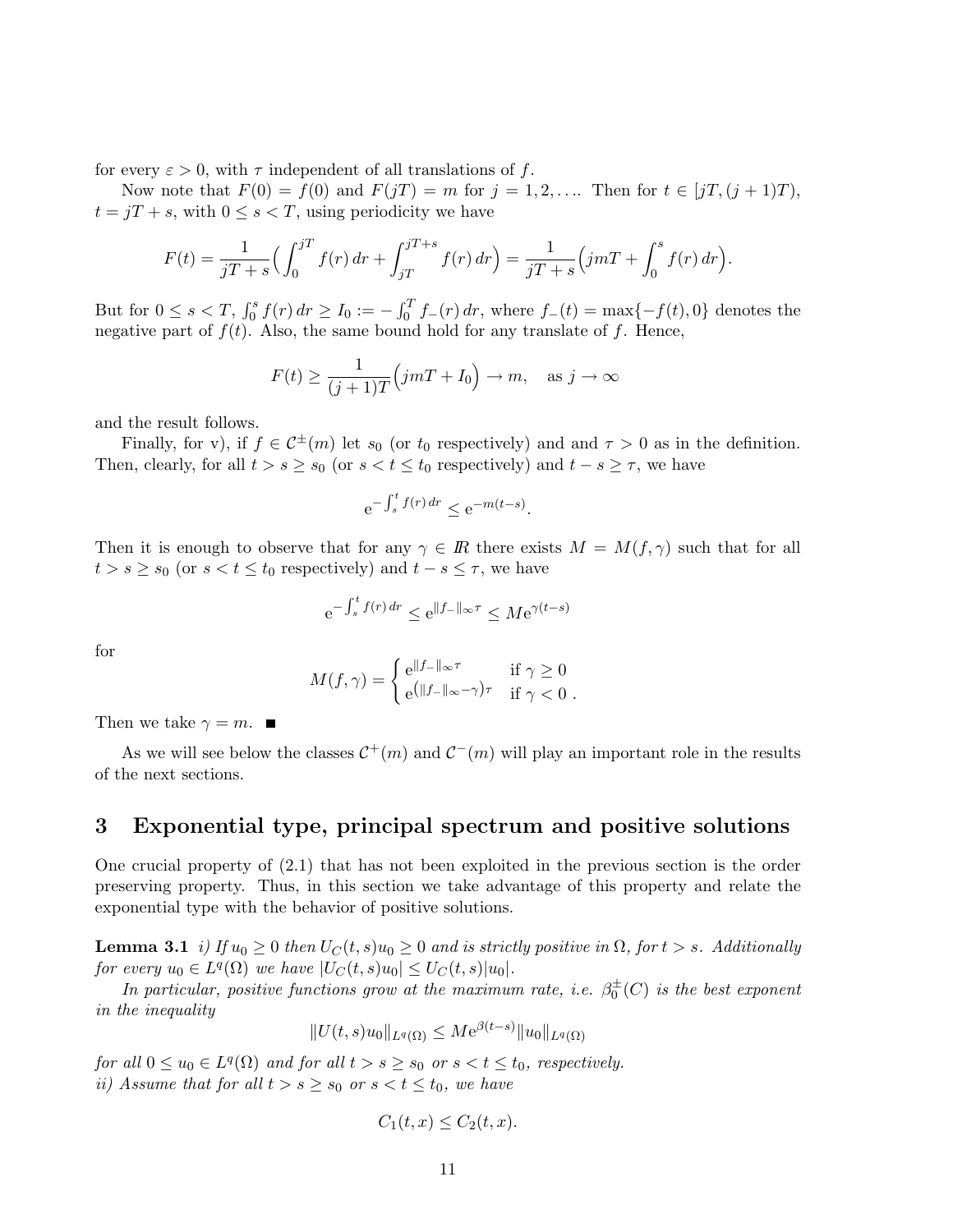Then

$$
\beta_0^{\pm}(C_1) \leq \beta_0^{\pm}(C_2)
$$

iii) In particular, assume that for either all  $t \geq s_0$  or  $t \leq t_0$  we have

$$
C_0(x) \le C(t, x) \quad or \quad C(t, x) \le C_1(x)
$$

for every  $x \in \Omega$  and for some  $C_i \in L^p(\Omega)$  for some  $p > N/2$ ,  $i = 1, 2$ . Then

$$
-\lambda_1(C_0) \leq \beta_0^{\pm}(C) \quad \text{or} \quad \beta_0^{\pm}(C) \leq -\lambda_1(C_1),
$$

respectively, where  $\lambda_1(C_i)$  is the first eigenvalue of the problem

$$
\begin{cases}\n-\Delta u - C_i(x)u &= \lambda u \quad in \quad \Omega \\
\delta u &= 0 \quad on \quad \partial \Omega.\n\end{cases}
$$

**Proof.** For i) we just refer to [10]. Just observe that  $U_C(t, s)u_0 \geq 0$  and is strictly positive in  $\Omega$ , for  $t > s$ , as a consequence of the maximum principle. This in particular implies, since  $U_C(t, s)$ is order preserving, that  $|U_C(t, s)u_0| \leq U_C(t, s)|u_0|$  and the rest is easy.

For ii) note that from comparison, we have for  $u_0 \ge 0$ ,  $t > s$  and  $s \ge s_0$  or  $t \le t_0$ 

$$
U_{C_1}(t,s)u_0 \le U_{C_2}(t,s)u_0
$$

and the result follows from i).

For iii) note that we have again, for  $u_0 \geq 0$ ,  $t > s$  and  $s \geq s_0$  or  $t \leq t_0$ 

$$
U_C(t,s)u_0 \ge U_{C_0}(t,s)u_0 = S_{C_0}(t-s)u_0 \ge 0
$$

or

$$
U_C(t,s)u_0 \le U_{C_1}(t,s)u_0 = S_{C_1}(t-s)u_0
$$

where  $S_{C_i}(t)$  denotes the semigroup associated to the autonomous linear equation

$$
\begin{cases}\nz_t - \Delta z &= C_i(x)z, & \text{in } \Omega \\
\mathcal{B}z &= 0 & \text{on } \partial\Omega.\n\end{cases}
$$

Then the result follows easily from ii) and  $(1.4)$ .

The next result states that we can obtain some estimates on the norms  $||U_C(t, s)||_{\mathcal{L}(L^q(\Omega))}$ for  $t > s \geq s_0$  by observing the forwards behavior of a particular positive solution.

### Lemma 3.2

i) If there exists  $u_0 \in L^q(\Omega)$ ,  $u_0 > 0$  a.e. in  $\Omega$ , and  $a \beta \in \mathbb{R}$ , such that

$$
||u(t, s_0; u_0)||_{L^q(\Omega)} \le Me^{\beta(t - s_0)}, \qquad \text{for all} \quad t > s_0
$$
\n(3.1)

then for some positive constant  $M_1(s)$  we have

$$
||U_C(t,s)||_{\mathcal{L}(L^q(\Omega))} \le M_1(s)e^{\beta(t-s)}, \quad \text{for all} \quad t \ge s \ge s_0.
$$

ii) If there exists  $u_0 \in L^q(\Omega)$  and  $\beta' \in \mathbb{R}$ ,  $m > 0$ , such that

$$
me^{\beta'(t-s_0)} \leq ||u(t, s_0; u_0)||_{L^q(\Omega)}, \quad \text{for all} \quad t > s_0
$$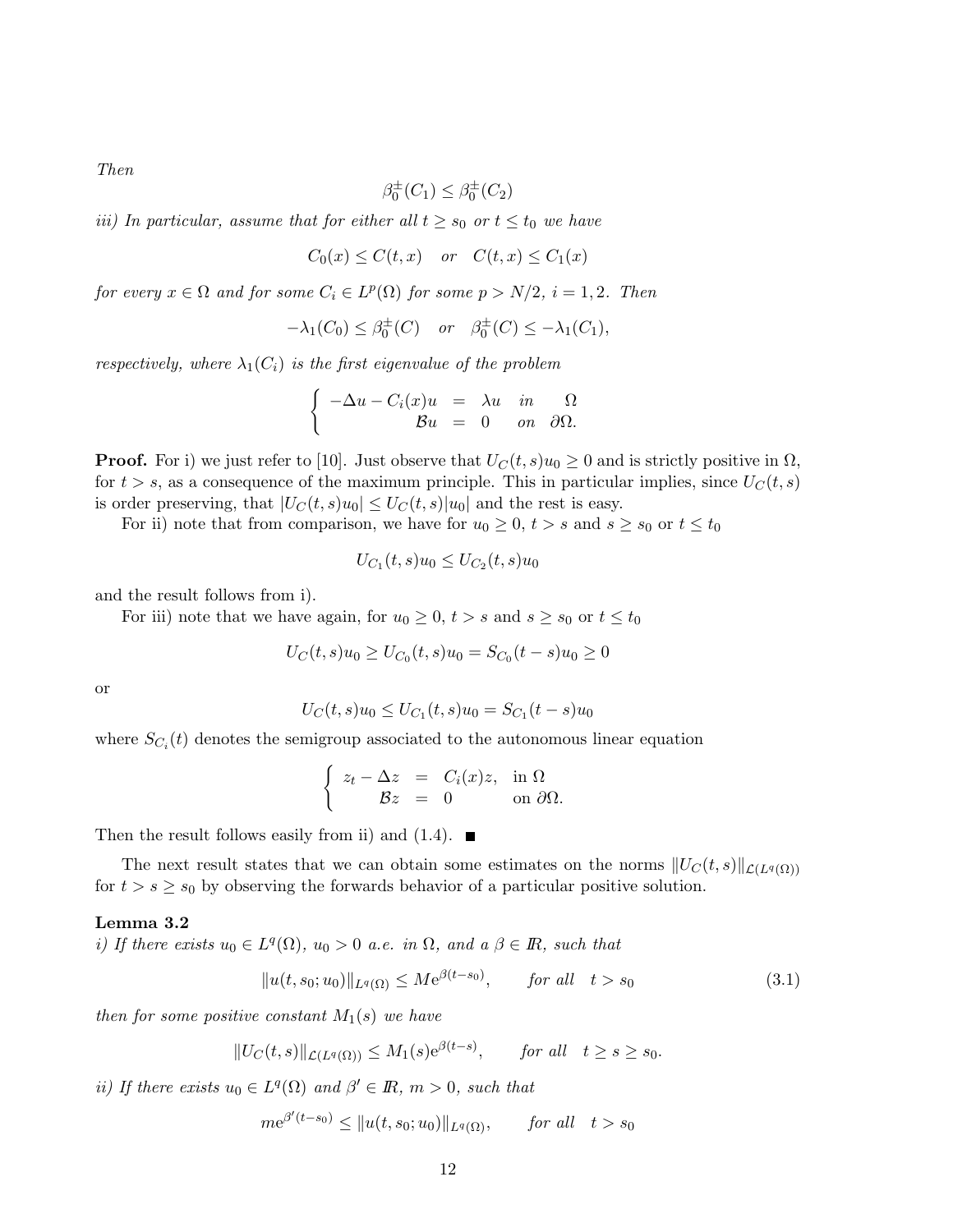then

$$
||U_C(t,s)||_{\mathcal{L}(L^q(\Omega))} \ge M_0(s)e^{\beta'(t-s)}, \quad \text{for all} \quad t \ge s \ge s_0
$$

with  $M_0(s) = \frac{me^{\beta'(s-s_0)}}{\|u(s,s_0;u_0)\|_{L^q(\Omega)}}$ . iii) Therefore, if

$$
me^{\beta'(t-s_0)} \le ||u(t, s_0; u_0)||_{L^q(\Omega)} \le Me^{\beta(t-s_0)}, \quad \text{for all} \quad t > s_0
$$

with  $\beta' \leq \beta$ , then

$$
M_0(s)e^{\beta'(t-s)} \le ||U_C(t,s)||_{\mathcal{L}(L^q(\Omega))} \le M_1(s)e^{\beta(t-s)}, \quad \text{for all} \quad t \ge s \ge s_0
$$

for  $M_0(s) = \frac{m}{M} e^{-(\beta - \beta')(s - s_0)}$  and some positive constant  $M_1(s)$ .

**Proof.** For i), observe first that we can always assume that  $(3.1)$  is satisfied for every  $t > s \geq s_0$ . For this define  $w(s) = e^{-\beta(s-s_0)}u(s, s_0; u_0)$ . Then  $||w(s)||_{L^q(\Omega)} \leq M$  and

$$
||u(t,s;w(s))||_{L^{q}(\Omega)} \leq Me^{\beta(t-s)}.
$$

Also  $w(s) \in L^q(\Omega)$ ,  $w(s) > 0$  a.e. in  $\Omega$ .

Now, fix  $s \geq s_0$  and take any  $t > s \geq s_0$  and consider an initial data  $v_0 \in L^q(\Omega)$ , such that there exists  $\lambda = \lambda(s, v_0)$  such that  $|v_0| \leq \lambda w(s)$ . Then

$$
\left| e^{-\beta(t-s)}U_C(t,s)v_0 \right| \leq \lambda e^{-\beta(t-s)}U_C(t,s)w(s).
$$

Thus

$$
\|e^{-\beta(t-s)}U_C(t,s)v_0\|_{L^q(\Omega)} \leq \lambda(s,v_0)M, \quad \text{for any } t > s.
$$

Now observe that the set

$$
\mathcal{C}(s) = \{v, \exists \lambda > 0, \ |v(x)| \le \lambda w(s, x) \text{ a.e. } x \in \Omega\}
$$

is dense in  $L^q(\Omega)$  since  $w(s) > 0$  a.e. in  $\Omega$ , see Lemma 3.3 below.

Hence,  $T(t,s) = e^{-\beta(t-s)}U_C(t,s)$ , for  $t>s \geq s_0$ , is pointwise bounded in a dense subset of  $L^{q}(\Omega)$  and hence, the upper bound follows from the Uniform Boundedness Principle. ii) Just note that  $||u(t, s_0; u_0)||_{L^q(\Omega)} \geq me^{\beta'(s-s_0)} e^{\beta'(t-s)}$  and also

$$
||u(t, s_0; u_0)||_{L^q(\Omega)} = ||U_C(t, s)u(s, s_0; u_0)||_{L^q(\Omega)} \leq ||U_C(t, s)||_{\mathcal{L}(L^q(\Omega))} ||u(s, s_0; u_0)||_{L^q(\Omega)}.
$$

Hence, the lower bound follows and iii) is obvious.  $\blacksquare$ 

Now we prove the Lemma used above.

**Lemma 3.3** Let  $\Omega \subset \mathbb{R}^N$  bounded,  $1 \leq q < \infty$  and  $0 \leq u_0 \in L^q(\Omega)$  in  $\Omega$ . Then they are equivalent

i) The set

$$
\mathcal{C} = \{v, \exists \lambda > 0, \ |v(x)| \le \lambda u_0(x) \ a.e. \ x \in \Omega\}
$$

is dense in  $L^q(\Omega)$ . ii)  $u_0 > 0$  a.e. in  $\Omega$ .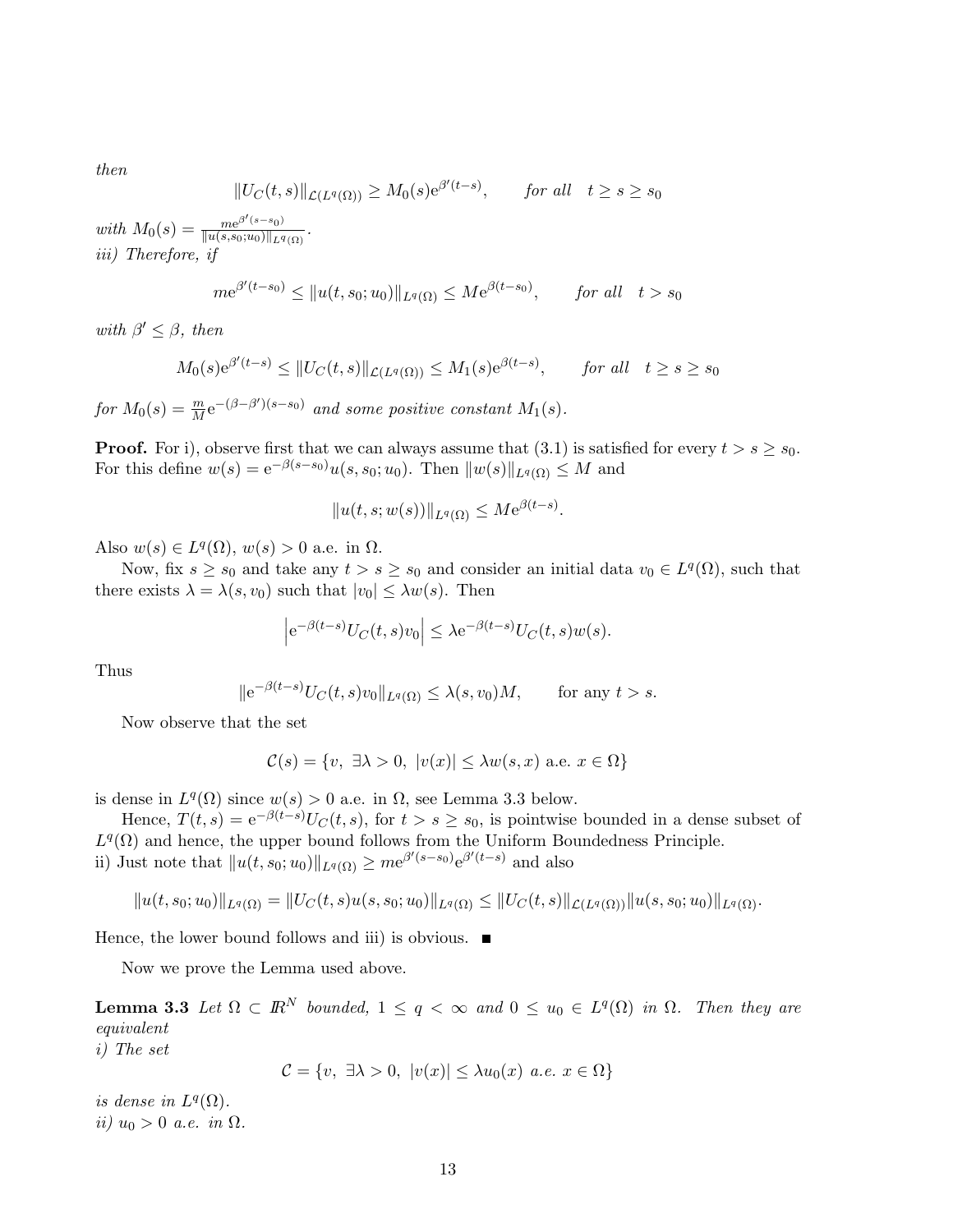**Proof.** i)  $\Rightarrow$  ii) Assume  $A_0 = \{x \in \Omega, u_0(x) = 0\}$  has positive measure. Define  $\phi = \mathcal{X}_{A_0} \in$  $L^{q'}(\Omega)$  and then

$$
\int_{\Omega} \phi v = 0 \quad \text{for all} \quad v \in \mathcal{C}.
$$

Thus  $\mathcal C$  is not dense, which is absurd.

ii)  $\Rightarrow$  i) Denote  $A_{\varepsilon} = \{x \in \Omega, u_0(x) \leq \varepsilon\}$ , for  $\varepsilon \geq 0$ . This is a decreasing family of sets with intersection  $A_0$ . Thus their measure converge to zero. Now if  $v \in L^q(\Omega)$  then  $v_{\varepsilon} = v\mathcal{X}_{\Omega \setminus A_{\varepsilon}}$ converges to v in  $L^q(\Omega)$ . Now, with fixed  $\varepsilon$ , we truncate  $v_{\varepsilon}$  at height  $R > 0$ , that is,  $v_{\varepsilon}^R =$ converges to v in  $L^q(\Omega)$ . Now, with fixed  $\varepsilon$ , we truncate  $v_{\varepsilon}$  at height  $R > 0$ , that is,  $v_{\varepsilon}^R =$ <br> $\int v_{\varepsilon}$  if  $|v_{\varepsilon}| \leq R$ , Thus  $|v^R| \leq \frac{R}{2}u_0$  in  $\Omega$  that is  $v^R \in \mathcal{C}$  and  $v^R \to v_{\varepsilon}$  in  $\mathcal{L}_{\varepsilon}^{U_{\varepsilon}} \cong \mathcal{L}_{\varepsilon}^{H} \quad \text{Thus } |v_{\varepsilon}^{R}| \leq \frac{R}{\varepsilon} u_0 \text{ in } \Omega, \text{ that is } v_{\varepsilon}^{R} \in \mathcal{C} \text{ and } v_{\varepsilon}^{R} \to v_{\varepsilon} \text{ in } L^q(\Omega), \text{ as } R \to \infty.$ Therefore C is dense in  $L^q(\Omega)$ .  $\blacksquare$ 

In order to get constants  $M_0, M_1$  independent of s in Lemma 3.2 above, we will need some additional properties of the solutions. For this we recall the following definition introduced in [11].

**Definition 3.4** A positive function  $z(t, \cdot)$  with values in  $X = L^q(\Omega)$ ,  $1 \leq q \leq \infty$  or  $X = C(\overline{\Omega})$ , is non–degenerate (ND) at  $\infty$  (respectively  $-\infty$ ) if there exists  $t_0 \in \mathbb{R}$  such that z is defined in  $[t_0,\infty)$  (respectively  $(-\infty,t_0]$ ) and there exists a  $C^1(\overline{\Omega})$  function  $\varphi_0(x) > 0$  in  $\Omega$ , (vanishing on  $\partial\Omega$  in case of Dirichlet boundary conditions), such that

$$
z(t,x) \ge \varphi_0(x) \qquad \text{for all} \quad t \ge t_0
$$

(respectively for all  $t \leq t_0$ ).

With this, we have the following improvement of Lemma 3.2.

**Lemma 3.5** If there exists  $u_0 \in L^q(\Omega)$ ,  $u_0 > 0$  a.e. in  $\Omega$ , and a  $\beta \in \mathbb{R}$ , such that

 $||u(t, s_0; u_0)||_{L^q(\Omega)} \leq Me^{\beta(t-s_0)}, \quad \text{for all} \quad t > s_0$ 

and  $e^{-\beta(t-s_0)}u(t,s_0;u_0)$  is nondegenerate, then for all  $s\geq s_0$  and for all nontrivial  $v_0\geq 0$ ,  $e^{-\beta(t-s)}u(t,s;v_0)$  is nondegenerate, for  $t \geq s+1$ . Moreover,

$$
M_0 e^{\beta(t-s)} \le \|U_C(t,s)\|_{\mathcal{L}(L^q(\Omega))} \le M_1 e^{\beta(t-s)}, \qquad \text{for all} \quad t \ge s \ge s_0
$$

for some  $M_0, M_1$  independent of  $t > s \geq s_0$ .

In particular the exponential type satisfies

$$
\beta_0^+(C) = \beta \quad and \text{ has defect } \gamma = 0 \text{ at } \infty.
$$

**Proof.** Let  $s \geq s_0$  and  $v_0 \geq 0$  and observe that for  $t > s + 1$  we have  $u(t, s; v_0) = U_C(t, s)v_0 =$  $U_C(t, s+1)U_C(s+1, s)v_0$  and  $w_0 = U_C(s+1, s)v_0 \in C_B^1(\overline{\Omega})$  is positive in  $\Omega$ . Then there exists  $\delta = \delta(s, v_0) > 0$  such that  $w_0 \geq \delta u(s + 1, s_0; u_0)$  and then

$$
u(t,s;v_0) = U_C(t,s+1)w_0 \geq \delta U_C(t,s+1)u(s+1,s_0;u_0) = \delta u(t,s_0;u_0) \geq \delta e^{\beta(t-s)}e^{\beta(s-s_0)}\varphi_0.
$$

Thus,

$$
e^{-\beta(t-s)}u(t,s;v_0)\geq \delta e^{\beta(s-s_0)}\varphi_0
$$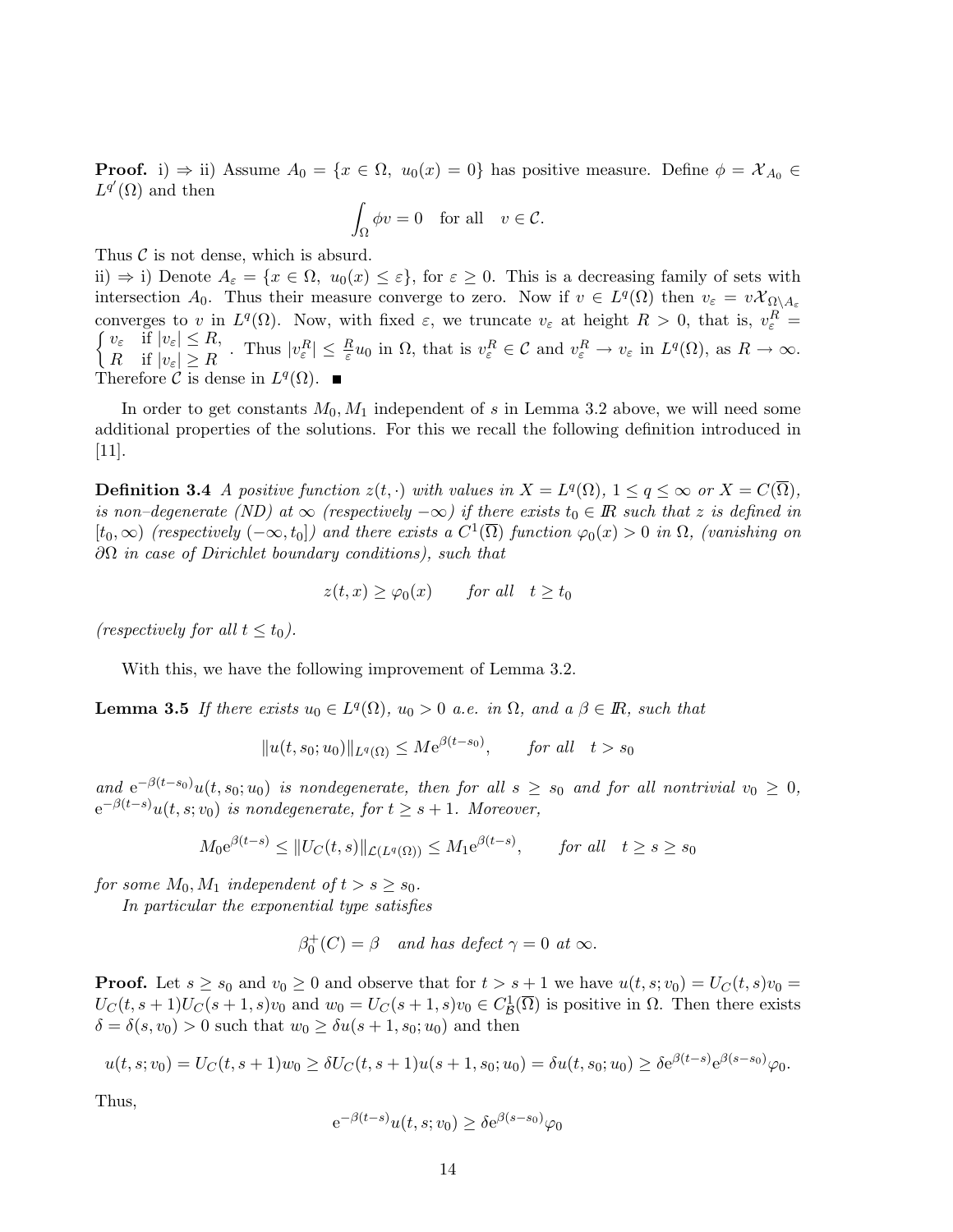and it is nondegenerate.

On the other hand notice that by assumption we have  $w(s)=e^{-\beta(s-s_0)}u(s, s_0; u_0) \geq \varphi_0$  as in Definition 3.4. In particular, this solution satisfies the assumptions of point iv) Lemma 3.2 with  $\beta' = \beta$ . Hence, the lower bound on  $||U_C(t, s)||_{\mathcal{L}(L^q(\Omega))}$ , with  $M_0$  independent of s, follows.

For the upper bound we proceed as in the proof of point ii) in Lemma 3.2. In fact now for every  $t \geq s \geq s_0$  consider an initial data  $v_0 \in L^q(\Omega)$ , such that there exists  $\lambda = \lambda(v_0)$ , independent of s, such that  $|v_0| \leq \lambda \varphi_0$ . Then

$$
\left| e^{-\beta(t-s)}U_C(t,s)v_0 \right| \leq \lambda e^{-\beta(t-s)}U_C(t,s)w(s).
$$

Thus

$$
\|e^{-\beta(t-s)}U_C(t,s)v_0\|_{L^q(\Omega)} \leq \lambda(v_0)M, \quad \text{for any } t > s.
$$

Now the set

$$
\mathcal{C} = \{v, \exists \lambda > 0, \ |v(x)| \le \lambda \varphi_0(x) \text{ a.e. } x \in \Omega\}
$$

is dense in  $L^q(\Omega)$ , see Lemma 3.3. Hence the result follows again from the Uniform Boundedness Principle on the family of operators  $T(t,s) = e^{-\beta(t-s)}U_C(t,s)$ , for  $t \ge s \ge s_0$ .

The rest follows easily. ■

On the other hand, in order to get some estimates on the norms  $||U_C(t, s)||_{\mathcal{L}(L^q(\Omega))}$  for  $s \leq t \leq t_0$ , for sufficiently negative  $t_0$ , we will rely on the concept of complete trajectory as follows.

**Definition 3.6** A complete solution of  $(2.1)$  is a solution defined for all times, in the sense that it is a continuous function  $z(t, x)$  with values in  $X = L^q(\Omega)$ ,  $1 \leq q \leq \infty$  or  $X = C(\overline{\Omega})$ , such that for each  $s \in \mathbb{R}$  the solution of (2.1) with initial data  $u_0(x) = z(x, s)$  is given by  $z(t, x)$  for each  $t > s$ . In other words, for every  $s \in \mathbb{R}$  and  $t > s$  we have

$$
z(t) = U_C(t, s)z(s).
$$

When  $C(t, x)$  is smooth, [7], [6], or at least bounded, [5], then (1.1) has a unique (up to multiple) global positive solution,  $v<sub>C</sub>(t)$ . Note that we are unaware of such results for the case of nonsmooth-in-space potentials  $C \in C^{\theta}(R, L^p(\Omega))$ , with  $0 < \theta \leq 1$  and some  $p > N/2$ , considered in this paper.

Thus, if complete positive solutions exist, we have the following

**Lemma 3.7** i) Assume there exists a complete positive solution such that

 $||z(t)||_{L^q(\Omega)} \leq Me^{\beta t}$ , for all  $t \leq t_0$ 

and for some  $\beta' \geq \beta$ 

 $e^{-\beta' t}z(t,x)$  is nondegenerate at  $-\infty$ .

Then for every  $t \leq t_0$  and  $s \leq t$  we have

$$
M_0(t)e^{\beta(t-s)} \le ||U_C(t,s)||_{\mathcal{L}(L^q(\Omega))} \le M_1(t)e^{\beta'(t-s)}, \quad \text{for all} \quad s \le t \le t_0
$$

with  $M_0(t) = \frac{\|\varphi_0\|_{L^q(\Omega)}}{M} e^{(\beta' - \beta)t}$  and  $M_1(t) = M_1 e^{-(\beta' - \beta)t}$  for certain positive constant  $M_1$ .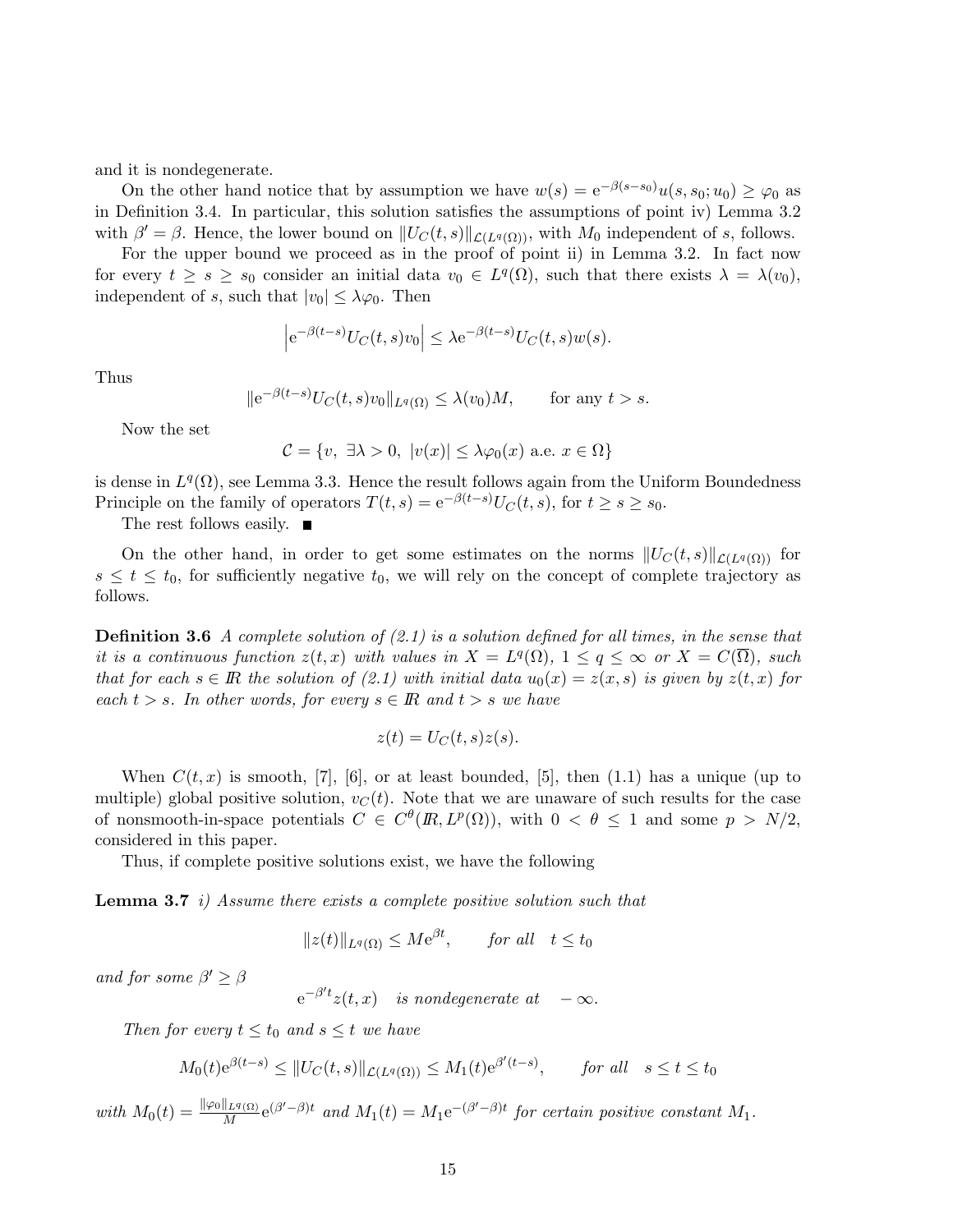ii) In particular, assume that (2.1) has a complete positive solution,  $z(t, x)$ , such that for  $t \leq t_0$ ,

 $e^{-\beta t}z(t,x)$  is bounded and nondegenerate at  $-\infty$ .

Then for each  $s \le t \le t_0$  we have

$$
M_0(t_0)e^{\beta(t-s)} \leq ||U_C(t,s)||_{\mathcal{L}(L^q(\Omega))} \leq M_1(t_0)e^{\beta(t-s)}
$$

Hence

$$
\beta_0^-(C) = \beta, \quad \text{with defect } \gamma = 0 \text{ at } -\infty.
$$

**Proof.** First note that for each  $u_0 \in C^1(\overline{\Omega})$ , vanishing on  $\partial\Omega$ , there exists  $\lambda = \lambda(u_0)$  such that  $|u_0(x)| \leq \lambda \varphi_0(x)$  in  $\Omega$ , where  $\varphi_0$  is as in Definition 3.4. Then by comparison, we have for each  $s \leq t \leq t_0$ 

$$
|U_C(t,s)u_0(x)| \le \lambda U_C(t,s)\varphi_0(x) \le \lambda U_C(t,s)e^{-\beta' s}z(s)(x) = \lambda e^{-\beta' s}z(t,x)
$$

and then

$$
\|e^{\beta' s}U_C(t,s)u_0\|_{L^q(\Omega)} \leq \lambda \|z(t)\|_{L^q(\Omega)} \leq \lambda M e^{\beta t}.
$$

Hence,  $e^{\beta's}U_C(t, s)$  is pointwise bounded in a dense subset of  $L^q(\Omega)$  and hence, from the Uniform Boundedness Principle we get the upper bound on  $e^{\beta' s} \|U_C(t, s)\|_{\mathcal{L}(L^q(\Omega))} \leq M_1 e^{\beta t}$ , independent of  $t, s$ . Now we rewrite this estimate as

$$
e^{-\beta'(t-s)}\|U_C(t,s)\|_{\mathcal{L}(L^q(\Omega))} \leq M_1 e^{-(\beta'-\beta)t} = M_1(t)
$$

for  $s \leq t$  and we get the upper bound in the statement.

On the other hand, note that

$$
||z(t)||_{L^{q}(\Omega)} = ||U_{C}(t,s)z(s)||_{L^{q}(\Omega)} \leq ||U_{C}(t,s)||_{\mathcal{L}(L^{q}(\Omega))} ||z(s)||_{L^{q}(\Omega)} \leq Me^{\beta s} ||U_{C}(t,s)||_{\mathcal{L}(L^{q}(\Omega))}.
$$

Thus,

$$
||U_C(t,s)||_{\mathcal{L}(L^q(\Omega))} \ge \frac{||\varphi_0||_{L^q(\Omega)} e^{\beta' t}}{Me^{\beta s}} = M_0(t)e^{\beta(t-s)}.
$$

Hence, the result follows.

The second part follows using  $\beta = \beta'$ .

As mentioned in the previous section, the exponential type is related to the principal spectrum. On the other hand, as shown above, the exponential type is also related to the behavior of positive solutions. In fact, when  $C(t, x)$  is smooth, [7], [6], or at least bounded, [8], [5], then (1.1) has a unique (up to multiple) global positive solution,  $v<sub>C</sub>(t)$ . Moreover, for every  $s \in \mathbb{R}$ and  $t > s$ , any solution of  $(2.1)$  can be split in a unique way

$$
u(t, s; u_0) = \alpha v_C(t) + w(t, s; w_0)
$$

with  $u_0 = \alpha v_C(s) + w_0, \ \alpha \in \mathbb{R}$  and  $w(t, s; u_0)$  is a sign changing solution of (2.1).

Furthermore there is exponential separation of non positive solutions in the sense that for any sign changing solution of (2.1), we have, for any  $s \in \mathbb{R}$  and  $t > s$ 

$$
\frac{\|w(t,s;u_0)\|_X}{\|v_C(t)\|_X} \le K e^{-\sigma(t-s)} \frac{\|w_0\|_X}{\|v_C(s)\|_X}
$$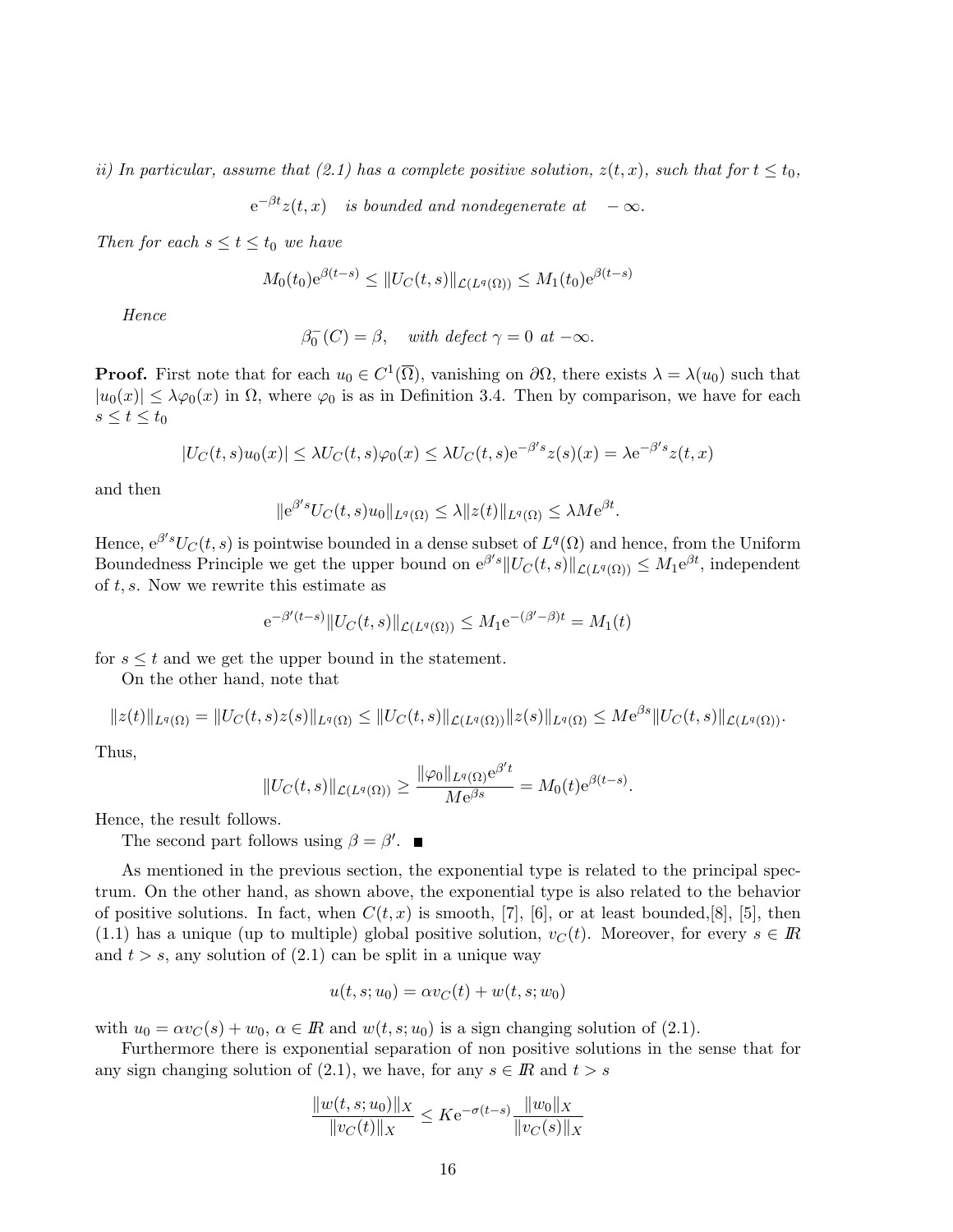with  $X = L^{\infty}(\Omega)$ , for some  $K > 0$  and  $\sigma > 0$ .

From here one easily gets that the exponential type is that of this particular global positive solution, i.e.

$$
\beta_0(C) = \limsup \frac{\ln \|v_C(t_n)\|_{L^q(\Omega)} - \ln \|v_C(s_n)\|_{L^q(\Omega)}}{t_n - s_n}
$$

where the limsup is taken on all sequences  $t_n - s_n \to \infty$ . Moreover, if we restrict the sequences above to satisfy  $s_n \geq s_0$  or  $t_n \leq t_0$  we get the exponential types at  $\pm \infty$ ,  $\beta_0^{\pm}(C)$ .

As mentioned above, we are unaware of analogous results for the case of nonsmooth-in-space potentials  $C \in C^{\theta}(I\!R, L^p(\Omega))$ , with  $0 < \theta \leq 1$  and some  $p > N/2$ , considered in this paper.

### 4 Effectively changing the exponential type

In this section our goal is to give sufficient conditions on some perturbations of (2.1) to ensure that exponential type of the resulting evolution operator is actually modified.

Note that these results allows to quantitatively estimate the sizes of the "favorable" and "defavorable" parts allowed in the perturbation term. Also, observe that we can assume without loss of generality that all evolution operators considered below satisfy (2.2) with the same constants L and  $\delta$ .

Before going further, note that if the perturbation is a multiple of the identity, then

$$
U_{C-\alpha}(t,s) = e^{-\alpha(t-s)}U_C(t,s)
$$

and hence

$$
\beta_0^{\pm}(C - \alpha) = \beta_0^{\pm}(C) - \alpha.
$$

In particular we prove the following result which complements and somehow improves Proposition 4.4 in [9].

**Theorem 4.1** Let  $\tau_0 \geq -\infty$  and denote  $J = (\tau_0, \infty)$ . Assume that  $U = U_C$  is the evolution operator defined by the solutions of  $(2.1)$  as above and satisfies  $(2.3)$ , that is

$$
||U_C(t,s)||_{\mathcal{L}(L^q(\Omega))} \le M(\beta) e^{\beta(t-s)} \quad \text{for all} \quad t > s > \tau_0
$$
\n
$$
(4.1)
$$

for some  $\beta \in \mathbb{R}$  and a constant  $M(\beta) > 0$ .

Assume that  $P \in C^{\theta}(\overline{J}, L^p(\Omega))$  with  $0 < \theta \leq 1$  and some  $p > N/2$ , is a given time-dependent perturbation of  $C(t, x)$ . Assume there exists a decomposition

$$
P(t, x) = P1(t, x) - P2(t, x), \quad Pi \in C\theta(\overline{J}, Lp(\Omega)), \quad i = 1, 2
$$

such that for all  $x \in \Omega$  and  $t > \tau_0$ ,

$$
P^2(t, x) \ge a(t)
$$

for some continuous and bounded function such that there exists  $\tau > 0$ , such that for all  $t, s \in J$ with  $t - s \geq \tau$ 

$$
\frac{1}{t-s}\int_{s}^{t}a(r)\,dr\geq a_0
$$

and  $a_0 \in \mathbb{R}$ . Also, assume

$$
P^1 \in L^{\sigma}(J, L^p(\Omega)).
$$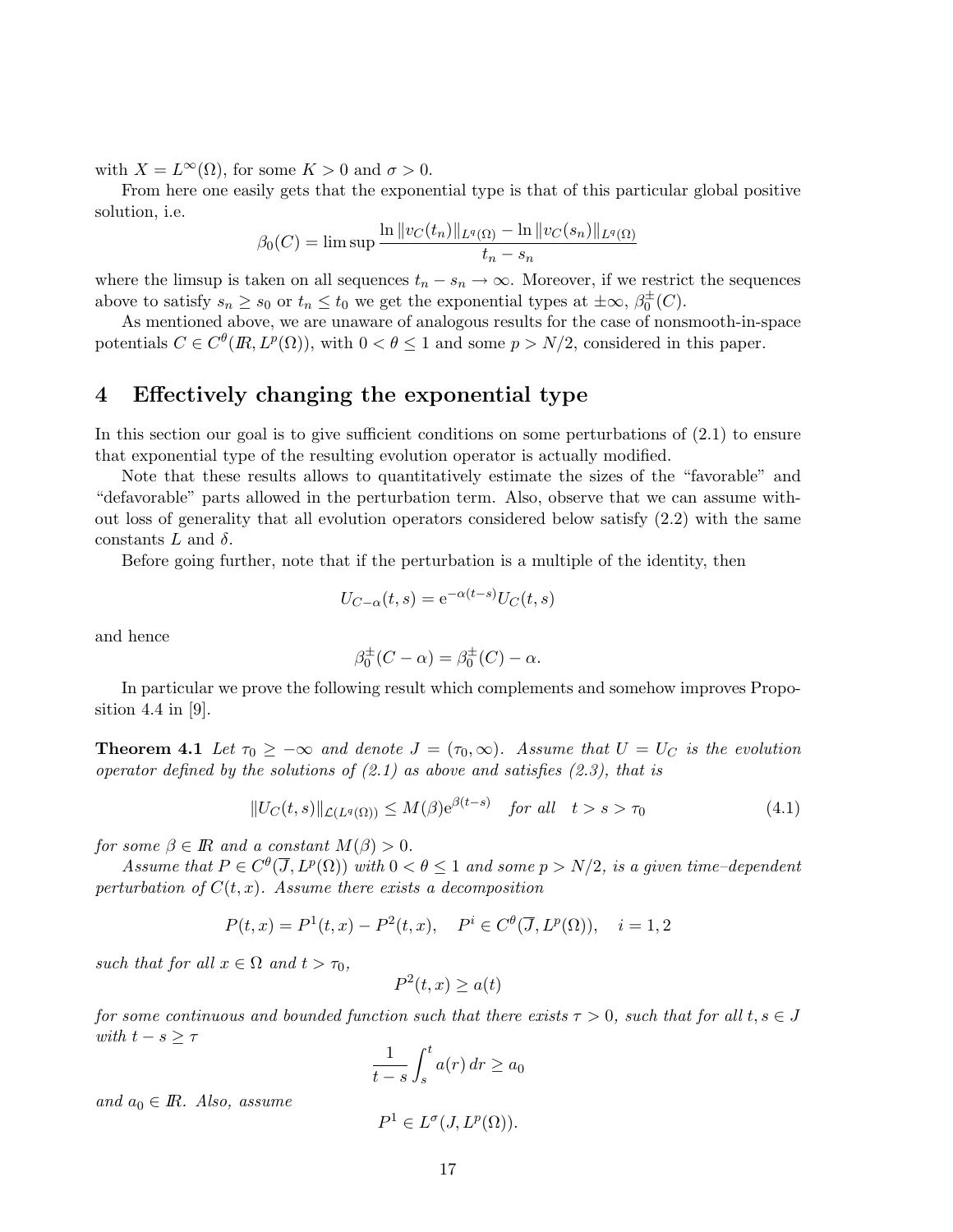Then, i) If  $\sigma = 1$  and  $p = \infty$ ,

$$
||U_{C+P}(t,s)||_{\mathcal{L}(L^{q}(\Omega))} \leq M(\beta)e^{(\beta - a_0)(t-s)}, \quad t \geq s > \tau_0.
$$
\n(4.2)

ii) If  $1 < \sigma < \infty$  and  $p > \frac{N\sigma'}{2}$  then for every  $\varepsilon > 0$ , there exists  $s_0(\varepsilon)$  with  $s_0(\varepsilon) \to \infty$  as  $\varepsilon \to 0$ , such that

$$
||U_{C+P}(t,s)||_{\mathcal{L}(L^q(\Omega))} \le 2M(\beta)e^{(\beta - a_0 + 2\varepsilon)(t-s)}, \tag{4.3}
$$

for  $t \geq s \geq s_0(\varepsilon)$ .

If  $\tau_0 = -\infty$  then, additionally, for every  $\varepsilon > 0$ , there exists  $t_0(\varepsilon)$  with  $t_0(\varepsilon) \to -\infty$  as  $\varepsilon \to 0$ such that

$$
||U_{C+P}(t,s)||_{\mathcal{L}(L^{q}(\Omega))} \le 2M(\beta)e^{(\beta - a_0 + 2\varepsilon)(t-s)}, \qquad (4.4)
$$

for  $t_0(\varepsilon) > t > s$ . *iii*) If  $\sigma = \infty$  and  $p > \frac{N}{2}$  then for every  $\varepsilon > 0$ ,

$$
||U_{C+P}(t,s)||_{\mathcal{L}(L^q(\Omega))} \le M(\beta)c(p,N)e^{(\beta-a_0+\mu(\varepsilon))(t-s)}, \quad t \ge s > \tau_0
$$
\n
$$
(4.5)
$$

where  $\mu(\varepsilon) = \varepsilon + (M(\varepsilon, \beta)\Gamma(1-\alpha) ||P^1||_{L^{\infty}(J, L^p(\Omega))})^{\frac{1}{1-\alpha}}$  with  $M(\varepsilon, \beta)$  as in  $(2.6)$ ,  $0 \le \alpha = \frac{N}{2p} < 1$ and some constant  $c(p, N)$ .

**Proof.** We consider solutions of (2.1) in  $L^q(\Omega)$ ,  $1 \leq q \leq \infty$  to be chosen below.

First we have, by the variation of constants formula, that for every  $u_0 \in L^q(\Omega)$  the solution  $u(t, s, u_0) = U_{C+P^1}(t, s)u_0$  satisfies for  $t \ge s > \tau_0$ ,

$$
u(t, s; u_0) = U_C(t, s)u_0 + \int_s^t U_C(t, \tau) P^{1}(\tau) u(\tau, s; u_0) d\tau.
$$

Using this, we chose q such that  $p \ge q'$ . Then the term  $P^1(\tau)u(\tau, s; u_0)$  can be estimated, using Hölder's inequality, in  $L^r(\Omega)$  with  $\frac{1}{r} = \frac{1}{p} + \frac{1}{q}$ . Thus, denoting  $z(t) = e^{-(\beta + \varepsilon)(t-s)} ||u(t, s, u_0)||_{L^q(\Omega)}$ , and  $a(\tau) = M(\varepsilon, \beta) \|P^1(\tau)\|_{L^p(\Omega)}$ , with  $M(\varepsilon, \beta)$  as in (2.6) (or  $M(0, \beta) = M(\beta)$  if  $\varepsilon = 0$ , that is, for  $\sigma = 1$  and  $p = \infty$ ), we get, for  $t \ge s > \tau_0$ , from (4.1) and (2.6)

$$
z(t) \leq M(\beta) \|u_0\|_{L^q(\Omega)} + \int_s^t \frac{a(\tau)}{(t-\tau)^{\frac{N}{2p}}} z(\tau) d\tau.
$$

Using the singular Gronwall Lemma below, Lemma 4.11 and Corollary 4.12, with  $\alpha = \frac{N}{2p} < 1$ and  $A = M(\beta) ||u_0||_{L^p(\Omega)}$  we get,

$$
||u(t,s,u_0)||_{L^q(\Omega)} \le M(\beta) e^{\beta(t-s)} ||u_0||_{L^q(\Omega)}, \quad t \ge s > \tau_0
$$
\n(4.6)

if  $\sigma = 1$  and  $p = \infty$  (and  $\alpha = 0$ ). Also, we get

$$
||u(t,s,u_0)||_{L^q(\Omega)} \le 2M(\beta)e^{(\beta+2\varepsilon)(t-s)}||u_0||_{L^q(\Omega)},
$$
\n(4.7)

if  $1 < \sigma < \infty$  and  $p > \frac{N\sigma'}{2}$  for  $t \ge s \ge s_0(\varepsilon)$  with  $s_0(\varepsilon) \to \infty$  as  $\varepsilon \to 0$ . Additionally, if  $\tau_0 = -\infty$ we get (4.7) for  $t_0(\varepsilon) > t > s$  with  $t_0(\varepsilon) \to -\infty$  as  $\varepsilon \to 0$ . Finally

$$
||u(t,s,u_0)||_{L^q(\Omega)} \le M(\beta)c(\alpha)e^{(\beta+\mu(\varepsilon))(t-s)}||u_0||_{L^q(\Omega)}, \quad t \ge s > \tau_0
$$
\n(4.8)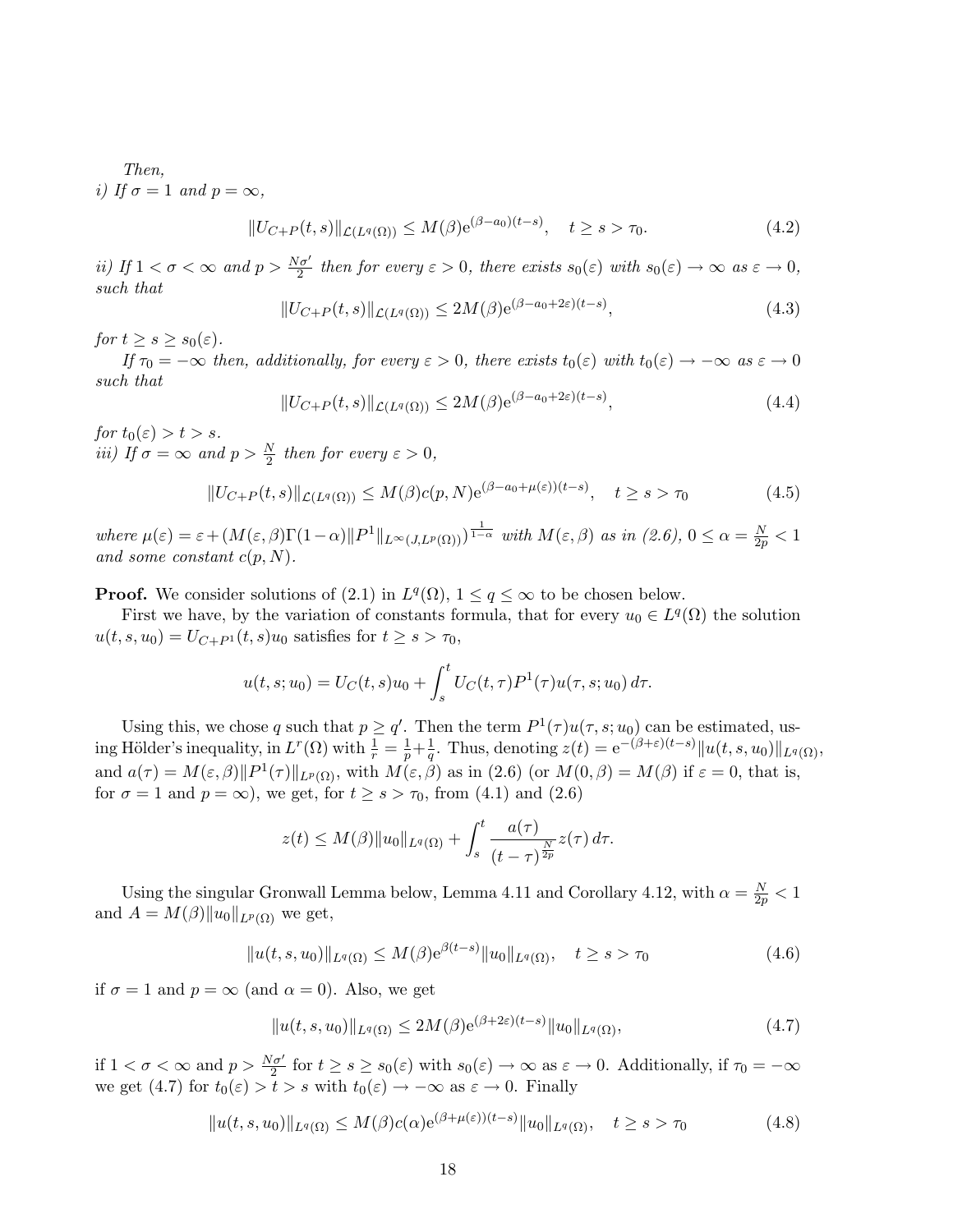where  $\mu(\varepsilon) = \varepsilon + (M(\varepsilon, \beta) \Gamma(1-\alpha) ||P^1||_{L^{\infty}((s,\infty),L^p(\Omega))})^{\frac{1}{1-\alpha}},$  if  $\sigma = \infty$  and  $p > \frac{N}{2}$ . Now, we prove that for  $t \geq s > \tau_0$ , we have

$$
||U_{C+P}(t,s)||_{\mathcal{L}(L^{q}(\Omega))} \leq M_0 e^{-a_0(t-s)} ||U_{C+P^1}(t,s)||_{\mathcal{L}(L^{q}(\Omega))}
$$
\n(4.9)

for some constant  $M_0 = M_0(a, a_0)$ .

To see this, note first that if  $u_0 \ge 0$  then  $U_{C+P}(t, s)u_0 \ge 0$  which implies that  $|U_{C+P}(t, s)u_0| \le$  $U_{C+P}(t, s)|u_0|$ . Therefore it is enough to prove the claim for non-negative initial data. In such a case, let  $u(t, s; u_0) = U_{C+P}(t, s)u_0 \ge 0$  then, since  $P^2(t, x) \ge a(t)$ , we have for  $t > s$ 

$$
\begin{cases} u_t - \Delta u = C(t, x)u + P^1(t, x)u - P^2(t, x)u \le C(t, x)u + P^1(t, x)u - a(t)u \\ \mathcal{B}u = 0 \\ u(s) = u_0. \end{cases}
$$

Now let  $0 \le v(t, x) = u(t, s; u_0) e^{\int_s^t a(r) dr}$ , which satisfies

$$
\begin{cases}\nv_t - \Delta v \le C(t, x)v + P^1(t, x)v, & t > s \\
\mathcal{B}v = 0 & v(s) = u_0.\n\end{cases}\n\tag{4.10}
$$

Hence, see [10], for  $t \geq s > \tau_0$ 

$$
0 \le v(t, x) \le U_{C+P^1}(t, s)u_0
$$

and then (4.9) follows from the assumption on  $a(\cdot)$  see v) in Lemma 2.8.

The result then follows from  $(4.6)$ ,  $(4.7)$ ,  $(4.8)$  and  $(4.9)$ .

Observe that we do not assume in Theorem 4.1 above any sign on  $a_0$ . However, as we are interested in giving conditions on  $P(t, x)$  such that the exponent in (4.2), (4.3), (4.4) and (4.5) is less than  $\beta$ , we have the following results. Note that the results below only make use of the asymptotic properties of the perturbations as  $t \to \pm \infty$ . Also note that we will use the classes  $\mathcal{C}^{\pm}(m)$  as in Lemma 2.8.

**Corollary 4.2** Assume that  $U = U_C$  is the evolution operator defined by the solutions of (2.1) as above and satisfies for some  $s_0 \in \mathbb{R}$ ,

$$
||U_C(t,s)||_{\mathcal{L}(L^q(\Omega))} \le M(\beta) e^{\beta(t-s)} \quad \text{for all} \quad t > s > s_0
$$

for some  $\beta \in \mathbb{R}$  and a constant  $M(\beta) > 0$ .

Assume that  $P \in C^{\theta}(R, L^p(\Omega))$  with  $0 < \theta \leq 1$  and some  $p > N/2$ , is a given time-dependent perturbation of C. Assume there exists a decomposition

$$
P(t,x) = P^{1}(t,x) - P^{2}(t,x), \quad P^{i} \in C^{\theta}(I\!\!R, L^{p}(\Omega)), \quad i = 1, 2
$$

such that for all  $x \in \Omega$  and  $t \geq s_0$ 

$$
P^2(t, x) \ge a(t) \quad \text{with} \quad a \in \mathcal{C}^+(a_0).
$$

satisfying,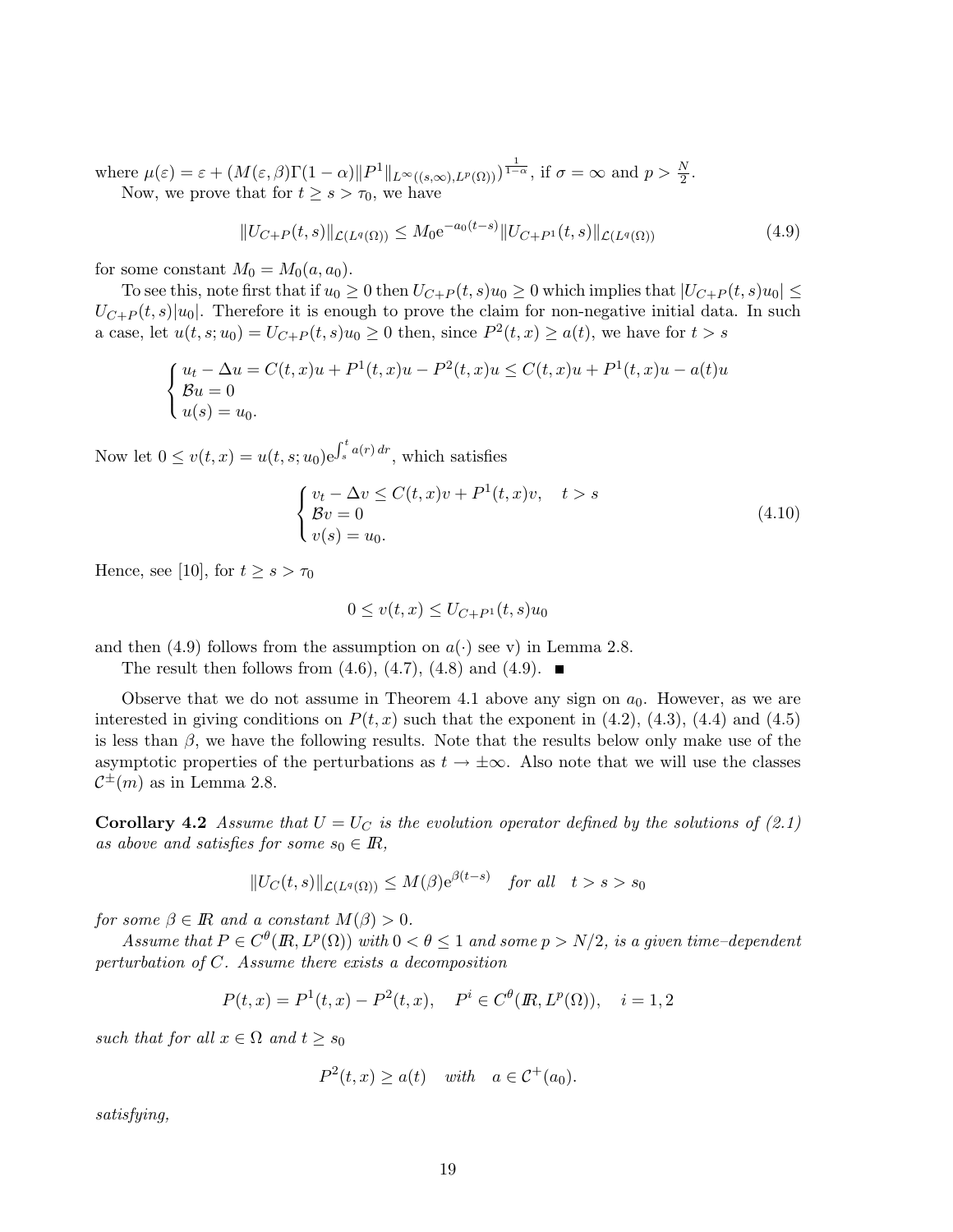Also, assume that

$$
P^1 \in L^{\sigma}((s_0, \infty), L^p(\Omega))
$$

for some  $\sigma, p$ , such that either  $\sigma = 1$  and  $p = \infty$ , or  $1 < \sigma < \infty$  and  $p > \frac{N\sigma'}{2}$ , or  $\sigma = \infty$  and  $p > N/2$ .

Then, for some sufficiently large  $t_0^+ > s_0$ , the perturbed evolution operator satisfies

$$
||U_{C+P}(t,s)||_{\mathcal{L}(L^{q}(\Omega))} \leq M' e^{\beta'(t-s)},
$$
\n(4.11)

for  $t \geq s \geq t_0^+$ , with

$$
\beta' < \beta,
$$

provided that i) if  $\sigma = 1$  and  $p = \infty$ 

$$
a_0 > 0
$$

and in such a case  $M' = M(\beta)M_0(a, a_0)$ , for certain constant  $M_0(a, a_0)$ , or ii) if  $1 < \sigma < \infty$  and  $p > \frac{N\sigma'}{2}$ 

$$
a_0 > 0
$$

and in such a case  $M' = 2M(\beta)M_0(a, a_0)$ , or iii) if  $\sigma = \infty$  and  $p > \frac{N}{2}$ ,

$$
a_0 > a_0^c(\limsup_{t \to \infty} ||P^1(t)||_{L^p(\Omega)}) > 0
$$
\n(4.12)

where the continuous functions  $a_0^c(s)$  is given by

$$
a_0^c(s) = \begin{cases} c_0s, & \text{if } 0 \le s \le s^* \\ c_1 + c_2s^{\frac{1}{1-\alpha}}, & \text{if } s \ge s^* \end{cases}
$$

where  $\alpha = \frac{N}{2p} < 1$  and all positive constants  $c_0, c_1, c_2, s^*$  depend on N, p,  $\delta$ , L as in (2.2),  $\beta$  and  $M(\beta)$ . In such a case  $M' = M(\beta)c(p, N)M_0(a, a_0)$  with  $M_0(a, a_0)$  and  $c(p, N)$  as in Theorem 4.1.

Proof. First note that, as in (4.9),

$$
||U_{C+P}(t,s)||_{\mathcal{L}(L^{q}(\Omega))} \leq M_0 e^{-a_0(t-s)} ||U_{C+P^1}(t,s)||_{\mathcal{L}(L^{q}(\Omega))}
$$
\n(4.13)

for sufficiently large  $t \ge s \ge t_0^+$  and some constant  $M_0 = M_0(a, a_0)$ , since  $a \in C^+(a_0)$ , see v) in Lemma 2.8.

Now, if  $\sigma = 1$  and  $p = \infty$ , we get from i) in Theorem 4.1 we get

$$
||U_{C+P^{1}}(t,s)||_{\mathcal{L}(L^{q}(\Omega))} \leq M(\beta)e^{\beta(t-s)}, \quad t \geq s > t_{0}^{+}
$$

and, with (4.13), we get case i) above.

If  $1 < \sigma < \infty$  and  $p > \frac{N\sigma'}{2}$  then from ii) in Theorem 4.1 we have that for every  $\varepsilon > 0$ , there exists  $s_0(\varepsilon)$  with  $s_0(\varepsilon) \to \infty$  as  $\varepsilon \to 0$ , such that

$$
||U_{C+P^1}(t,s)||_{\mathcal{L}(L^q(\Omega))} \leq 2M(\beta)e^{(\beta+2\varepsilon)(t-s)},
$$

for  $t \geq s \geq s_0(\varepsilon)$  and, with (4.13), we get case ii).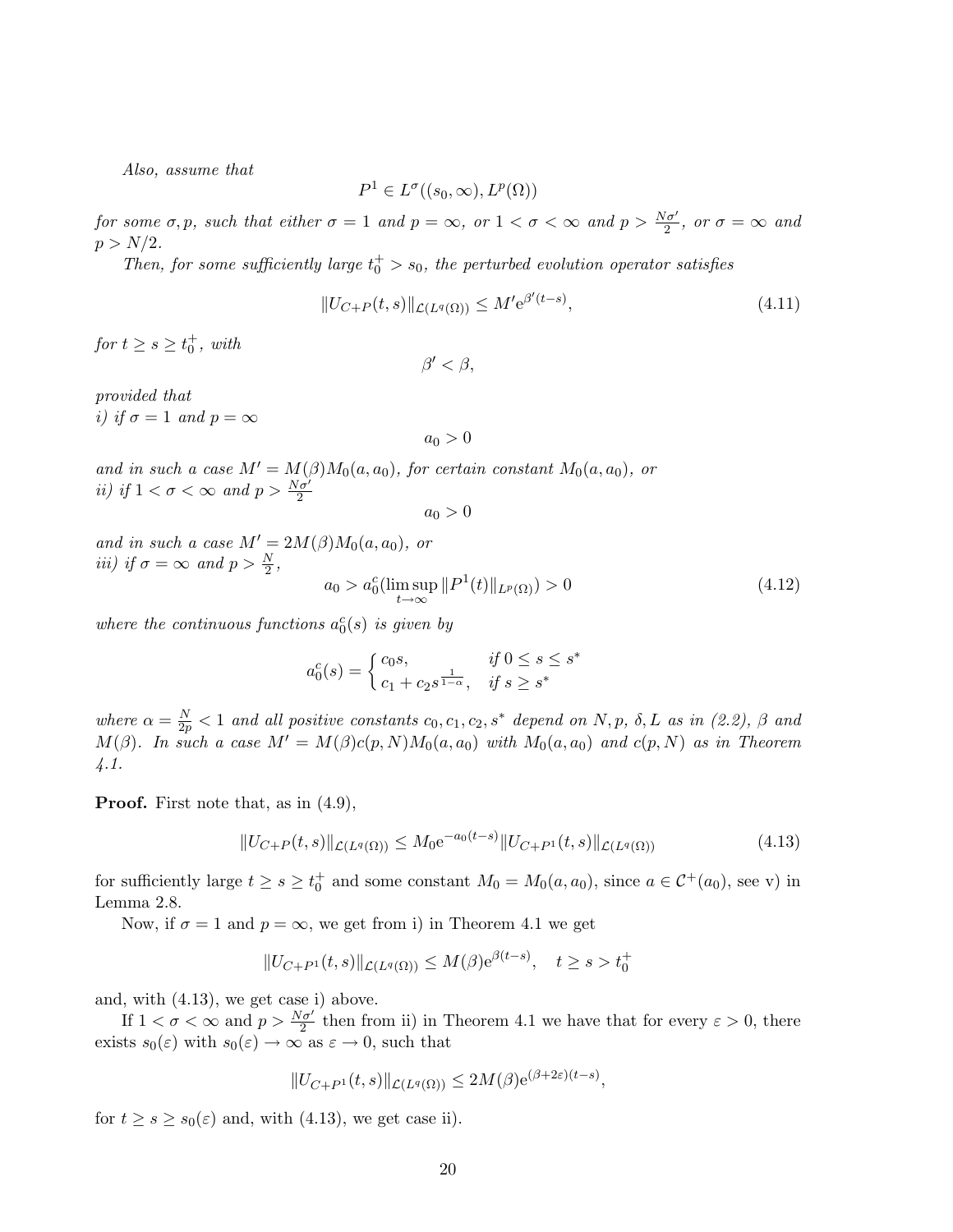For  $\sigma = \infty$  note that from iii) in Theorem 4.1 and taking  $J = (t_0^+, \infty)$  for  $t_0^+$  large enough, we get that for every  $\varepsilon > 0$ , as in (4.5)

$$
||U_{C+P^{1}}(t,s)||_{\mathcal{L}(L^{q}(\Omega))} \leq M(\beta)c(p,N)e^{(\beta+\mu(\varepsilon))(t-s)}, \quad t \geq s \geq t_{0}^{+}
$$
\n(4.14)

where  $\mu(\varepsilon) = \varepsilon + (M(\varepsilon, \beta)\Gamma(1-\alpha)\limsup_{t\to\infty} ||P^1(t)||_{L^p(\Omega)})^{\frac{1}{1-\alpha}}$  with  $M(\varepsilon, \beta)$  as in (2.6) and  $\alpha = \frac{N}{2p} < 1$ , that is

$$
M(\varepsilon, \beta) = K(\beta) e^{|\beta|} \left\{ \begin{array}{ll} \left(\frac{\alpha}{e}\right)^{\alpha} \varepsilon^{-\alpha} & \text{if } 0 < \varepsilon < \varepsilon_0 = \frac{\alpha}{e} \\ 1 & \text{if } \varepsilon \ge \varepsilon_0 = \frac{\alpha}{e} \end{array} \right\}
$$

where  $K(\beta) = Le^{\delta} \max\{1, M(\beta)e^{-\beta}\}.$ 

Hence setting  $LS(\tilde{P}^1) = \limsup_{t\to\infty} ||P^1(t)||_{L^p(\Omega)}$ , for some constants  $A_0, A_1$  that depend only on N, p,  $\delta$ , L as in (2.2),  $\beta$  and  $M(\beta)$  we have

$$
\mu(\varepsilon) = \begin{cases} \varepsilon + A_0 L S(P^1)^{\frac{1}{1-\alpha}} \varepsilon^{\frac{-\alpha}{1-\alpha}} & \text{if } 0 < \varepsilon < \varepsilon_0 \\ \varepsilon + A_1 L S(P^1)^{\frac{1}{1-\alpha}} & \text{if } \varepsilon > \varepsilon_0 \end{cases}
$$

Thus  $\mu(0) = \mu(\infty) = \infty$ .

But the function  $h(\varepsilon) = \varepsilon + A_0 L S(P^1)^{\frac{1}{1-\alpha}} \varepsilon^{\frac{-\alpha}{1-\alpha}}$  has a unique minimum at  $\varepsilon_1 = B_0 L S(P^1)$ , and  $h(\varepsilon_1) = B_1LS(P^1)$  for some constants  $B_0, B_1$  that depend only on N, p,  $\delta$ , L as in (2.2),  $\beta$ and  $M(\beta)$ . Therefore, using (4.14) and (4.13), comparing  $\varepsilon_0$  and  $\varepsilon_1$ , minimizing  $\mu(\varepsilon)$  and setting  $a_0 > \inf_{\{\varepsilon > 0\}} \mu(\varepsilon)$  leads to (4.12).

In all the cases,  $(4.13)$  leads to  $(4.11)$ .

Analogously, for sufficiently negative time, we have

**Corollary 4.3** Assume that  $U = U_C$  is the evolution operator defined by the solutions of (2.1) as above and satisfies for some  $t_0 \in \mathbb{R}$ ,

$$
||U_C(t,s)||_{\mathcal{L}(L^q(\Omega))} \le M(\beta) e^{\beta(t-s)} \quad \text{for all} \quad t_0 > t > s \tag{4.15}
$$

.

for some  $\beta \in \mathbb{R}$  and a constant  $M(\beta) > 0$ .

Assume that  $P \in C^{\theta}(R, L^p(\Omega))$  with  $0 < \theta \leq 1$  and some  $p > N/2$ , is a given time-dependent perturbation of C. Assume there exists a decomposition

$$
P(t,x) = P^{1}(t,x) - P^{2}(t,x), \quad P^{i} \in C^{\theta}(I\!\!R, L^{p}(\Omega)), \quad i = 1, 2
$$

such that for all  $x \in \Omega$  and  $t_0 \ge t$ 

$$
P^2(t, x) \ge a(t) \quad \text{with} \quad a \in \mathcal{C}^-(a_0).
$$

Also, assume that

$$
P^1 \in L^{\sigma}((-\infty, t_0), L^p(\Omega))
$$

for some  $\sigma, p$ , such that either  $\sigma = 1$  and  $p = \infty$ , or  $1 < \sigma < \infty$  and  $p > \frac{N\sigma'}{2}$ , or  $\sigma = \infty$  and  $p > N/2$ .

Then, for some sufficiently negative  $t_0^- < t_0$ , the perturbed evolution operator satisfies

$$
||U_{C+P}(t,s)||_{\mathcal{L}(L^{q}(\Omega))} \leq M' e^{\beta'(t-s)},
$$
\n(4.16)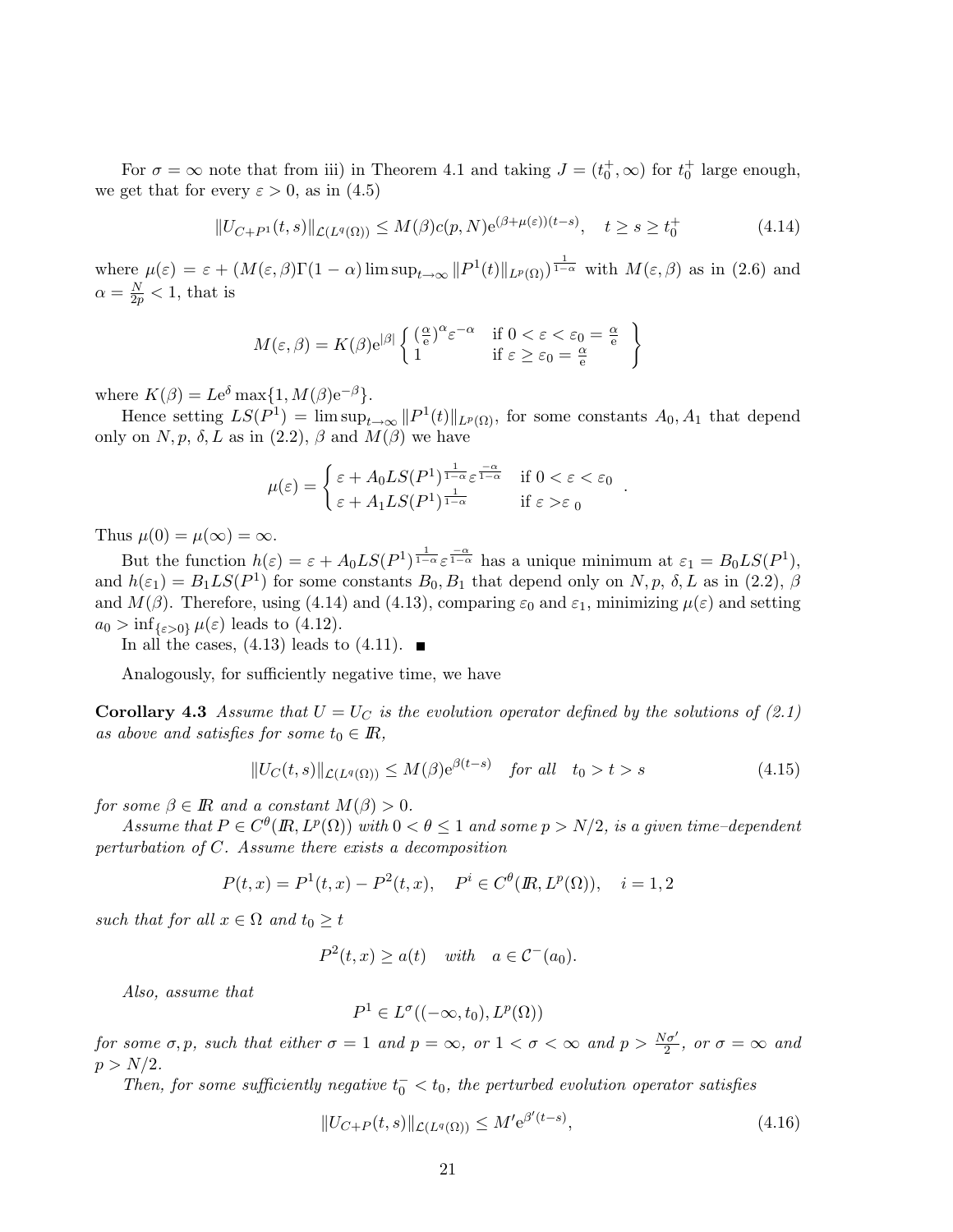$for t_0^- \geq t \geq s$ , with

$$
\beta'<\beta,
$$

provided that i) if  $\sigma = 1$  and  $p = \infty$ 

 $a_0 > 0$ 

and in such a case  $M' = M(\beta)M_0(a, a_0)$ , for certain constant  $M_0(a, a_0)$ , or ii) if  $1 < \sigma < \infty$  and  $p > \frac{N\sigma'}{2}$ 

$$
a_0 > 0
$$

and in such a case  $M' = 2M(\beta)M_0(a, a_0)$ , or iii) if  $\sigma = \infty$  and  $p > \frac{N}{2}$ 

$$
a_0 > a_0^c(\limsup_{t \to -\infty} ||P^1(t)||_{L^p(\Omega)}) > 0
$$
\n(4.17)

where the continuous functions  $a_0^c(s)$  is given by

$$
a_0^c(s) = \begin{cases} c_0 s, & \text{if } 0 \le s \le s^* \\ c_1 + c_2 s^{\frac{1}{1-\alpha}}, & \text{if } s \ge s^* \end{cases}
$$

respectively, where  $\alpha = \frac{N}{2p} < 1$  and all positive constants  $c_0, c_1, c_2, s^*$  depend on  $N, p, \delta, L$  as in (2.2), β and  $M(\beta)$ . In such a case  $M' = M(\beta)c(p, N)M_0(a, a_0)$  with  $M_0(a, a_0)$  and  $c(p, N)$  as in Theorem 4.1.

**Proof.** First, note that  $(4.13)$  can be obtained in the same way as in Corollary 4.3 for sufficiently negative  $t_0^-$  and  $t_0^- \ge t > s$ .

Now observe that we can redefine  $C(t, x)$  for  $t \geq t_0^-$  in such a way that the corresponding evolution operator satisfy (4.15) for all  $t > s > -\infty$ . Also we can redefine  $P(t, x)$  for  $t \geq t_0^-$  in such a way that (4.13) holds for all  $t>s> -\infty$  and  $P^1 \in L^{\sigma}(I\!\!R, L^p(\Omega))$ . Even more we can always assume that  $||P^1||_{L^{\sigma}(R,L^p(\Omega))} \leq (1+\delta)||P^1||_{L^{\sigma}((-\infty,t_0^-),L^p(\Omega))}$  for any  $\delta > 0$ , if  $1 \leq \sigma < \infty$ , or  $||P^1||_{L^{\infty}(\mathbb{R}, L^p(\Omega))} = ||P^1||_{L^{\infty}((-\infty, t_0^-), L^p(\Omega))}.$ 

Thus, we can apply Theorem 4.1 to get at once  $(4.16)$  in cases i) and ii). For case iii) note that indeed by taking  $t_0^-$  very negative we get in (4.5),

$$
\mu(\varepsilon) = \varepsilon + (M(\varepsilon, \beta) \Gamma(1-\alpha) \limsup_{t \to -\infty} ||P^1(t)||_{L^p(\Omega)})^{\frac{1}{1-\alpha}}
$$

with  $M(\varepsilon, \beta)$  as in (2.6) and  $\alpha = \frac{N}{2p} < 1$ . Minimizing in  $\varepsilon$ , as in Corollary 4.2 we get (4.17).

Note that the estimates in Theorem 4.1 and Corollaries 4.2 and 4.3 above, give a quantitative estimate on the admissible sizes of the favorable and defavorable parts of the perturbation  $P<sup>2</sup>$ and  $P<sup>1</sup>$ , respectively, for which one can ensure that a given exponent for an evolution operator is effectively modified.

In the previous results we have considered the question of decreasing the given exponent of the evolution operator  $U_C(t, s)$  in (4.1). As we shall see, if we pose the same question about the optimal of such exponents, that is, the exponential type of the evolution operator (see Definition 2.2), some times a higher price must be payed, as the optimal constant (which gets involved in the computations of the perturbation) may get worse as one is closer to the exponential type, that is when  $\beta = \beta_0(C) + \varepsilon$ . This is expressed in the next results where we will assume below that the evolution operator  $U_C(t, s)$  has a "defect  $\gamma \geq 0$ " as in Definition 2.3.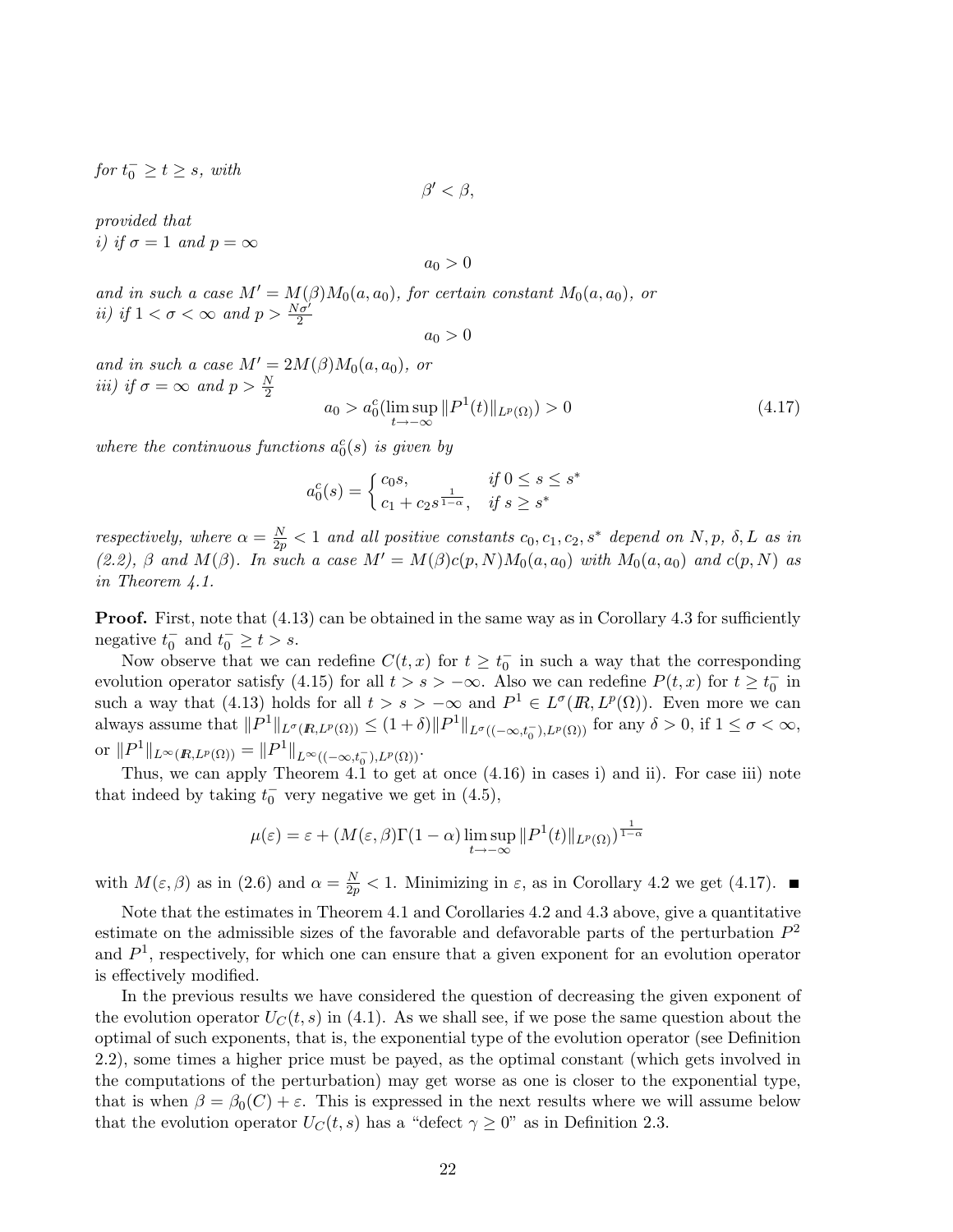**Theorem 4.4** Assume that  $U = U_C$  is the evolution operator defined by the solutions of (2.1) as above and has defect  $\gamma \geq 0$  at  $\infty$ , as in Definition 2.3.

Assume that  $P \in C^{\theta}(R, L^p(\Omega))$  with  $0 < \theta \leq 1$  and some  $p > N/2$ , is a given time-dependent perturbation of  $C(t, x)$ . Assume there exists a decomposition

$$
P(t,x) = P^{1}(t,x) - P^{2}(t,x), \quad P^{i} \in C^{\theta}(R, L^{p}(\Omega)), \quad i = 1, 2
$$

such that for all  $x \in \Omega$  and sufficiently large  $s_0$  and  $t \geq s_0$ 

 $P^{2}(t, x) > a(t)$  with  $a \in C^{+}(a_0), a_0 > 0.$ 

Then, for some sufficiently large  $t_0^+ \in \mathbb{R}$ , the perturbed evolution operator satisfies

$$
||U_{C+P}(t,s)||_{\mathcal{L}(L^{q}(\Omega))} \leq M' e^{\beta'(t-s)},
$$
\n(4.18)

for  $t \geq s \geq t_0^+$ , with

 $\beta' < \beta_0^+(C)$ ,

provided that either

i)  $P^1 \in L^1((s_0, \infty), L^{\infty}(\Omega))$  or  $P^1 \in L^{\sigma}((s_0, \infty), L^p(\Omega))$ , with  $1 < \sigma < \infty$  and  $p > \frac{N\sigma'}{2}$ , and in such a case

$$
M'\leq 2D_0((\frac{a_0}{4})^{-\gamma}+1)
$$

where  $D_0$  is as in Definition 2.3, or ii) if  $P^1 \in L^{\infty}((s_0, \infty), L^p(\Omega))$  with  $p > \frac{N}{2}$ , and

$$
a_0 > A_0^c(\limsup_{t \to \infty} ||P^1(t)||_{L^p(\Omega)}) > 0
$$
\n(4.19)

where the continuous function  $A_0^c(s)$  is given by

$$
A_0^c(s) = \begin{cases} c_0 s^{\frac{1}{\gamma + 1}}, & \text{if } 0 \le s \le s^* \\ c_1 + c_2 s^{\frac{1}{1 - \alpha}}, & \text{if } s \ge s^* \end{cases}
$$

and in such a case

$$
M' \le \begin{cases} b_0 LS(P^1)^{\frac{-\gamma}{\gamma+1}}, & \text{if } 0 < LS(P^1) \le s^* \\ b_1, & \text{if } LS(P^1) \ge s^* \end{cases}
$$

where  $LS(P^1) = \limsup_{t\to\infty} ||P^1(t)||_{L^p(\Omega)}$  and all positive constants  $c_0, c_1, b_0, b_1, s^*$  depend on  $N, p, \delta, L, \beta_0^+(C), \gamma \text{ and } D_0 \text{ and } \alpha = N/2p < 1.$ 

In particular, in all the cases above, we have

$$
\beta_0^+(C+P) < \beta_0^+(C).
$$

**Proof.** We proceed as in Theorem 4.1 and Corollary 4.2 with  $\beta = \beta_0(C) + \varepsilon$  and  $M(\beta) \leq$  $D_0(\varepsilon^{-\gamma}+1)$  to obtain (4.2), (4.3) and (4.5) for  $t > s \ge t_0^+$ , according to the cases for  $P(t, x)$ .

Then (4.18) for the cases in i) follows by taking  $0 \leq 2\varepsilon < a_0$ , e.g.  $\varepsilon = \frac{a_0}{4}$ . In these cases, from (4.2), (4.3) we have  $M' \leq 2M(\beta)$ .

For case ii) note that we have in (4.5),  $\mu(\varepsilon) = 2\varepsilon + (M(\varepsilon, \beta)\Gamma(1-\alpha)LS(P^1))^{\frac{1}{1-\alpha}}$  with  $M(\varepsilon, \beta)$ as in (2.6) and  $\alpha = \frac{N}{2p} < 1$ . Thus, according to (2.6) and Definition 2.3, we have

$$
M(\varepsilon, \beta) \le \begin{cases} B_0 \varepsilon^{-\gamma - \alpha} & \text{if } 0 < \varepsilon < \varepsilon_0 = \frac{\alpha}{e} \\ B_1 & \text{if } \varepsilon > \varepsilon_0 \end{cases}.
$$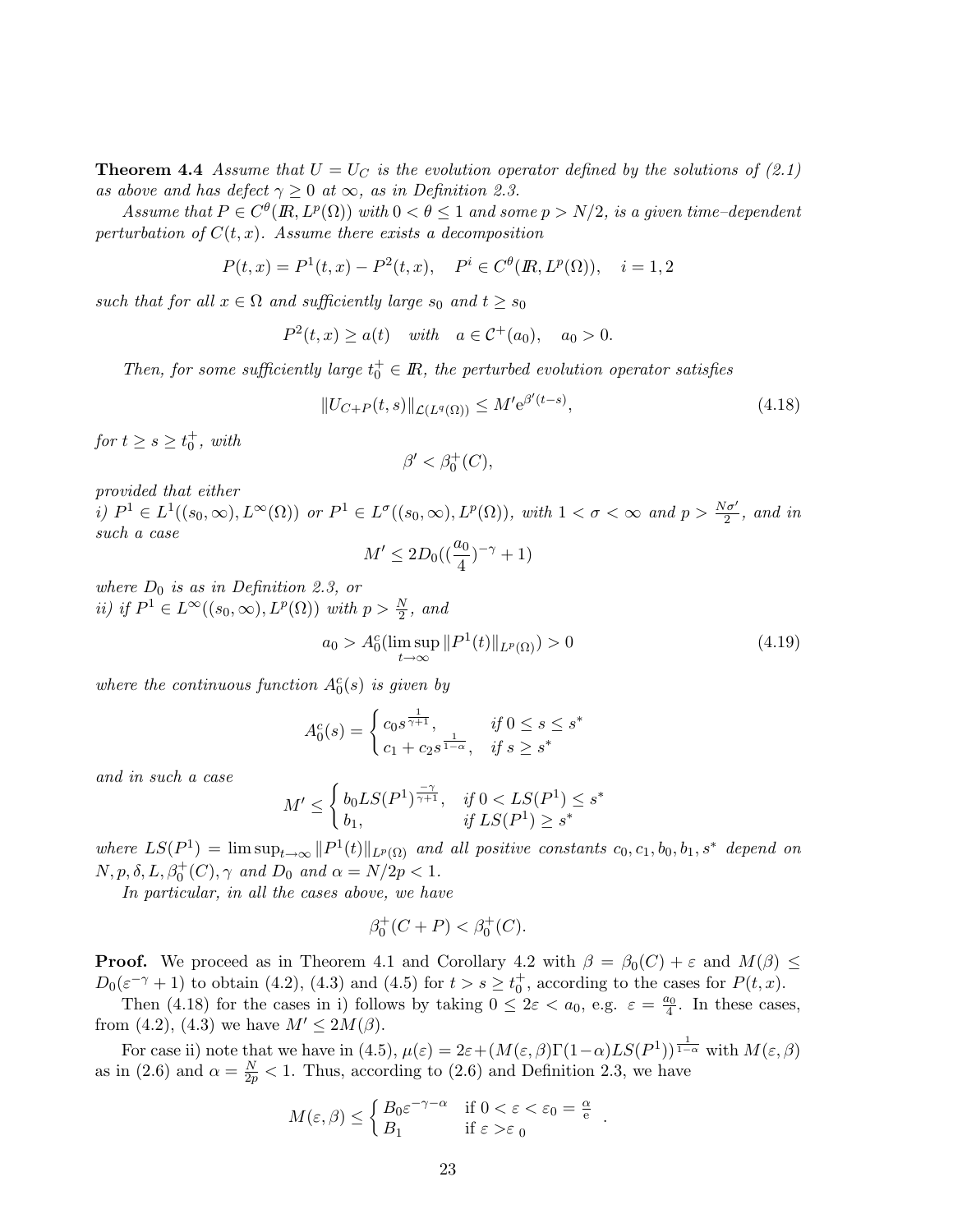for some constants  $B_0, B_1$  that depend on  $\delta, L$  as in (2.2) and  $D_0$ . Hence

$$
\mu(\varepsilon) \le \begin{cases} 2\varepsilon + A_0 LS(P^1)^{\frac{1}{1-\alpha}} \varepsilon^{\frac{-\gamma-\alpha}{1-\alpha}} & \text{if } 0 < \varepsilon < \varepsilon_0 \\ 2\varepsilon + A_0 LS(P^1)^{\frac{1}{1-\alpha}} & \text{if } \varepsilon > \varepsilon_0 \end{cases}.
$$

and  $\mu(0) = \mu(\infty) = \infty$ , for some constant  $A_0$  that depends on  $\delta$ , L and  $D_0$ .

But the function  $h(\varepsilon) = 2\varepsilon + A_0LS(P^1)^{\frac{1}{1-\alpha}}\varepsilon^{\frac{-\gamma-\alpha}{1-\alpha}}$  has a unique minimum at  $\varepsilon_1 = B_2LS(P^1)^{\frac{1}{\gamma+1}},$ and  $h(\varepsilon_1) = B_3LS(P^1)^{\frac{1}{\gamma+1}}$ , for some constants  $B_2, B_3$  that depend on  $\delta, L$  and  $D_0$ . Therefore, setting

$$
a_0 > \inf_{\{\varepsilon > 0\}} \mu(\varepsilon) = \begin{cases} \mu(\varepsilon_1) = h(\varepsilon_1) & \text{if } \varepsilon_1 < \varepsilon_0 \\ \mu(\varepsilon_0) = 2\varepsilon_0 + A_0 LS(P^1)^{\frac{1}{1-\alpha}} & \text{if } \varepsilon_1 > \varepsilon_0 \end{cases}
$$

leads to  $(4.19)$ .

Also, in this case, from (4.5), we have  $M' \leq M(\beta_0(C) + \varepsilon)c(p, N) \leq M_0(\varepsilon^{-\gamma} + 1)c(p, N)$  and then taking  $\varepsilon = \varepsilon_1$  if  $\varepsilon_1 < \varepsilon_0$  or  $\varepsilon = \varepsilon_0$  if  $\varepsilon_1 > \varepsilon_0$ , we get the result.

Analogously, we have

**Theorem 4.5** Assume that  $U = U_C$  is the evolution operator defined by the solutions of (2.1) as above and has defect  $\gamma \geq 0$  at  $-\infty$ , as in Definition 2.3.

Assume that  $P \in C^{\theta}(R, L^p(\Omega))$  with  $0 < \theta \leq 1$  and some  $p > N/2$ , is a given time-dependent perturbation of  $C(t, x)$ . Assume there exists a decomposition

$$
P(t,x) = P^{1}(t,x) - P^{2}(t,x), \quad P^{i} \in C^{\theta}(I\!\!R, L^{p}(\Omega)), \quad i = 1, 2
$$

such that for all  $x \in \Omega$  and sufficiently negative  $t_0$  and  $t_0 \geq t$ 

$$
P^{2}(t, x) \ge a(t)
$$
 with  $a \in C^{-}(a_0)$ ,  $a_0 > 0$ .

Then, for some sufficiently negative  $t_0^- \in \mathbb{R}$ , the perturbed evolution operator satisfies

$$
||U_{C+P}(t,s)||_{\mathcal{L}(L^q(\Omega))} \leq M' e^{\beta'(t-s)},
$$

 $for t_0^- \geq t \geq s$ , with

$$
\beta' < \beta_0^-(C),
$$

provided that either

i)  $P^1 \in L^1((-\infty, s_0), L^{\infty}(\Omega))$  or  $P^1 \in L^{\sigma}((-\infty, s_0), L^p(\Omega))$ , with  $1 < \sigma < \infty$  and  $p > \frac{N\sigma'}{2}$ , and in such a case

$$
M' \le 2D_0((\frac{a_0}{4})^{-\gamma} + 1)
$$

where  $D_0$  is as in Definition 2.3, or ii) if  $P^1 \in L^{\infty}((-\infty, s_0), L^p(\Omega))$  with  $p > \frac{N}{2}$ , and

$$
a_0 > A_0^c(\limsup_{t \to -\infty} ||P^1(t)||_{L^p(\Omega)}) > 0
$$

where the continuous function  $A_0^c(s)$  is given by

$$
A_0^c(s) = \begin{cases} c_0 s^{\frac{1}{\gamma + 1}}, & \text{if } 0 \le s \le s^* \\ c_1 + c_2 s^{\frac{1}{1 - \alpha}}, & \text{if } s \ge s^* \end{cases}
$$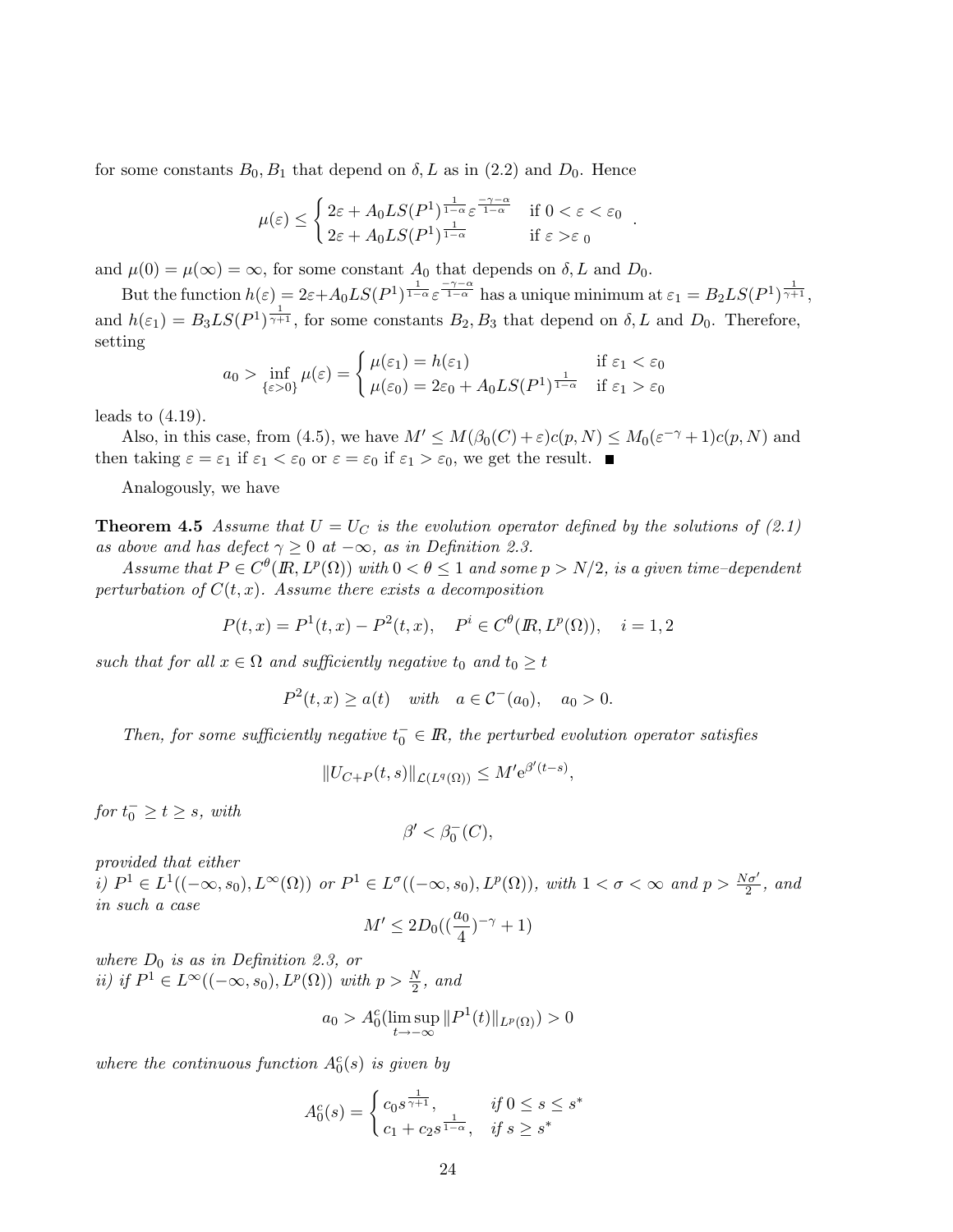and in such a case

$$
M' \le \begin{cases} b_0 LS(P^1)^{\frac{-\gamma}{\gamma+1}}, & \text{if } 0 < LS(P^1) \le s^* \\ b_1, & \text{if } LS(P^1) \ge s^* \end{cases}
$$

where  $LS(P^1) = \limsup_{t\to-\infty} ||P^1(t)||_{L^p(\Omega)}$  and all positive constants  $c_0, c_1, b_0, b_1, s^*$  depend on  $N, p, \delta, L$  as in (2.2),  $\beta_0^-(C), \gamma$  and  $D_0$  and  $\alpha = N/2p < 1$ .

In particular, in all the cases above, we have

$$
\beta_0^-(C+P) < \beta_0^-(C).
$$

#### Remark 4.6

i) Observe that we get no information on the defect of the perturbed evolution operator.

ii) All the results above are written in terms of decreasing the exponential type. On the other hand, assume that a given time dependent perturbation  $P(t, x)$  is such that the defect of  $U_{C+P}(t, s)$ at  $\pm \infty$  is  $\gamma$  and that we can decompose  $-P(t,x) = P^1(t,x) - P^2(t,x)$  such that  $P^i(t,x)$  satisfy the assumptions in either Theorem  $4.4$  or  $4.5$ . Then we have, respectively

$$
\beta_0^{\pm}(C) < \beta_0^{\pm}(C+P).
$$

iii) On the other hand, note that with Theorem 4.1 it is easy to obtain, taking  $P^2(t, x) = 0$ , that if

$$
P\in L^{\sigma}(I\!\!R,L^p(\Omega)).
$$

with  $\sigma = 1$  and  $p = \infty$  or  $1 < \sigma < \infty$  and  $p > \frac{N\sigma'}{2}$ , then

$$
\beta_0^{\pm}(C \pm P) = \beta_0^{\pm}(C).
$$

In other words, perturbations which are not sustained at  $\pm \infty$  do not change the exponential type of an evolution operator.

Now we illustrate the scope of our results with the following two examples in which we apply Theorems 4.4 or 4.5. The first one allows to improve the conclusions of [11, Propositions 2, ii)], for  $t \to -\infty$  and [11, Proposition 4, ii)], for  $t \to \infty$ . In fact in that reference only convergence to zero of solutions of (2.1) as  $t \to \pm \infty$  was obtained, for fixed initial data; here exponential convergence is obtained in operator norm.

**Proposition 4.7** Assume that  $U = U_C$  is the evolution operator defined by the solutions of (2.1) as above and has defect  $\gamma \geq 0$  at  $\pm \infty$ , as in Definition 2.3.

Assume also that  $P \in C^{\theta}(R, L^p(\Omega))$  with  $0 < \theta \leq 1$  and some  $p > N/2$ , is a given timedependent perturbation of  $C(t, x)$  that for  $t \geq s_0$ , or  $t \leq t_0$ , respectively, satisfies

 $P(t, x) \le -\varphi(x), \quad 0 \le \varphi \in L^p(\Omega), \quad p > N/2$ 

and assume for  $0 < a$  sufficiently small we have

$$
\mu(\{x \in \Omega, \ 0 \le \varphi(x) \le a\}) \le Ka^{\nu}
$$

with  $\frac{\nu}{p} > \gamma$  and  $K > 0$ . Then, we have

$$
\beta_0^{\pm}(C+P) < \beta_0^{\pm}(C),
$$

respectively.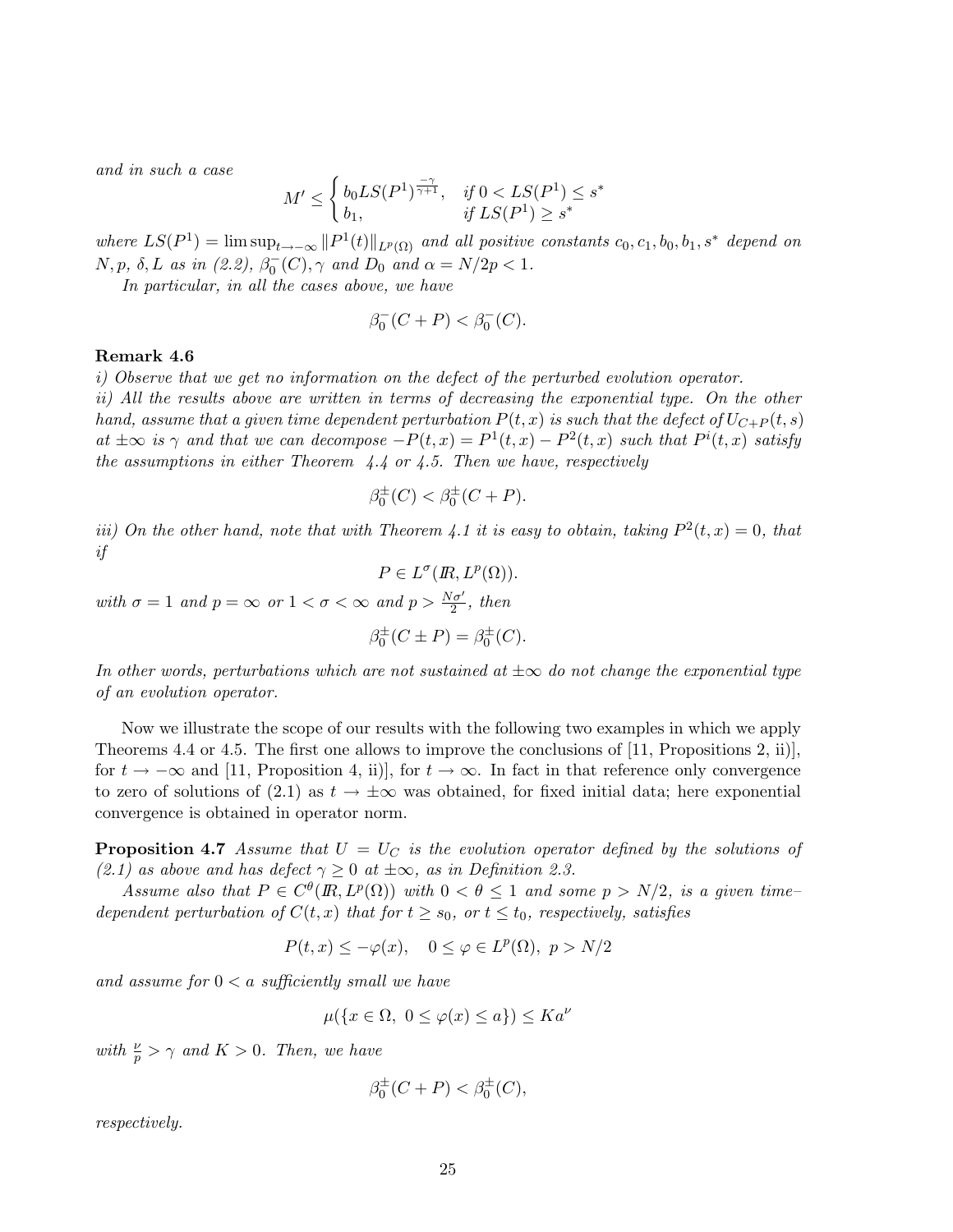Proof. Observe first that for any initial data, we have,

$$
|U_{C+P}(t,s)u_0| \le U_{C+P}(t,s)|u_0| \le U_{C-\varphi}(t,s)|u_0|
$$

and from here

$$
\beta_0^{\pm}(C+P) \leq \beta_0^{\pm}(C-\varphi).
$$

Now take

$$
\varphi(x)=\varphi_2^a(x)-\varphi_1^a(x)
$$

with

$$
\varphi_2^a(x) = \max\{\varphi(x), a\} \ge a > 0
$$

and then  $0 \leq \varphi_1^a(x) \leq a$  with

$$
\|\varphi_1^a\|_{L^p(\Omega)}^{\frac{1}{\gamma+1}} \leq K a^{(1+\frac{\nu}{p})\frac{1}{\gamma+1}}.
$$

Then the result follows from Theorem 4.4 or 4.5 respectively, taking  $P^1(t,x) = \varphi_1^a(x)$  and  $P^2(t,x) = \varphi_2^a(x)$  and  $a_0 = a > 0$  small, provided  $(1 + \frac{\nu}{p})\frac{1}{\gamma+1} > 1$ , i.e.  $\frac{\nu}{p} > \gamma$ .

**Remark 4.8** Note that Theorems 4.4 or 4.5 also give that the constant for the perturbed evolution operator is of order  $a^{(1+\frac{\nu}{p})\frac{-\gamma}{\gamma+1}}$ .

For example, if  $\varphi$  is a  $C^1(\overline{\Omega})$  with nonzero gradient at the points it vanishes, the above is satisfied with  $\nu = 1$ . More generally, if  $\varphi$  is a  $C^{\theta}(\overline{\Omega})$ , with no "flat" parts where it vanishes, then typically  $\nu = \frac{1}{\theta}$ . Note that in particular, in any case,  $\varphi(x) > 0$  a.e. in  $\Omega$  is required.

The next example is a time dependent variant of the one above. Observe that we remove the sign assumption above on the perturbation and allow very large bad perturbations in small time–wandering sets in  $\Omega$ . More precisely we have

**Proposition 4.9** With the notations in Proposition 4.7, assume that for  $t \geq s_0$  or for  $t \leq t_0$ , respectively, we have for  $0 < a(t)$  sufficiently small,

$$
\mu({x \in \Omega, P(t, x) \ge -a(t)}) \le K_0 a(t)^{\nu_0}
$$

with  $\nu_0 > 0$ ,  $K_0 > 0$  and

$$
\sup_{\Omega} P(t, x) \le K_1 a(t)^{-\nu_1}
$$

with  $\nu_1 \geq 0$ . Furthermore, assume that if  $K_1 = 0$  then  $\frac{\nu_0}{p} > \gamma$ , while if  $K_1 > 0$  then

$$
\frac{\nu_0}{p} > \gamma + 1 + \nu_1,
$$

where  $\gamma \geq 0$  is the defect of the evolution operator  $U_C(t, s)$  at  $\pm \infty$  respectively.

Then, if  $\lim_{t\to\pm\infty} a(t) = a_0 > 0$  is sufficiently small,

$$
\beta_0^{\pm}(C+P) < \beta_0^{\pm}(C),
$$

respectively.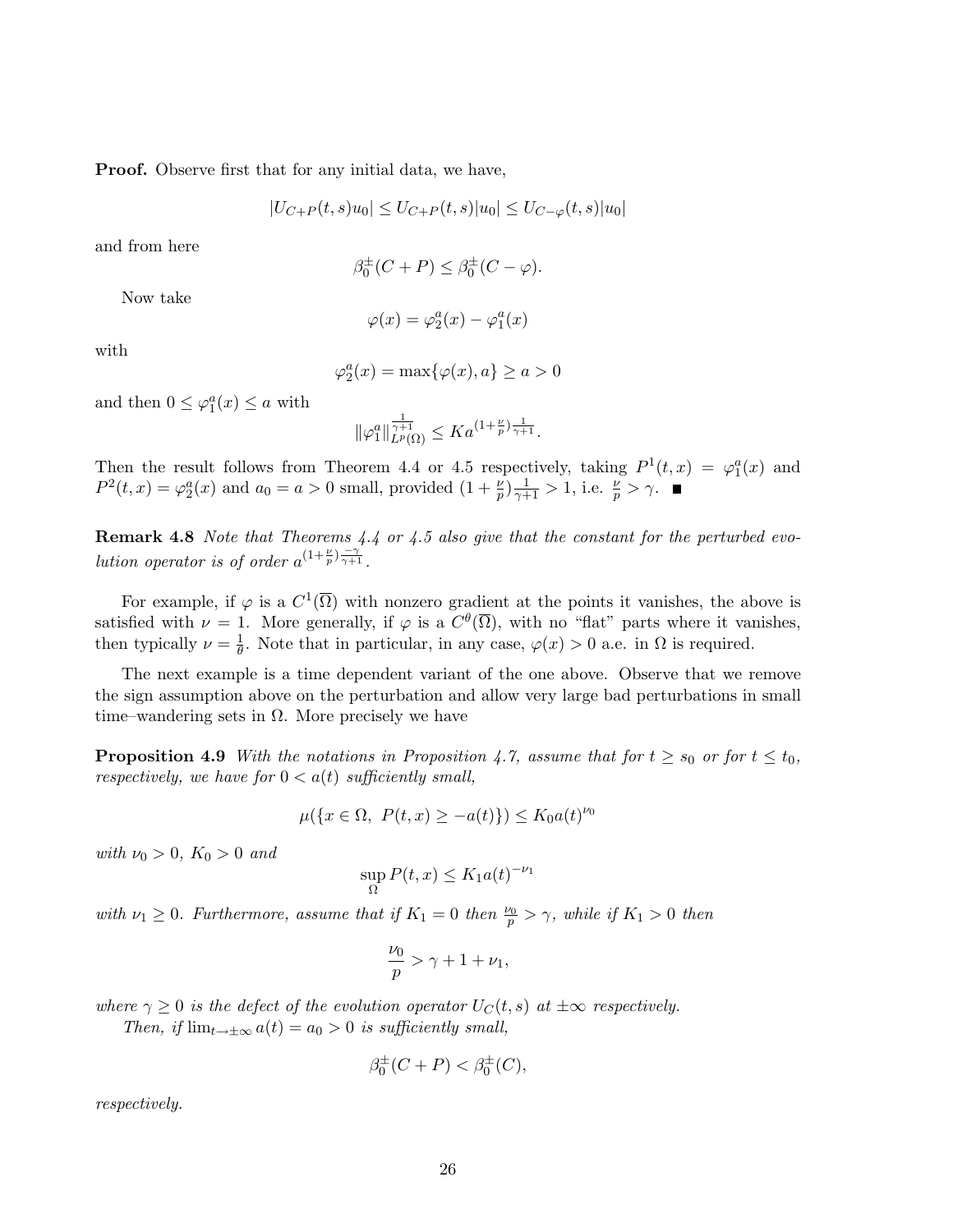**Proof.** We decompose  $P = P^1 - P^2$ , where  $-P^2(t, x) = \min\{P(t, x), -a(t)\}\$ . Then  $P^2(t, x) \ge$  $a(t)$  and

$$
||P^{1}(t)||_{L^{p}(\Omega)}^{\frac{1}{\gamma+1}} \leq (K_{1}a(t)^{-\nu_{1}} + a(t))^{\frac{1}{\gamma+1}}(K_{0}a(t)^{\nu_{0}})^{\frac{1}{p(\gamma+1)}}
$$

with  $C_1 \geq 0$ . Then the result follows from Theorem 4.4 or 4.5, respectively, since in either case for  $K_1$  the leading term in the estimate above has exponent greater than 1 and  $a(t)$  is small. Also note that  $a \in C^{\pm}(\frac{a_0}{2})$ .

Remark 4.10 Note that Theorems 4.4 or 4.5 also give that the constant for the perturbed evolution operator is of order  $(K_1a_0^{-\nu_1}+a_0)^{\frac{-\gamma}{\gamma+1}}(K_0a_0^{\nu_0})^{\frac{-\gamma}{p(\gamma+1)}}$ .

We now state the singular Gronwall lemma used above. Note that a very similar result was proved in Lemma 4.5 in [9] and the present one follows from that proof. Here we pay detailed attention to the dependence of the constants involved. As the proof is short we include it for the reader's convenience.

#### Lemma 4.11 A singular Gronwall lemma

Assume that  $a \in L^{\sigma}((\tau_0, \infty)) \cap L^{\infty}_{loc}(\tau_0, \infty)$  with  $1 \leq \sigma \leq \infty$ ,  $\tau_0 \geq -\infty$  and that  $z(t) \geq 0$  is a locally bounded function that for  $t \geq s > \tau_0$  satisfies

$$
z(t) \le Mz(s) + \int_{s}^{t} \frac{a(\tau)}{(t-\tau)^{\alpha}} z(\tau) d\tau
$$
\n(4.20)

with  $\alpha \sigma' < 1$ . Then i) If  $\sigma = 1$  (and  $\alpha = 0$ ), we have for  $t \geq s > \tau_0$ 

$$
0 \le z(t) \le Mz(s).
$$

ii) If  $1 < \sigma < \infty$  and  $\alpha \sigma' < 1$ , for every  $\gamma > 0$  there exists  $s_0 > \tau_0$  such that if (4.20) holds for  $t > s \geq s_0$  then

$$
0 \le z(t) \le 2M e^{\gamma(t-s)} z(s), \quad t > s \ge s_0,
$$

and  $s_0 = s_0(\gamma) \rightarrow \infty$  as  $\gamma \rightarrow 0$ .

If  $\tau_0 = -\infty$ , for every  $\gamma > 0$  there exists  $t_0$  such that if (4.20) holds for  $t_0 \ge t > s$  then

$$
0 \le z(t) \le 2M e^{\gamma(t-s)} z(s), \quad t_0 \ge t > s,
$$

and  $t_0 = t_0(\gamma) \rightarrow -\infty$  as  $\gamma \rightarrow 0$ . iii) If  $\sigma = \infty$  and  $0 \leq \alpha < 1$  then we have for  $t \geq s > \tau_0$ 

$$
0 \le z(t) \le M(\alpha) e^{\gamma(t-s)} z(s)
$$

with  $\gamma = \gamma(a,s,\alpha) = (\|a\|_{L^{\infty}(s,\infty)}\Gamma(1-\alpha))^{1/(1-\alpha)}$  and  $M(\alpha)$  depends only on M and  $\alpha$  but not on the function  $a(\cdot)$  or s or  $\gamma$  or  $\tau_0$ .

**Proof.** Note that the case  $\sigma = 1$ ,  $\alpha = 0$  reduces to the usual Gronwall lemma and then  $z(t) \leq Mz(s)e^{\int_s^t a(\tau) d\tau}$  and the result is obvious.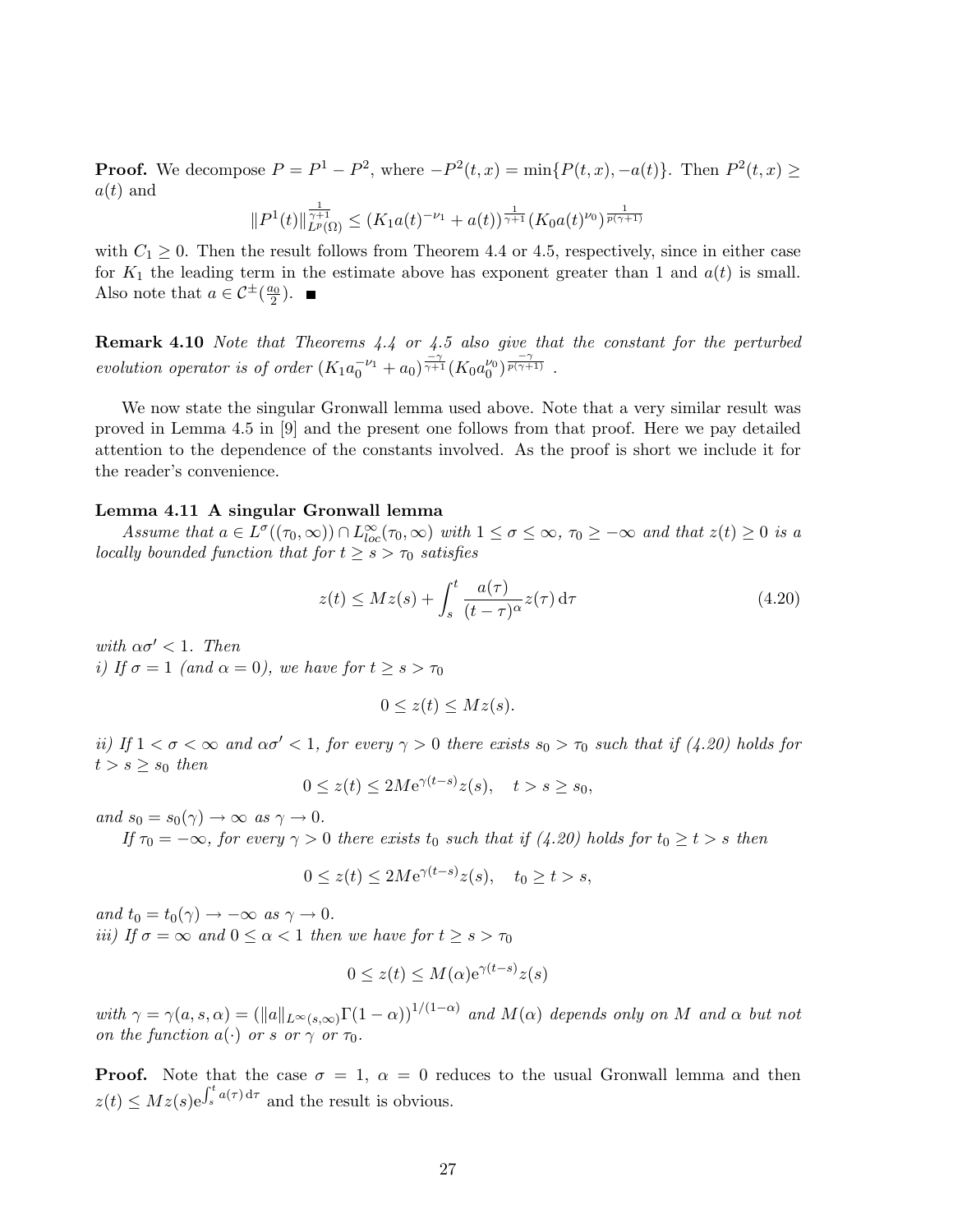On the other hand the case  $\sigma = \infty$  and  $0 \leq \alpha < 1$  is a particular case of the singular Gronwall lemma in Henry [3, Lemma 7.1.1, page 188] which gives  $\gamma = (\|a\|_{L^{\infty}(s,\infty)}\Gamma(1-\alpha))^{1/(1-\alpha)}$  and  $M(\alpha) = Mc(\alpha)$  for certain constant  $c(\alpha)$ .

Therefore, we will consider now the case  $1 < \sigma < \infty$  and  $\alpha \sigma' < 1$ . Note that in this case we can take  $s_0$  large enough such that  $||a||_{L^{\sigma}(s_0,\infty)}$  is as small as we want. Also, from (4.20) we get that for  $s_0 \leq s \leq t \leq s+T$  we have, denoting  $w(s,T) = \sup_{s \leq \tau \leq s+T} z(\tau)$  and using Hölder's inequality

$$
z(t) \leq Mz(s) + w(s,T) \|a\|_{L^{\sigma}(s,s+T)} \Big( \int_s^t \frac{1}{(t-\tau)^{\alpha\sigma'}} d\tau \Big)^{1/\sigma'}
$$
  

$$
\leq Mz(s) + w(s,T)\delta(s_0,T)
$$

where we have set  $\delta(s_0, T) = ||a||_{L^{\sigma}(s_0, \infty)} C(\alpha, \sigma') T^{1/\sigma'-\alpha}$ , for some constant  $C(\alpha, \sigma')$ . Now, given  $s_0$ , choose T such that

$$
\delta(s_0, T) = ||a||_{L^{\sigma}(s_0, \infty)} C(\alpha, \sigma') T^{1/\sigma' - \alpha} = 1/2.
$$
 (4.21)

Taking the supremum for  $s \le t \le s + T$  we get

$$
z(t) \le w(s) \le 2Mz(s) \quad \text{for all} \quad s \le t \le s + T.
$$

Writing  $s_1 = s + T$  and repeating the process and the estimate above we get a sequence  $s_n = s + nT$  such that

$$
z(t) \le (2M)^n z(s), \quad \text{for all} \quad s + (n-1)T \le t \le s + nT.
$$

From here it follows that

$$
z(t) \le (2M)^{\frac{t-s}{T}+1} z(s) = 2M e^{\frac{\ln(2M)}{T}(t-s)} z(s), \text{ for all } t \ge s \ge s_0.
$$

Now given  $\gamma > 0$  we choose T such that  $\gamma = \frac{\ln(2M)}{T}$  and  $s_0$  large enough, such that (4.21) is satisfied and we get the first part of the result. In particular  $s_0 = s_0(\gamma) \to \infty$  as  $\gamma \to 0$ .

If  $\tau_0 = -\infty$ , we slightly change the argument above and proceed "backwards". Take  $t_0$  such that  $||a||_{L^{\sigma}(-\infty,t_0)}$  is as small as we want. Then from (4.20) we get that for  $t - T \le s \le t \le t_0$ we have, denoting  $w(t,T) = \sup_{t-T \leq \tau \leq t} z(\tau)$  and using Hölder's inequality

$$
z(t) \leq Mz(s) + w(t,T) \|a\|_{L^{\sigma}(t-T,t)} \Big( \int_s^t \frac{1}{(t-\tau)^{\alpha\sigma'}} d\tau \Big)^{1/\sigma'}
$$
  
 
$$
\leq Mz(s) + w(t,T)\delta(t_0,T)
$$

where we have set  $\delta(t_0, T) = ||a||_{L^{\sigma}(-\infty, t_0)} C(\alpha, \sigma') T^{1/\sigma'-\alpha}$ , for some constant  $C(\alpha, \sigma')$ .

Now, given  $t_0$ , choose T such that

$$
\delta(t_0, T) = ||a||_{L^{\sigma}(-\infty, t_0)} C(\alpha, \sigma') T^{1/\sigma' - \alpha} = 1/2.
$$
 (4.22)

Then we get

$$
z(t) \le 2Mz(s) \quad \text{for all} \quad t - T \le s \le t \le t_0.
$$

Writing  $t_1 = t - T$  and repeating the process and the estimate above we get a sequence  $t_n = t - nT$  such that

$$
z(t) \le (2M)^n z(s), \quad \text{for all} \quad t - nT \le s \le t - (n - 1)T.
$$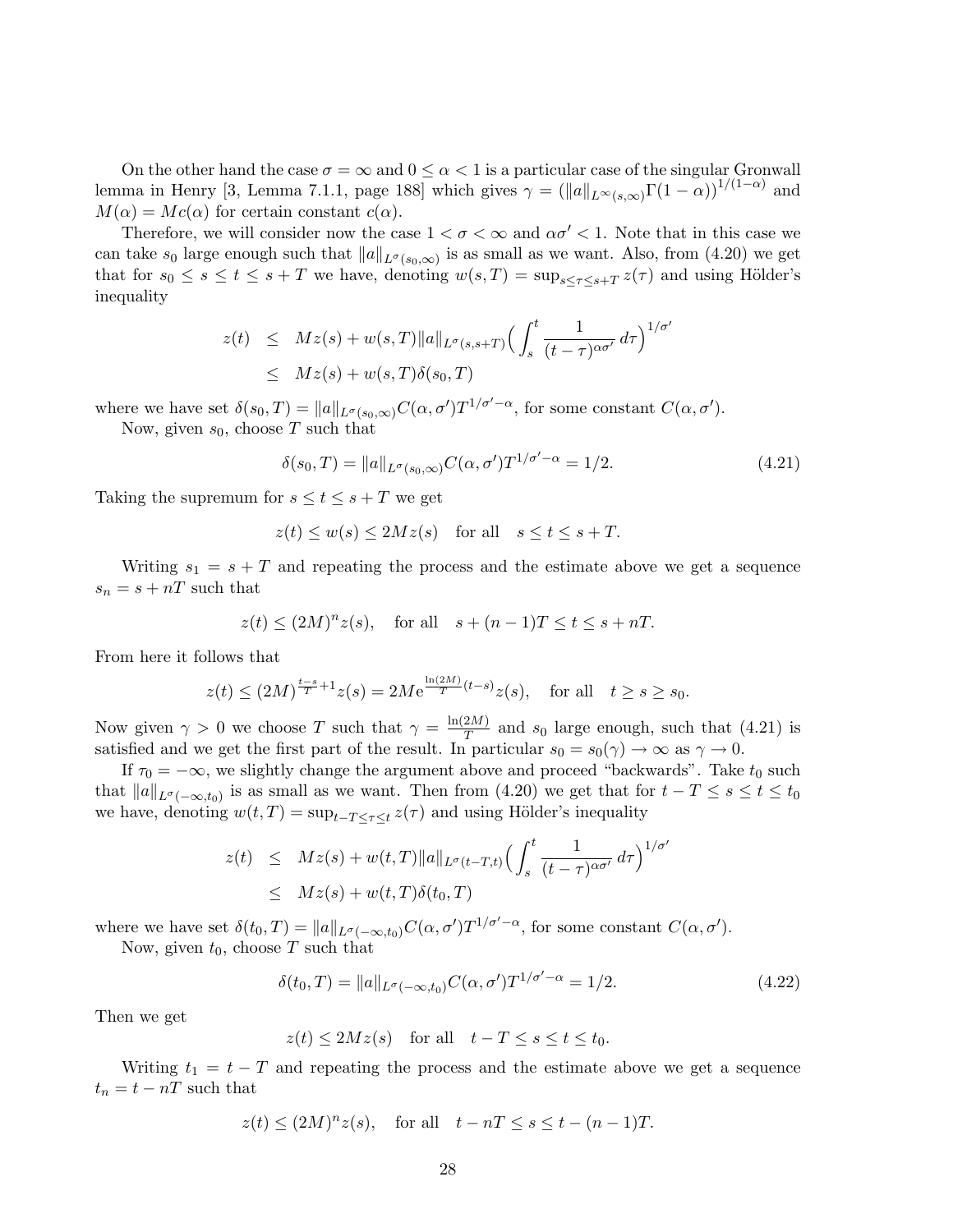From here it follows that

$$
z(t) \le (2M)^{\frac{t-s}{T} + 1} z(s) = 2M e^{\frac{\ln(2M)}{T} (t-s)} z(s), \text{ for all } s \le t \le t_0.
$$

Now given  $\gamma > 0$  we choose T such that  $\gamma = \frac{\ln(2M)}{T}$  and  $s_0$  large enough, such that (4.22) is satisfied and we get the result. In particular  $t_0 = t_0(\gamma) \rightarrow -\infty$  as  $\gamma \rightarrow 0$ .

As a consequence we obtain the following corollary that was used before.

**Corollary 4.12** Assume that  $a \in L^{\sigma}((\tau_0, \infty)) \cap L^{\infty}_{loc}(\tau_0, \infty)$  with  $1 \leq \sigma \leq \infty$ ,  $\tau_0 \geq -\infty$  and that  $z(t) \geq 0$  is a locally bounded function that for  $t \geq s > \tau_0$  satisfies

$$
z(t) \le A + \int_{s}^{t} \frac{a(\tau)}{(t-\tau)^{\alpha}} z(\tau) d\tau
$$
\n(4.23)

with  $\alpha \sigma' < 1$ . Then i) If  $\sigma = 1$  (and  $\alpha = 0$ ), we have for  $t \geq s > \tau_0$ 

$$
0 \le z(t) \le A.
$$

ii) If  $1 < \sigma < \infty$  and  $\alpha \sigma' < 1$ , for every  $\gamma > 0$  there exists  $s_0 > \tau_0$  such that if (4.23) holds for  $t > s \geq s_0$  then

$$
0 \le z(t) \le 2Ae^{\gamma(t-s)}, \quad t > s \ge s_0,
$$

and  $s_0 = s_0(\gamma) \rightarrow \infty$  as  $\gamma \rightarrow 0$ .

If  $\tau_0 = -\infty$ , for every  $\gamma > 0$  there exists  $t_0$  such that if (4.23) holds for  $t_0 \ge t > s$  then

$$
0 \le z(t) \le 2Ae^{\gamma(t-s)}, \quad t_0 \ge t > s,
$$

and  $t_0 = t_0(\gamma) \rightarrow -\infty$  as  $\gamma \rightarrow 0$ . iii) If  $\sigma = \infty$  and  $0 \leq \alpha < 1$  then we have for  $t \geq s > \tau_0$ 

$$
0 \le z(t) \le A(\alpha) e^{\gamma(t-s)}
$$

with  $\gamma = \gamma(a,s,\alpha) = (||a||_{L^{\infty}(s,\infty)}\Gamma(1-\alpha))^{1/(1-\alpha)}$  and  $A(\alpha)$  depends only on A and  $\alpha$  but not on the function  $a(\cdot)$  or s or  $\gamma$  or  $\tau_0$ .

**Proof.** Denote now  $Z(t) = A + \int_s^t$  $\frac{a(\tau)}{(t-\tau)^{\alpha}}z(\tau) d\tau$  and note that for every  $s < \rho < t$  we have

$$
Z(t) = A + \int_s^{\rho} \frac{a(\tau)}{(t-\tau)^{\alpha}} z(\tau) d\tau + \int_{\rho}^t \frac{a(\tau)}{(t-\tau)^{\alpha}} z(\tau) d\tau
$$

and using that  $t > \rho > s$  and  $z(\tau) \leq Z(\tau)$ , we get

$$
Z(t) \leq Z(\rho) + \int_{\rho}^{t} \frac{a(\tau)}{(t-\tau)^{\alpha}} z(\tau) d\tau \leq Z(\rho) + \int_{\rho}^{t} \frac{a(\tau)}{(t-\tau)^{\alpha}} Z(\tau) d\tau.
$$

Therefore  $Z(t)$  satisfies (4.20) with  $M = 1$  and then Lemma 4.11 applies and we get the result. Ξ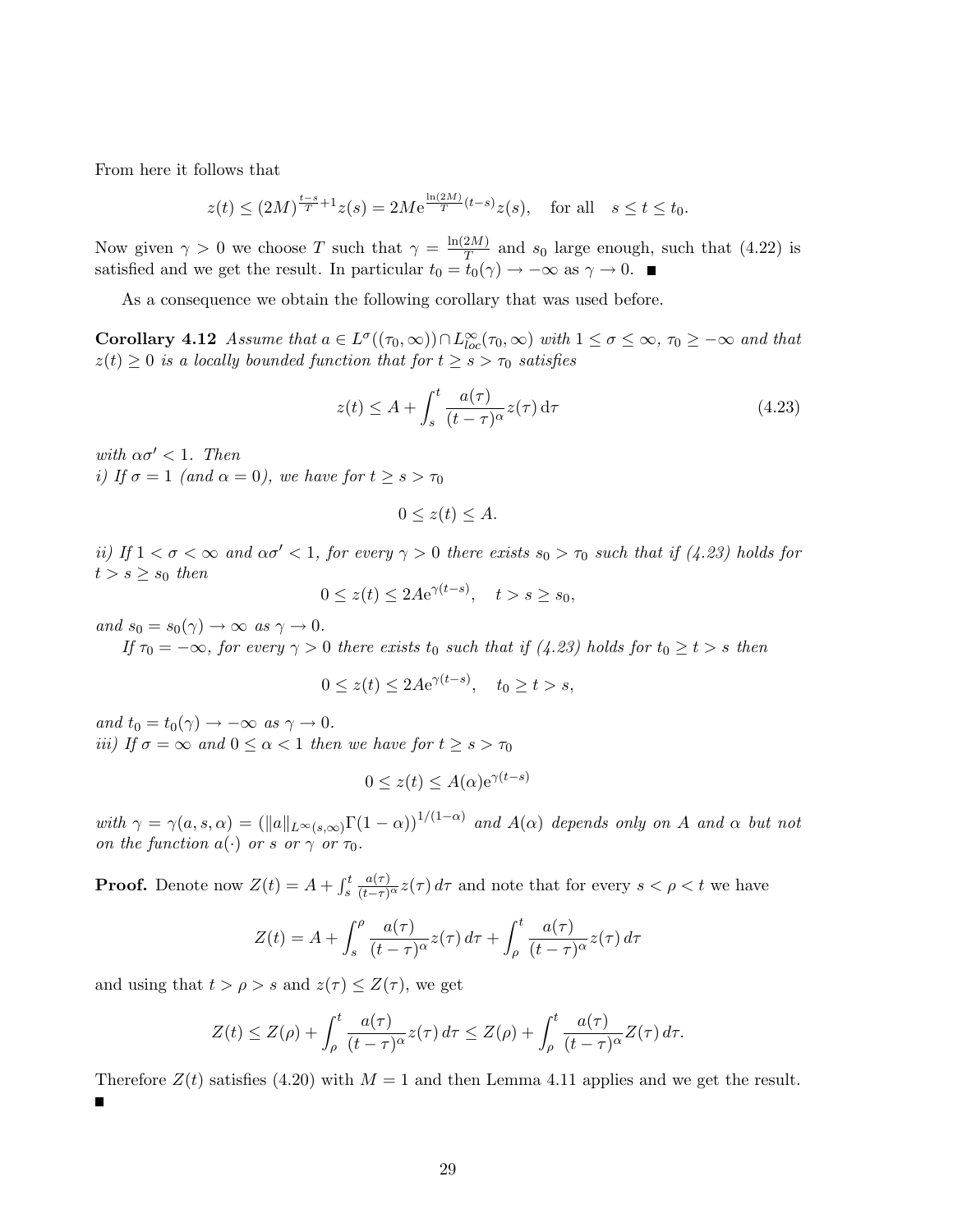### 5 The nonlinear equation

We apply now the previous results in the analysis of the asymptotic behavior of the positive solutions of the nonlinear problem

$$
\begin{cases}\n u_t - \Delta u = f(t, x, u) & \text{in } \Omega, \quad t > s \\
 \mathcal{B}u = 0 & \text{on } \partial\Omega\n\end{cases}
$$
\n(5.1)

where  $f: \mathbb{R} \times \Omega \times \mathbb{R} \to \mathbb{R}$  is suitably smooth and  $f(t, x, 0) \geq 0$ .

In [9] there were given conditions on the nonlinear term  $f(t, x, u)$  ensuring the existence of complete positive solutions of (5.1). Also, conditions guaranteeing that positive solutions are nondegenerate at  $\infty$  and/or  $-\infty$ , in the sense of Definition 3.4, where also given in [11].

Finally it was also shown in [11] that the additional assumption

$$
\frac{f(t, x, u)}{u} \quad \text{decreasing for} \quad u \ge 0 \tag{5.2}
$$

implies the uniqueness of the complete, positive, bounded and nondegenerate at  $-\infty$  solution of  $(5.1), \varphi(t, x)$ .

Moreover, such solution  $\varphi(t, x)$  describes the asymptotic behavior of all positive solutions of  $(5.1)$  in a pullback sense, that is, for any bounded set of positive nondegenerate initial data  $u(s)$ for  $s \leq t_0$  and for any  $t \in \mathbb{R}$ , we have that

$$
u(t,s;u(s)) - \varphi(t) \to 0, \quad \text{as } s \to -\infty \quad \text{in} \quad C(\overline{\Omega}). \tag{5.3}
$$

Furthermore,  $\varphi(t, x)$  also describes the forwards behavior of positive solutions of (5.1), since in fact it was also shown in [11] that for any  $s \in \mathbb{R}$  and for any two positive solutions of (5.1) for  $t > s$ , we have,

$$
u_1(t,x) - u_0(t,x) \to 0 \quad \text{as } t \to \infty \quad \text{in} \quad C(\overline{\Omega}). \tag{5.4}
$$

Note that standard parabolic regularization implies that (5.3) and (5.4) can also be obtained in  $C^1(\overline{\Omega}).$ 

An important particular example considered in [11] are logistic equations, for which

$$
f(t, x, u) = m(t, x)u - n(t, x)u^{\rho}, \qquad \rho \ge 2
$$
\n(5.5)

where  $m \in C^{\theta}(R, L^p(\Omega))$  for certain  $p > N/2$  and  $0 < \theta \leq 1$  and  $n \geq 0$  is continuous and locally Hölder in t, not identically zero. See [11] for precise conditions on  $m(t, x)$ ,  $n(t, x)$  such that the results above apply.

Assuming (5.2), our goal here is to give conditions such that the convergences in (5.3) and (5.4) above are exponential. In fact, we first have

### Proposition 5.1

i) Let  $u(t, x)$ , for  $t > s \geq s_0$ , be a positive, bounded and nondegenerate at  $\infty$  solution of (5.1). Assume

$$
P(t,x) = \frac{\partial}{\partial u} f(t,x, u(t,x)) - \frac{f(t,x, u(t,x))}{u(t,x)} \quad ( \le 0)
$$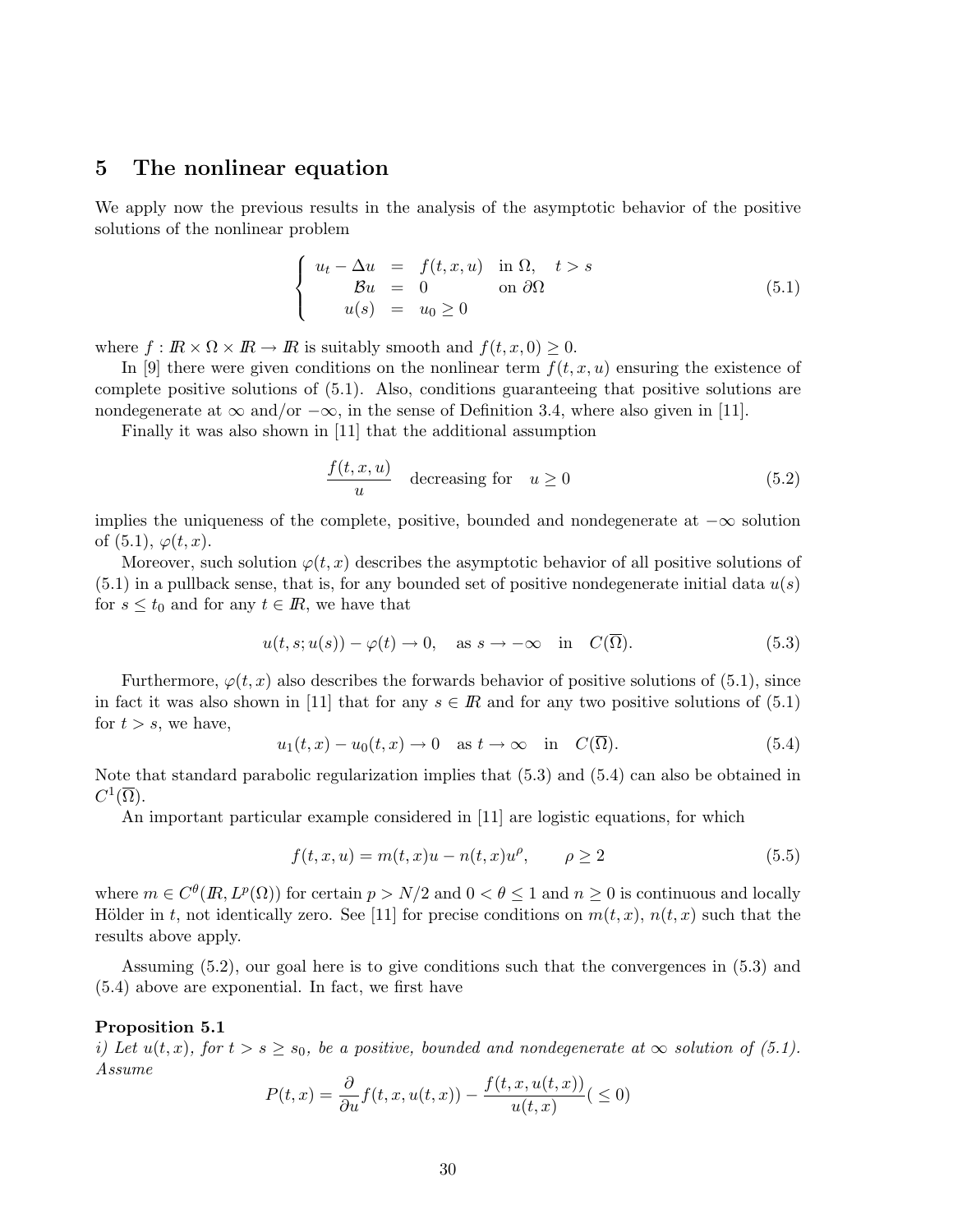(which is nonpositive thanks to  $(5.2)$ ), satisfies the assumption in Theorem 4.4 or Propositions 4.7 or 4.9 with  $\gamma = 0$ , as  $t \to \infty$ .

Then the exponential type at  $\infty$  of the linearized equation along  $u(t, x)$  i.e. (2.1), with

$$
C(t,x) = \frac{\partial}{\partial u} f(t,x,u(t,x)),
$$

is negative, i.e.

$$
\beta_0^+(C) < 0.
$$

In other words,  $u(t, x)$  is linearly exponentially stable for (5.1) as  $t \to \infty$ . ii) Let  $u(t, x)$  be a positive, bounded and nondegenerate at  $-\infty$  complete solution of (5.1). Assume we have, that for  $t \leq t_0$ 

$$
P(t,x) = \frac{\partial}{\partial u} f(t,x, u(t,x)) - \frac{f(t,x, u(t,x))}{u(t,x)} \quad ( \le 0)
$$

(which is nonpositive thanks to  $(5.2)$ ) satisfies the assumption in Theorem 4.5 or Propositions 4.7 or 4.9 with  $\gamma = 0$  as  $t \to \infty$ .

Then the exponential type at  $-\infty$  of the linearized equation along  $u(t, x)$  i.e. (2.1), with

$$
C(t,x) = \frac{\partial}{\partial u} f(t,x,u(t,x)),
$$

is negative, i.e.

$$
\beta_0^-(C) < 0.
$$

In other words,  $u(t, x)$  is linearly exponentially stable for  $(5.1)$  in the pullback sense.

**Proof.** i) In fact the linearized equation along  $u$ , can be written as

$$
\eta_t - \Delta \eta = \frac{\partial}{\partial u} f(t, x, u(t, x)) \eta = \left( P(t, x) + C_0(t, x) \right) \eta
$$

with boundary conditions  $\mathcal{B}\eta = 0$ , with  $P(t, x)$  as in the statement and  $C_0(t, x) = \frac{f(t, x, u(t, x))}{u(t, x)}$ .

But, since  $u(t, x)$  is positive bounded and nondegenerate at  $+\infty$ , from Lemma 3.5, see also Proposition 3 in [11], we have that, for  $s \geq s_0$  and some positive constants  $M_0, M_1, M_0 \leq$  $||U_{C_0}(t, s)|| \leq M_1$  i.e.

$$
\beta_0^+(C_0)=0,
$$

and the defect in  $\infty$  is  $\gamma = 0$ .

From the assumptions on  $P(t, x)$  we get

$$
\beta_0^+(C_0+P)<0
$$

and the solutions of the linearized equation decays exponentially as  $t \to \infty$ .

The case ii) follows along the same lines.  $\blacksquare$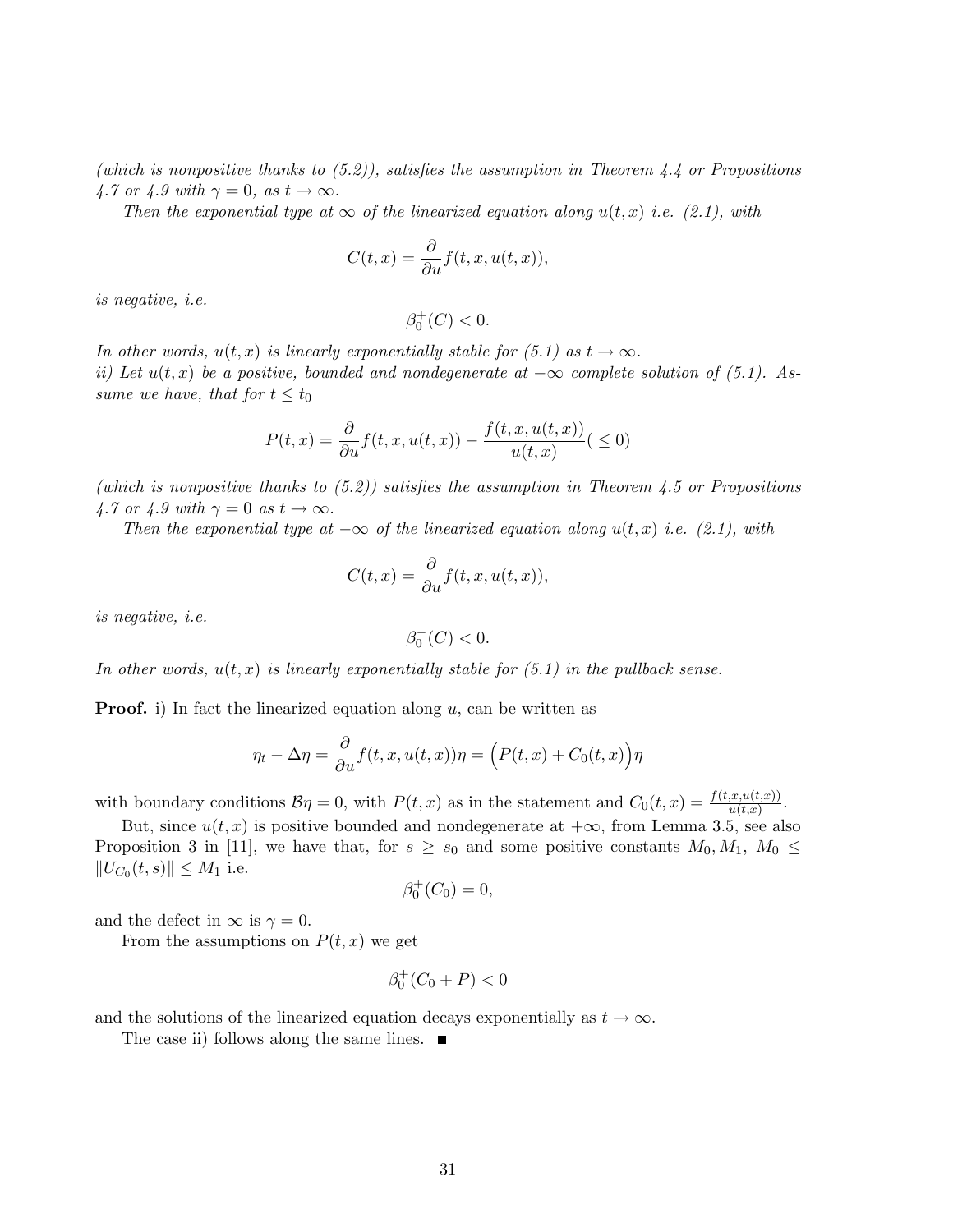**Remark 5.2** Note that in the case of logistic equations as in  $(5.5)$ , that is,

$$
f(t, x, u) = m(t, x)u - n(t, x)u^{\rho}, \qquad \rho \ge 2,
$$

(5.2) is satisfied and

$$
P(t,x) := \frac{\partial}{\partial u} f(t,x,u(t,x)) - \frac{f(t,x,u(t,x))}{u(t,x)} = (1-\rho)n(t,x)u^{\rho-1}(t,x) \le (1-\rho)n(t,x)\varphi_0^{\rho-1}(x) \le 0
$$

since  $u(t, x) \geq \varphi_0(x)$  is non degenerate. Then Proposition 5.1 above applies, provided  $P(t, x)$ satisfies the assumptions of either Theorem 4.4 or 4.5, Proposition 4.7, or Proposition 4.9 with  $\gamma = 0$ .

For example, if  $\liminf_{t\to\pm\infty} n(t,x) = N_0(x) \geq 0$  a.e in  $\Omega$ , does not have flat regions where it vanishes, then Proposition 4.7 applies.

Now we can translate this linear behavior to the nonlinear equation. In particular, we can prove the next result which improves (5.4).

**Theorem 5.3** Assume (5.2) and, for  $t \geq s_0$ ,  $0 \leq u(t, x)$  is a nondegenerate at  $\infty$  and bounded solution of  $(5.1)$ , satisfying the assumptions in Proposition 5.1 i).

Then any other nonnegative, nontrivial solution of  $(5.1)$  v(t, x) is nondegenerate and bounded and, as  $t \to \infty$ ,

$$
u(t,x) - v(t,x) \to 0
$$
, exponentially in  $C(\overline{\Omega})$ .

**Proof.** Note that it was already proved in [11] that any other nonnegative, nontrivial solution of (5.1) is nondegenerate at  $\infty$  and bounded. Now consider such a solution  $v(t, x)$  and observe that it is enough to prove the result in the cases  $v(t, x) \leq u(t, x)$  or  $u(t, x) \leq v(t, x)$ .

Assume first then that  $v(t, x) \leq u(t, x)$ . Denote

$$
w(t,x) = u(t,x) - v(t,x) \ge 0
$$

which satisfies

$$
\begin{cases} w_t - \Delta w = f(t, x, u(t, x)) - f(t, x, v(t, x)) = C(t, x)w \\ Bw = 0 \end{cases}
$$

where

$$
C(t,x) = \frac{\partial}{\partial u} f(t,x,\xi(t,x)), \quad \text{with} \quad v(t,x) \le \xi(t,x) \le u(t,x).
$$

Hence

$$
C(t,x) = C_0(t,x) + P(t,x), \quad C_0(t,x) := \frac{\partial}{\partial u} f(t,x,u(t,x))
$$

and from  $[11]$ , see  $(5.4)$ , we have

$$
P(t, \cdot) \to 0 \quad \text{in} \quad L^{\infty}(\Omega)
$$

as  $t \to \infty$ .

Since,  $u(t, x)$  satisfies the assumptions in Proposition 5.1 above, we then have

$$
\beta_0^+(C_0) < 0
$$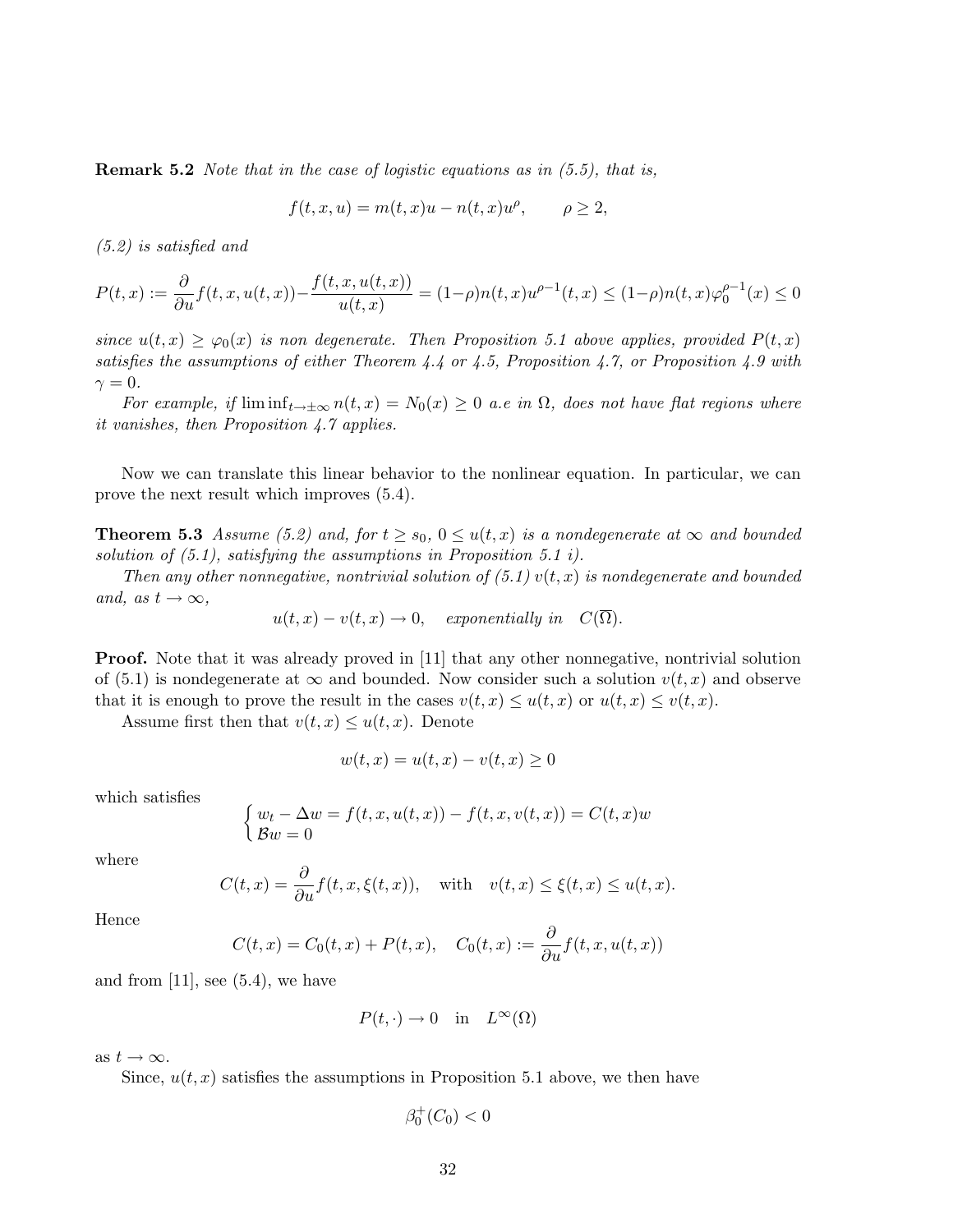and then, from Theorem 4.4, with  $P^2(t, x) = 0$  and  $P^1(t, x) = P(t, x)$ , we get

 $\beta_0^+(C) < 0.$ 

Thus  $w(t, x)$  converges to zero exponentially as  $t \to \infty$ .

On the other hand, if  $u(t, x) \leq v(t, x)$  then (5.2) implies that

$$
C_1(t,x) := \frac{\partial}{\partial u} f(t,x,v(t,x)) \le C_0(t,x) := \frac{\partial}{\partial u} f(t,x,u(t,x))
$$

which implies, from Lemma 3.1,

$$
\beta_0^+(C_1) \le \beta_0^+(C_0) < 0.
$$

Repeating the argument above, interchanging the roles of u and v, we get the result.  $\blacksquare$ 

Finally, concerning the pullback behavior, we have the following result that improves (5.3).

**Theorem 5.4** Assume (5.2) and, for  $t \le t_0$ , let  $0 \le \varphi(t, x)$  be a positive nondegenerate at  $-\infty$ and complete bounded solution of (5.1), satisfying the assumptions in Proposition 5.1 ii).

Then for any bounded set of nondegenerate positive initial data  $u(s)$  for  $s \le t_0$  and for any  $t \in \mathbb{R}$ , we have that

$$
u(t, s; u(s)) - \varphi(t) \to 0
$$
, *exponentially as*  $s \to -\infty$  *in*  $C(\Omega)$ .

**Proof.** Take  $t_0 \text{ } \leq t_0$  to be chosen later and denote

$$
w(t, x) = \varphi(t, x) - u(t, s, x; u(s))
$$
 for  $t_0^{-} \ge t > s$ 

which satisfies, for  $t_0^- \ge t > s$ ,

$$
\begin{cases}\nw_t - \Delta w = f(t, x, \varphi(t, x)) - f(t, x, u(t, s, x; u(s))) = C^s(t, x)w \\
\mathcal{B}w = 0 \\
w(s) = \varphi(s) - u(s)\n\end{cases}
$$

where

$$
C^{s}(t,x) := \frac{\partial}{\partial u} f(t,x,\xi^{s}(t,x)), \quad \text{with} \quad \xi^{s}(t,x) = \theta u(t,s,x;u(s)) + (1-\theta)\varphi(t,x)
$$

and  $0 \leq \theta = \theta(t, s, x) \leq 1$ .

Hence

$$
C^{s}(t,x) = C_{0}(t,x) + Q^{s}(t,x), \text{ with } C_{0}(t,x) := \frac{\partial}{\partial u} f(t,x,\varphi(t,x))
$$

Then from  $[11]$ , see  $(5.3)$ , we have that

$$
\sup_{s\leq t\leq t_0^-}\|Q^s(t)\|_{L^\infty(\Omega)}\to 0 \quad \text{as} \quad t_0^-\to -\infty.
$$

Then we can choose  $t_0^-$  and extend  $Q^s(t,x)$  for  $t \leq s$  to have a family  $P^s(t,x)$ , with  $s \leq t_0^-$ , such that

$$
\sup_{-\infty < t \leq t_0^-} \|P^s(t)\|_{L^\infty(\Omega)}
$$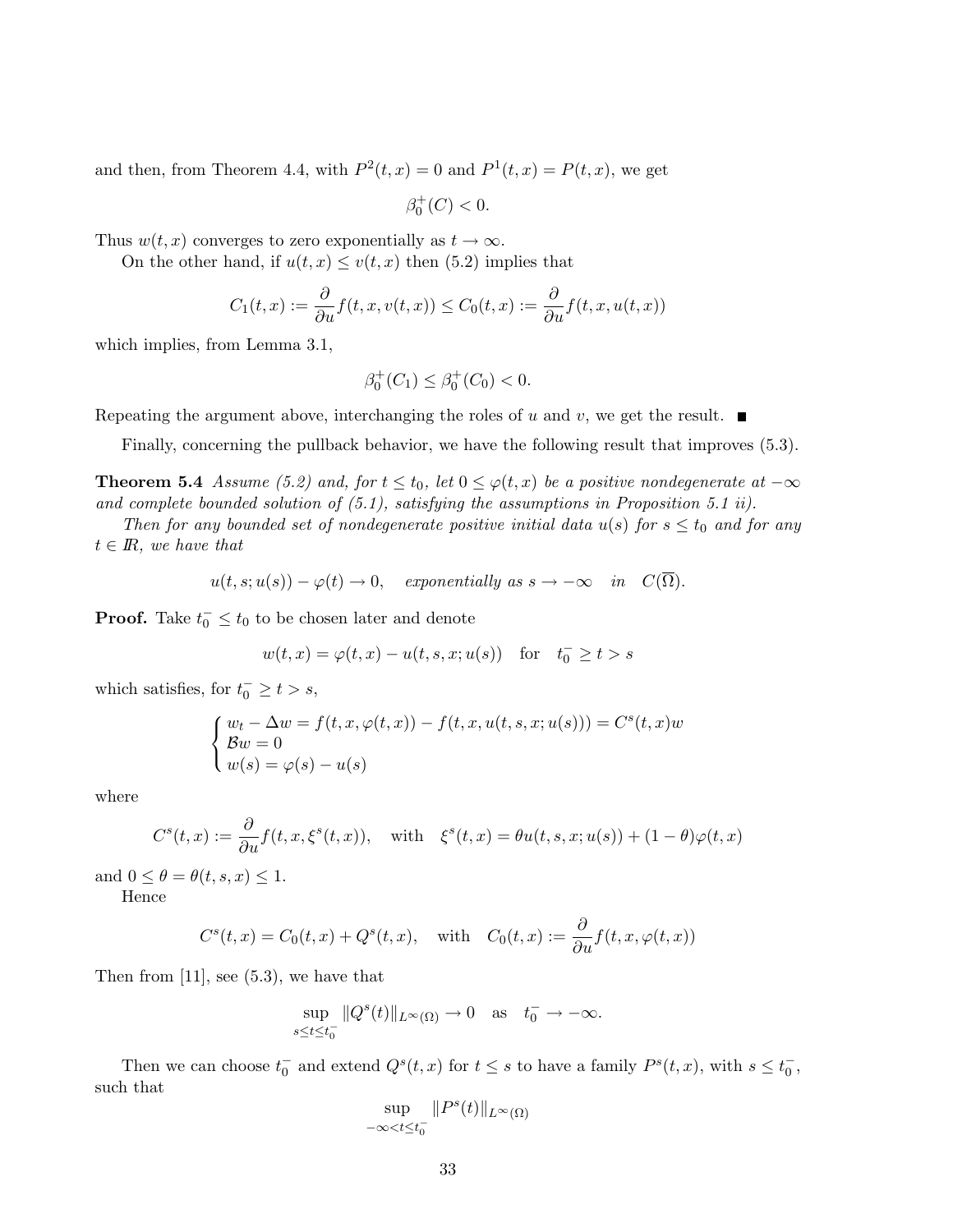is as small as we want.

Since,  $\varphi(t, x)$  satisfies the assumptions in Proposition 5.1 above, we then have

$$
\beta_0^-(C_0) < 0
$$

and then, from Theorem 4.5, we get, for all  $s \leq t_0^-$ 

$$
\beta_0^-(D^s)\leq \beta_0<0,
$$

where

$$
D^{s}(t,x) = C_0(t,x) + P^{s}(t,x), \quad C_0(t,x) = \frac{\partial}{\partial u} f(t,x,\varphi(t,x)).
$$

Therefore, for all s and all  $t_0^- \geq t \geq \tau$ , we have

$$
||U_{D^s}(t,\tau)||_{\mathcal{L}(L^{\infty}(\Omega))} \leq M e^{\beta_0(t-\tau)}.
$$

In particular, if we restrict to  $\tau = s$  we get

$$
\|\varphi(t) - u(t, s; u(s))\|_{L^{\infty}(\Omega)} = \|w(t)\|_{L^{\infty}(\Omega)} = \|U_{D^s}(t, s)w(s)\|_{L^{\infty}(\Omega)} \leq M e^{\beta_0(t-s)} \|w(s)\|_{L^{\infty}(\Omega)}
$$

which goes to zero as  $s \to -\infty$ , since  $\varphi(s) - u(s)$  remains bounded in  $L^{\infty}(\Omega)$ .

# 6 Final remarks

Note that all the results in this paper have been worked out for the model problem (1.1). In fact, from the proofs above it is clear that building blocks of our approach are the smoothing estimates between Lebesgue spaces (2.2) and the subsolution argument around (4.10), which basically amounts for the maximum principle to hold. All the remaining estimates are obtained from this and the variations of constants formula. Hence, everything in this paper applies as well for more general linear non–autonomous problems

$$
\begin{cases}\n u_t + A(t)u &= C(t, x)u \text{ in } \Omega, \quad t > s \\
 \mathcal{B}(t)u &= 0 \text{ on } \partial\Omega \\
 u(s) &= u_0\n\end{cases}
$$
\n(6.1)

with time dependent elliptic part of the form

$$
A(t, D)u = -\sum_{i,j=1}^{N} a_{ij}(t, x)\partial_i\partial_j u + \sum_{i=1}^{N} a_i(t, x)\partial_i u + a(t, x)u
$$

with suitable smooth coefficients and either Dirichlet boundary conditions or time–dependent boundary conditions of Robin type

$$
\mathcal{B}(t)u = \frac{\partial u}{\partial \vec{\eta}} + b(t, x)u,
$$

for suitable exterior (oblique) unit vector  $\vec{\eta}$ , as long as the estimates mentioned above hold true. For example, for smooth coefficients and time–independent boundary conditions see [4], [2] or [1]. In particular, this applies to the problems considered in [5].